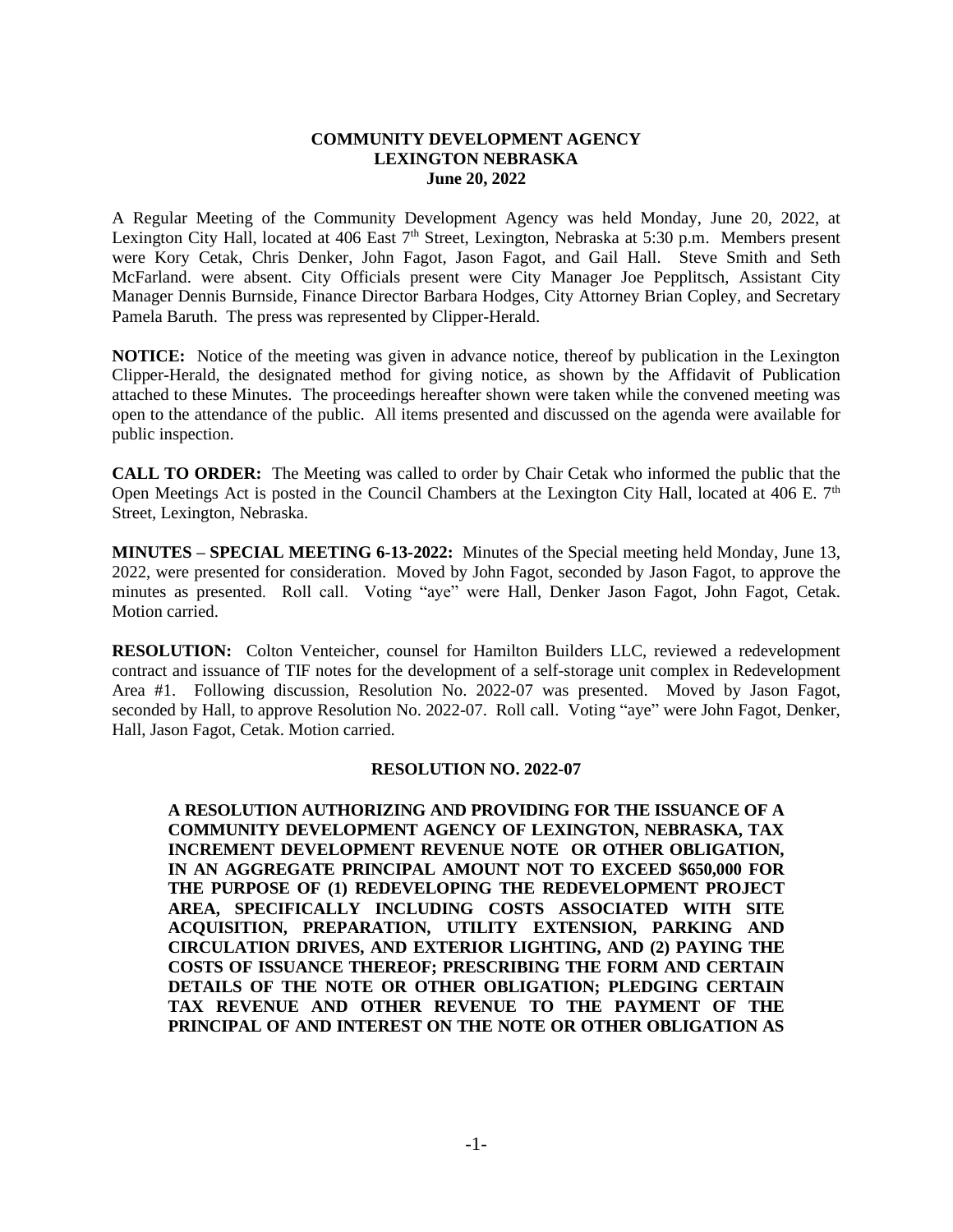**THE SAME BECOME DUE; LIMITING PAYMENT OF THE NOTE OR OTHER OBLIGATION TO SUCH TAX REVENUES; CREATING AND ESTABLISHING FUNDS AND ACCOUNTS; DELEGATING, AUTHORIZING AND DIRECTING THE FINANCE DIRECTOR TO EXERCISE HIS OR HER INDEPENDENT DISCRETION AND JUDGMENT IN DETERMINING AND FINALIZING CERTAIN TERMS AND PROVISIONS OF THE NOTE OR OTHER OBLIGATION NOT SPECIFIED HEREIN; APPROVING A REDEVELOPMENT CONTRACT AND REDEVELOPMENT PLAN; TAKING OTHER ACTIONS AND MAKING OTHER COVENANTS AND AGREEMENTS IN CONNECTION WITH THE FOREGOING; AND RELATED MATTERS.**

**BE IT RESOLVED BY THE MEMBERS OF THE COMMUNITY DEVELOPMENT AGENCY OF LEXINGTON, NEBRASKA:**

#### **ARTICLE I**

## **FINDINGS AND DETERMINATIONS**

**Section 1.1. Findings and Determinations**. The Members of the Community Development Agency of Lexington, Nebraska (the "**Agency**") hereby find and determine as follows:

(a) The City of Lexington, Nebraska (the "**City**"), pursuant to the Plan Resolution (hereinafter defined), approved the City of Lexington Redevelopment Plan for Lexington Self Storage Redevelopment Project (the **"Redevelopment Plan"**), under and pursuant to which the Agency shall undertake from time to time to redevelop and rehabilitate the Redevelopment Area (hereinafter defined).

(b) Pursuant to the Redevelopment Plan, the Agency has previously obligated itself and/or will hereafter obligate itself to provide a portion of the financing to acquire, construct, reconstruct, improve, extend, rehabilitate, install, equip, furnish and complete, at the cost and expense of the Redeveloper, a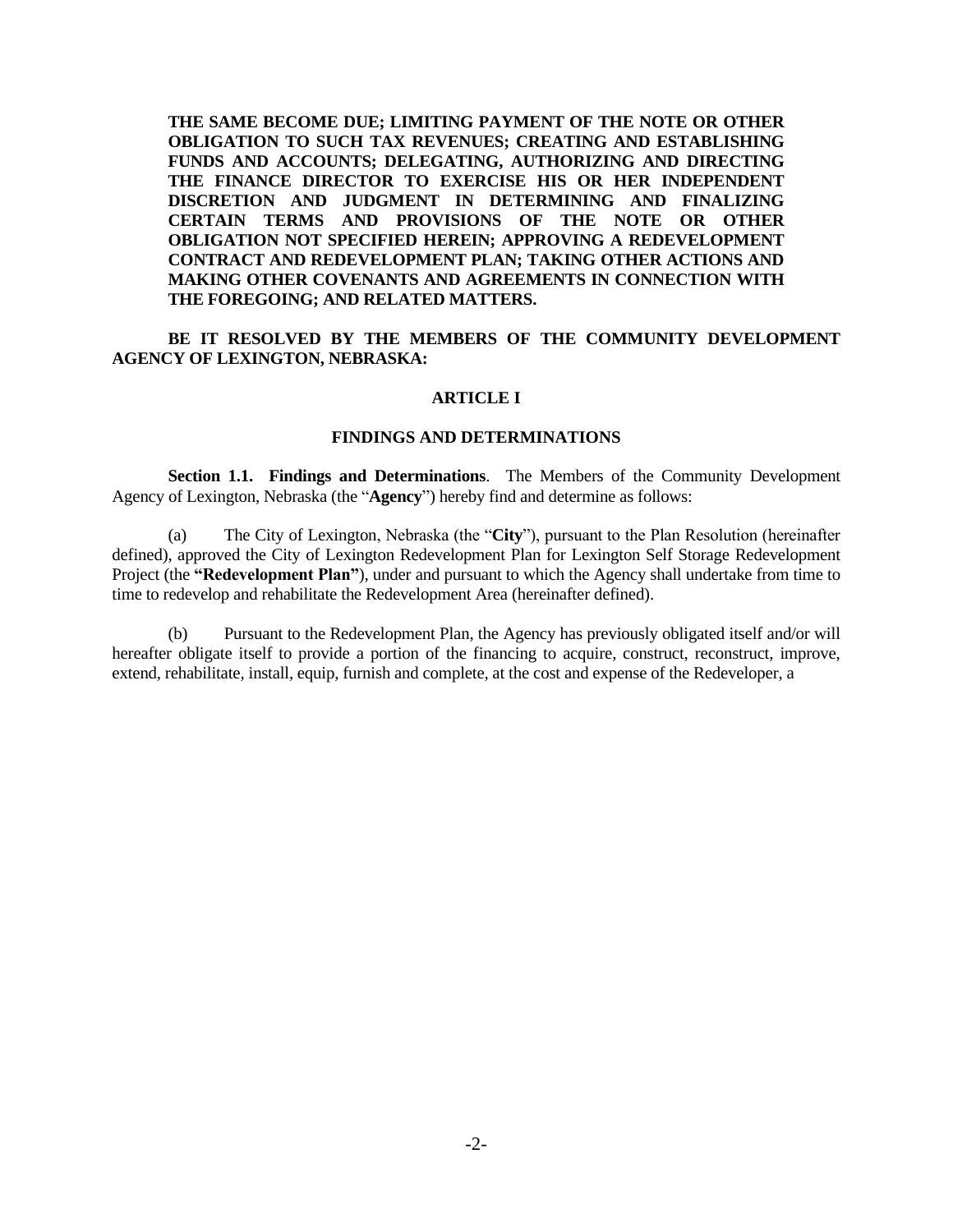portion of the improvements (as defined in the Redevelopment Contract hereinafter identified) in the Redevelopment Area (the **"Project Costs"** as hereinafter defined) (collectively, the **"Project"**), as more fully described in the Redevelopment Contract (hereinafter defined).

(c) The Agency is authorized by the Redevelopment Law (hereinafter defined) to issue tax allocation notes for the purpose of paying the costs and expenses of the Project, the principal and interest of which is payable from certain tax revenues as set forth in the Redevelopment Law.

(d) In order to provide funds to pay a portion of the costs of the Project, it is necessary, desirable, advisable, and in the best interest of the Agency for the Agency to issue a Series 2022 of Tax Increment Development Revenue Notes or other obligation in an aggregate principal amount not to exceed \$650,000 (the **"Notes"**).

(e) All conditions, acts and things required to exist or to be done precedent to the issuance of the Note do exist and have been done as required by law.

## **ARTICLE II**

# **CERTAIN DEFINITIONS; COMPUTATIONS; CERTIFICATES AND OPINIONS; ORDERS AND DIRECTIONS**

Section 2.1. Definitions of Special Terms. Unless the context clearly indicates some other meaning or may otherwise require, and in addition to those terms defined elsewhere herein, the terms defined in this **Section 2.1** shall, for all purposes of this Resolution, any Resolution or other instrument amendatory hereof or supplemental hereto, instrument or document herein or therein mentioned, have the meanings specified herein, with the following definitions to be equally applicable to both the singular and plural forms of any terms defined herein:

**"Agency"** means the Community Development Agency of Lexington, Nebraska.

**"Assessor"** means the Assessor of Dawson County, Nebraska.

**"Chairman"** means the Chairman of the Agency.

**"City"** means the City of Lexington, Nebraska.

**"Cumulative Outstanding Principal Amount"** means the aggregate principal amount of the Notes issued and Outstanding from time to time in accordance with the provisions of this Resolution, as reflected in the records maintained by the Registrar as provided in this Resolution.

**"Date of Original Issue"** means the date the Notes are initially issued, which shall be the date of the first allocation of principal on the Notes as further described in **Section 3.2**.

**"Debt Service"** means, as of any particular date of computation, and with respect to any period, the amount to be paid or set aside as of such date or such period for the payment of the principal on the Notes.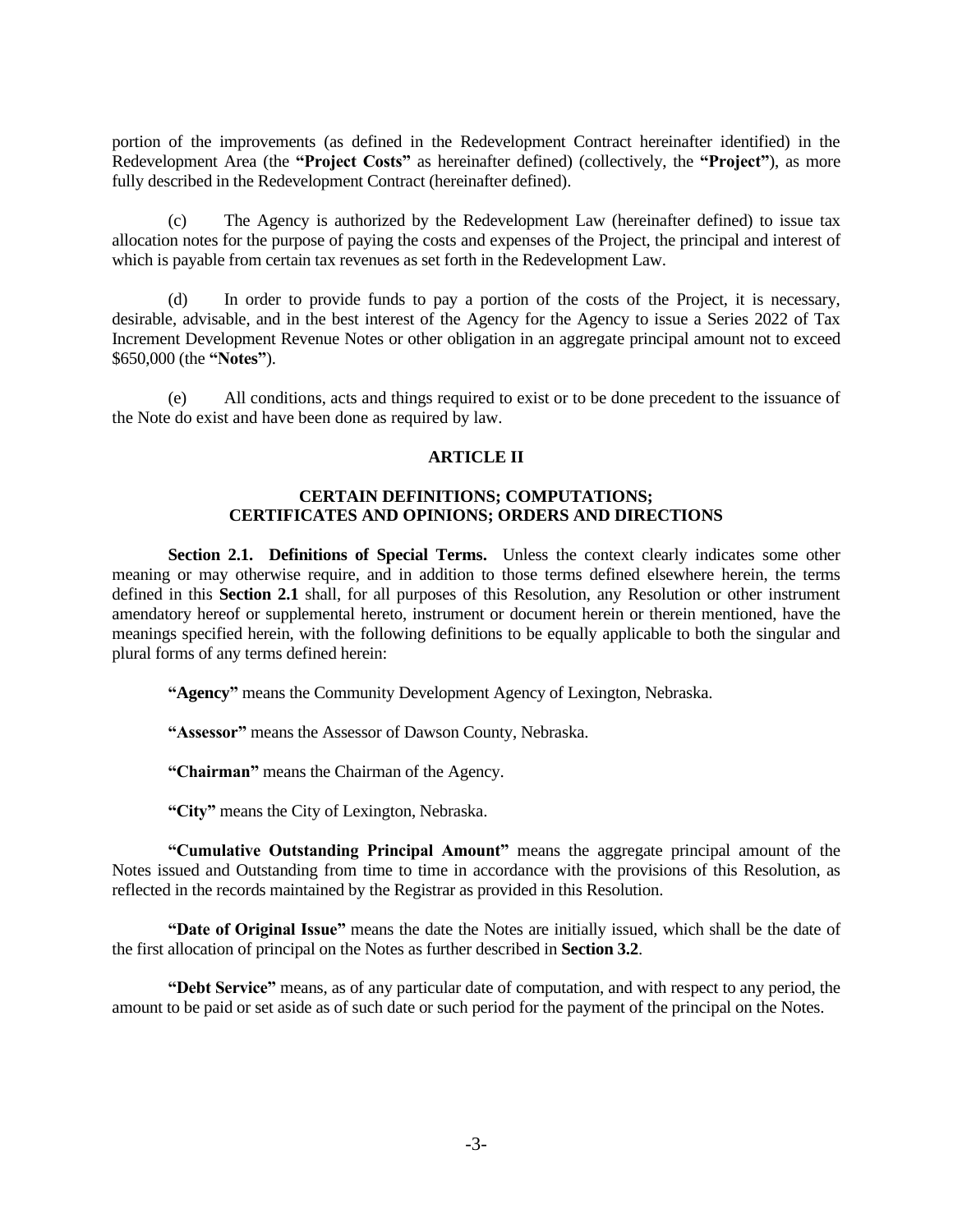**"Escrow Obligations"** means (a) Government Obligations, (b) certificates of deposit issued by a bank or trust company which are (1) fully insured by the Federal Deposit Insurance Corporation or similar corporation chartered by the United States or (2) secured by a pledge of any Government Obligations having an aggregate market value, exclusive of accrued interest, equal at least to the principal amount of the certificates so secured, which security is held in a custody account by a custodian satisfactory to the Registrar, or (c)(1) evidences of a direct ownership in future interest or principal on Government Obligations, which Government Obligations are held in a custody account by a custodian satisfactory to the Registrar pursuant to the terms of a custody agreement in form and substance acceptable to the Registrar and (2) obligations issued by any state of the United States or any political subdivision, public instrumentality or public authority of any state, which obligations are fully secured by and payable solely from Government Obligations, which Government Obligations are held pursuant to an agreement in form and substance acceptable to the Registrar and, in any such case, maturing as to principal and interest in such amounts and at such times as will insure the availability of sufficient money to make the payment secured thereby.

**"Finance Director"** means the Treasurer/Finance Director or Acting Treasurer/Finance Director, as the case may be, of the City.

**"Fiscal Year"** means the twelve-month period established by the City or provided by law from time to time as its fiscal year.

**"Government Obligations"** means direct obligations of, or obligations the principal of and interest on which are unconditionally guaranteed by, the United States of America.

**"Improvements"** means the improvements to be constructed, reconstructed, acquired, improved, extended, rehabilitated, installed, equipped, furnished and completed in the Project Area in accordance with the Redevelopment Plan, including, but not limited to, the improvements constituting the Project (as defined in the Redevelopment Contract).

**"Notes"** mean, collectively, the Series 2022 A Note, the Series 2022 B Note, and the Series 2022 C Note, each as defined herein, in an aggregate principal amount not to exceed \$650,000, issued pursuant to this Resolution and shall include any note, including refunding note, interim certificate, debenture, or other obligation issued pursuant to the Redevelopment Law. At the option of the Owner of the Notes, the titular designation of such Notes may be revised to state note, interim certificate, debenture, obligation, or such other designation as is appropriate.

**"Outstanding"** means when used with reference to any Note, as of a particular date, all Notes theretofore authenticated and delivered under this Resolution except:

(a) Notes theretofore canceled by the Registrar or delivered to the Registrar for cancellation;

(b) Notes which are deemed to have been paid in accordance with **Section 10.1** hereof;

(c) Notes alleged to have been mutilated, destroyed, lost or stolen which have been paid as provided in **Section 3.9** hereof; and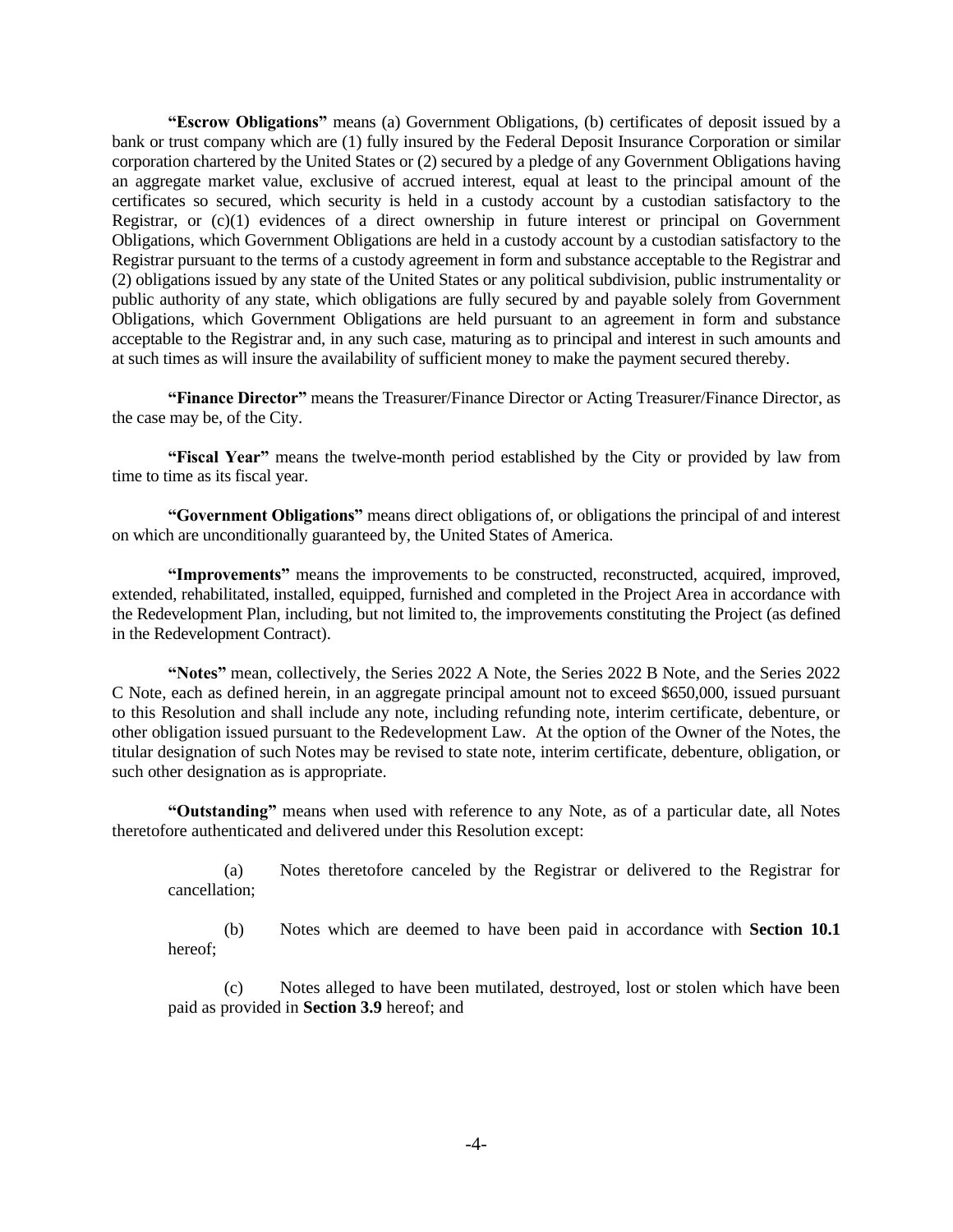(d) Notes in exchange for or in lieu of which other Notes have been authenticated and delivered pursuant to this Resolution.

**"Owner"** means the person(s) identified as the owner(s) of the Note from time to time, as indicated on the books of registry maintained by the Registrar.

**"Payment Date"** means June 1 and December 1 of each year any Note is outstanding, commencing on the first Payment Date following the Date of Original Issue.

**"Plan Resolution"** means, Resolution No. \_\_\_\_\_\_\_\_\_\_\_ of the City, together with any other resolution providing for approval of the Redevelopment Plan.

**"Project Area"** means the area identified and referred to as the Project Site in the Redevelopment Contract.

**"Project Costs"** means the redevelopment project costs (as defined in the Redevelopment Contract) in the Redevelopment Area, the costs of which are eligible to be paid from the proceeds of the Note.

"Record Date" means, for each Payment Date, the 15<sup>th</sup> day immediately preceding such Payment Date.

**"Redeveloper"** means the Redeveloper as defined in the Redevelopment Contract responsible for constructing, reconstructing, acquiring, improving, extending, rehabilitating, installing, equipping, furnishing and completing the Project.

**"Redeveloper Note"** means any Note that is owned by the Redeveloper according to the records of the Registrar.

**"Redevelopment Area"** means the community redevelopment area described, defined or otherwise identified or referred to in the Redevelopment Plan.

**"Redevelopment Contract"** means the City of Lexington Redevelopment Contract for Lexington Self Storage Redevelopment Project, dated the date of its execution, between the Agency, and Hamilton Builders, LLC, relating to the Project.

**"Redevelopment Law"** means Article VIII, Section 12 of the Constitution of the State and Chapter 18, Article 21, Reissue Revised Statutes of Nebraska, as amended.

**"Redevelopment Plan"** means the "Redevelopment Plan for Lexington Self Storage" passed, adopted and approved by the City pursuant to the Plan Resolution, and shall include any amendment of such Redevelopment Plan heretofore or hereafter made by the City pursuant to law.

**"Refunding Notes"** means the notes authorized to be issued pursuant to **Article V**.

**"Registrar"** means the Treasurer of the City of Lexington, Nebraska, in its capacity as registrar and paying agent for the Note.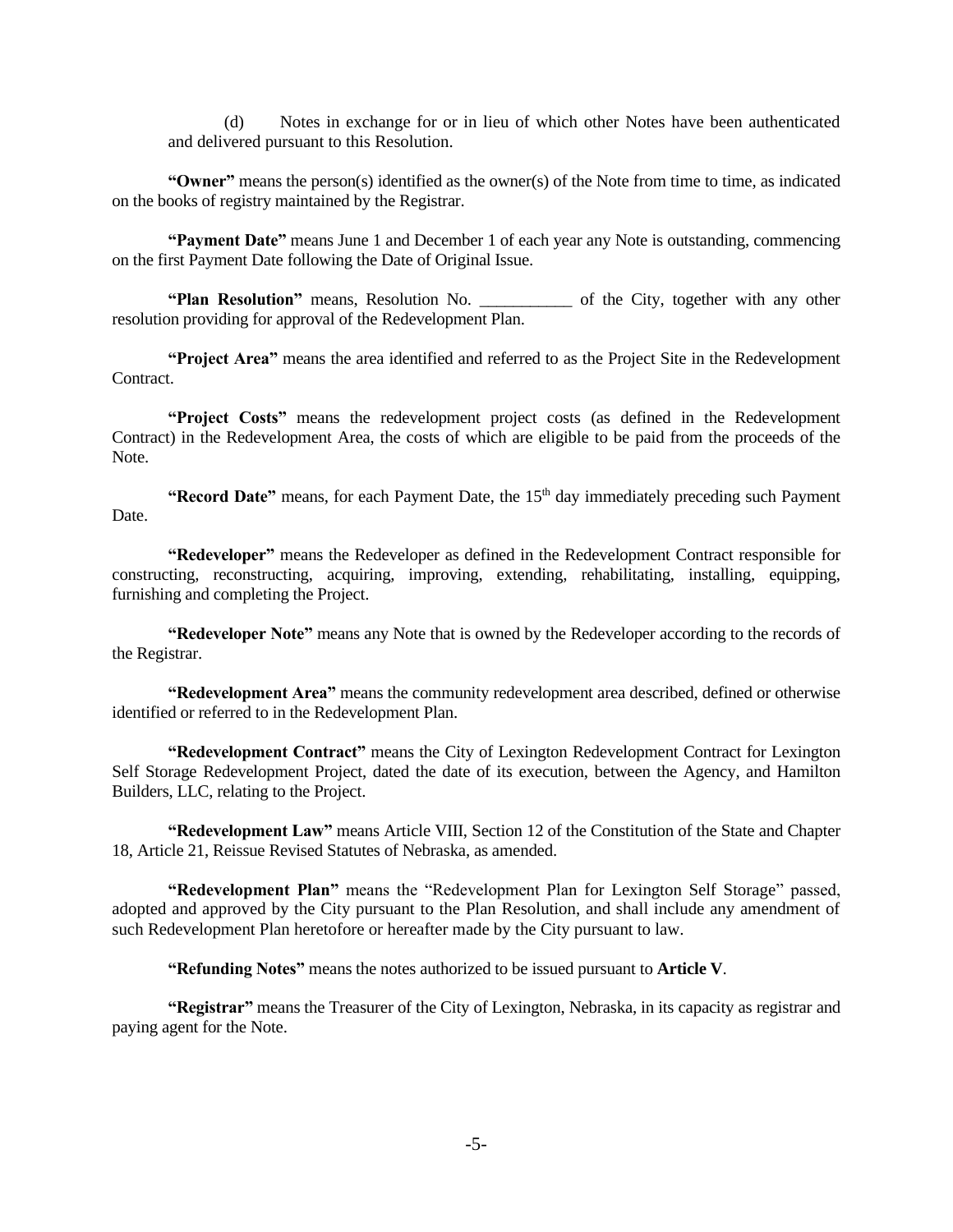**"Resolution"** means this Resolution as from time to time amended or supplemented.

**"Revenue"** means the Tax Revenue.

**"Secretary"** means the Secretary of the Agency.

**"Series 2022 A Note"** means that part of the Notes consisting of the Tax Increment Development Revenue Note, Series 2022 A (Lexington Self Storage Redevelopment Project), in substantially the form set forth on Exhibit "A", in an amount not to exceed \$240,000.

**"Series 2022 B Note"** means that part of the Notes consisting of the Tax Increment Development Revenue Note, Series 2022 B (Lexington Self Storage Redevelopment Project), in substantially the form set forth on Exhibit "B", in an amount not to exceed \$330,000.

**"Series 2022 C Note"** means that part of the Notes consisting of the Tax Increment Development Revenue Note, Series 2022 C (Lexington Self Storage Redevelopment Project), in substantially the form set forth on Exhibit "C", in an amount not to exceed \$80,000.

**"Special Fund"** means the fund by that name created in **Section 7.1**.

**"State"** means the State of Nebraska.

**"Tax Revenue"** means, with respect to the Project Area, (a) those tax revenues referred to (1) in the last sentence of the first paragraph of Article VIII, Section 12 of the Constitution of the State and (2) in Section 18-2147, Reissue Revised Statutes of Nebraska, as amended, and (b) all payments made in lieu thereof.

**"Treasurer"** means the Treasurer of Dawson County, Nebraska.

**Section 2.2. Definitions of General Terms.** Unless the context clearly indicates otherwise or may otherwise require, in this Resolution words importing persons include firms, partnerships, associations, limited liability companies (public and private), public bodies and natural persons, and also include executors, administrators, trustees, receivers or other representatives.

Unless the context clearly indicates otherwise or may otherwise require, in this Resolution the terms "herein," "hereunder," "hereby," "hereto," "hereof" and any similar terms refer to this Resolution as a whole and not to any particular section or subdivision thereof.

Unless the context clearly indicates otherwise or may otherwise require, in this Resolution: (a) references to Articles, Sections and other subdivisions, whether by number or letter or otherwise, are to the respective or corresponding Articles, Sections or subdivisions of this Resolution as such Articles, Sections, or subdivisions may be amended or supplemented from time to time; and (b) the word "heretofore" means before the time of passage of this Resolution, and the word "hereafter" means after the time of passage of this Resolution.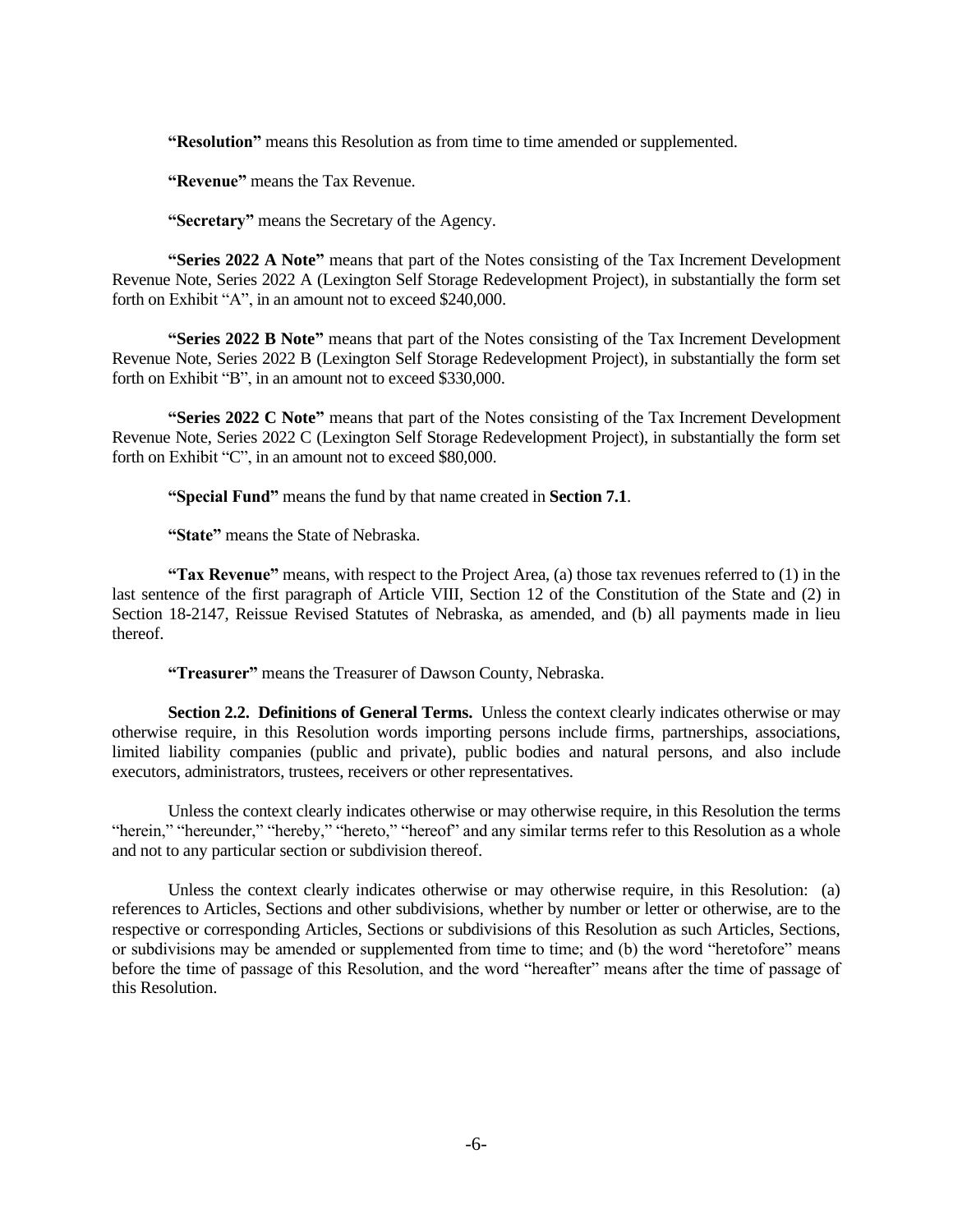**Section 2.3. Computations**. Unless the facts shall then be otherwise, all computations required for the purposes of this Resolution shall be made on the assumption that the principal on the Notes shall be paid as and when the same become due.

**Section 2.4. Certificates, Opinions and Reports**. Except as otherwise specifically provided in this Resolution, each certificate, opinion or report with respect to compliance with a condition or covenant provided for in this Resolution shall include: (a) a statement that the person making such certificate, opinion or report has read the pertinent provisions of this Resolution to which such covenant or condition relates; (b) a brief statement as to the nature and scope of the examination or investigation upon which the statements or opinions contained in such certificate, opinion or report are based; (c) a statement that, in the opinion of such person, he has made such examination and investigation as is necessary to enable him to express an informed opinion as to whether or not such covenant or condition has been complied with; (d) a statement as to whether or not, in the opinion of such person, such condition or covenant has been complied with; and (e) an identification of any certificates, opinions or reports or other sources or assumptions relied on in such certificate, opinion or report.

**Section 2.5. Evidence of Action by the Agency**. Except as otherwise specifically provided in this Resolution, any request, direction, command, order, notice, certificate or other instrument of, by or from the City or the Agency shall be effective and binding upon the Agency, respectively, for the purposes of this Resolution if signed by the Chairman, the Vice Chairman, the Secretary, the Treasurer of the Agency, the Finance Director, the City Manager or by any other person or persons authorized to execute the same by statute, or by a resolution of the City or the Agency, respectively.

## **ARTICLE III**

## **AUTHORIZATION AND ISSUANCE OF THE NOTE; GENERAL TERMS AND PROVISIONS**

**Section 3.1. Authorization of Notes.** Pursuant to and in full compliance with the Redevelopment Law and this Resolution, and for the purpose of providing funds to pay (a) the cost of acquiring, constructing, reconstructing, improving, extending, rehabilitating, installing, equipping, furnishing, and completing the Project, and (b) the costs of issuing the Note, the Agency shall issue the Series 2022 A Note, Series 2022 B Note, and Series 2022 C Note in an aggregate principal amount not to exceed \$650,000.

The Series 2022 A Note shall be designated as "Community Development Agency of the City of Lexington, Nebraska, Tax Increment Development Revenue Note (Lexington Self Storage Redevelopment Project, Series 2022 A)," shall be dated the Date of Original Issue, shall mature, subject to right of prior redemption, not later than 15 years after the Effective Date (as defined in the Redevelopment Contract), and shall bear interest at an annual rate of 0.00%. The Series 2022 B Note shall be designated as "Community Development Agency of the City of Lexington, Nebraska, Tax Increment Development Revenue Note (Lexington Self Storage Redevelopment Project, Series 2022 B)," shall be dated the Date of Original Issue, shall mature, subject to right of prior redemption, not later than 15 years after the Effective Date (as defined in the Redevelopment Contract), and shall bear interest at an annual rate of 0.00%. The Series 2022 C Note shall be designated as "Community Development Agency of the City of Lexington, Nebraska, Tax Increment Development Revenue Note (Lexington Self Storage Redevelopment Project, Series 2022 C)," shall be dated the Date of Original Issue, shall mature, subject to right of prior redemption, not later than 15 years after the Effective Date (as defined in the Redevelopment Contract),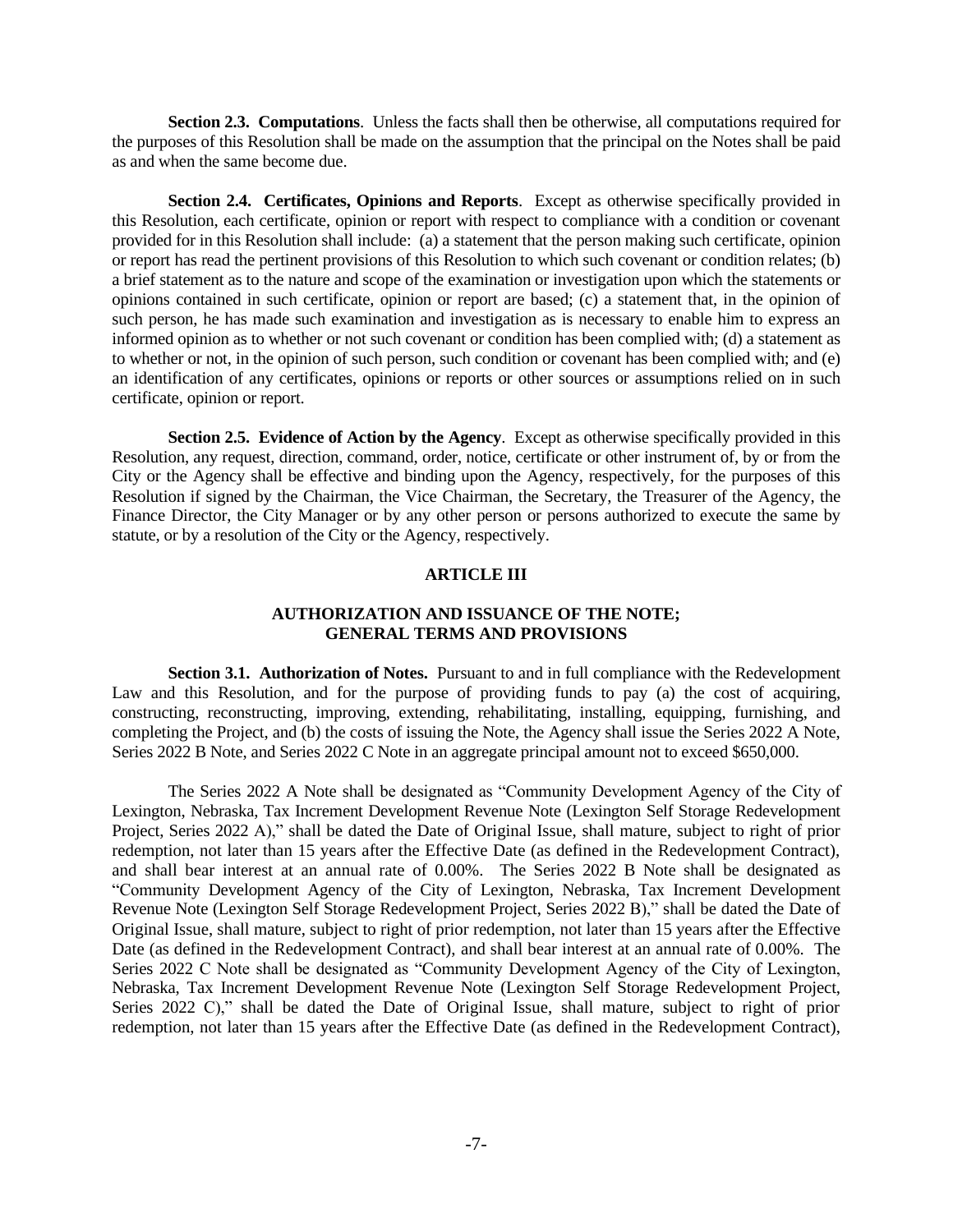and shall bear interest at an annual rate of 0.00%. The Notes shall be issued serially as further described in **Section 3.2**.

The Notes are special, limited obligations of the Agency payable solely from the Revenue and the amounts on deposit in the funds and accounts established by this Resolution. The Notes shall not in any event be a debt of the Agency (except to the extent of the Revenue and other money pledged under this Resolution), the State, nor any of its political subdivisions, and neither the Agency (except to the extent of the Revenue and other money pledged under this Resolution), the City, the State nor any of its political subdivisions are liable in respect thereof, nor in any event shall the principal of or interest on the Notes be payable from any source other than the Revenue and other money pledged under this Resolution. The Notes do not constitute a debt within the meaning of any constitutional, statutory, or charter limitation upon the creation of general obligation indebtedness of the Agency and do not impose any general liability upon the Agency. Neither any official of the Agency nor any person executing the Notes shall be liable personally on the Notes by reason of their issuance. The validity of the Notes are not and shall not be dependent upon the completion of the Project or upon the performance of any obligation relative to the Project.

The Revenue and the amounts on deposit in the funds and accounts established by this Resolution are hereby pledged and assigned for the payment of the Notes and shall be used for no other purpose than to pay the principal of or interest on the Notes, except as may be otherwise expressly authorized in this Resolution. The Notes shall not constitute a debt of the Agency or the City within the meaning of any constitutional, statutory, or charter limitation upon the creation of general obligation indebtedness of the Agency, and neither the Agency nor the City shall not be liable for the payment thereof out of any money of the Agency or the City other than the Tax Revenue and the other funds referred to herein.

Nothing in this Resolution shall preclude the payment of the Notes from (a) the proceeds of future notes issued pursuant to law or (b) any other legally available funds. Nothing in this Resolution shall prevent the City or the Agency from making advances of its own funds howsoever derived to any of the uses and purposes mentioned in this Resolution.

#### **Section 3.2. Details of Note; Agency of Finance Director.**

(a) The Notes shall be dated the Date of Original Issue and shall be issued to the purchaser thereof, as the Owner, in installments. The Note shall be delivered on the earlier of allocation of the maximum principal amount of the Note or upon the issuance of a certificate of occupancy of the building constituting the Project. The Notes shall be issued in a taxable Series 2022 of three separate notes beginning with the Series 2022 A Note.

The Series 2022 A Note is to be issued for payment of costs certified for Phase 1 of the Project as set forth in the Redevelopment Contract.

The Series 2022 B Note is to be issued for payment of costs certified for Phase 2 of the Project as set forth in the Redevelopment Contract.

The Series 2022 C Note is to be issued for payment of costs certified for Phase 3 of the Project as set forth in the Redevelopment Contract.

(b) Proceeds of each Note may be advanced and disbursed in the manner set forth below: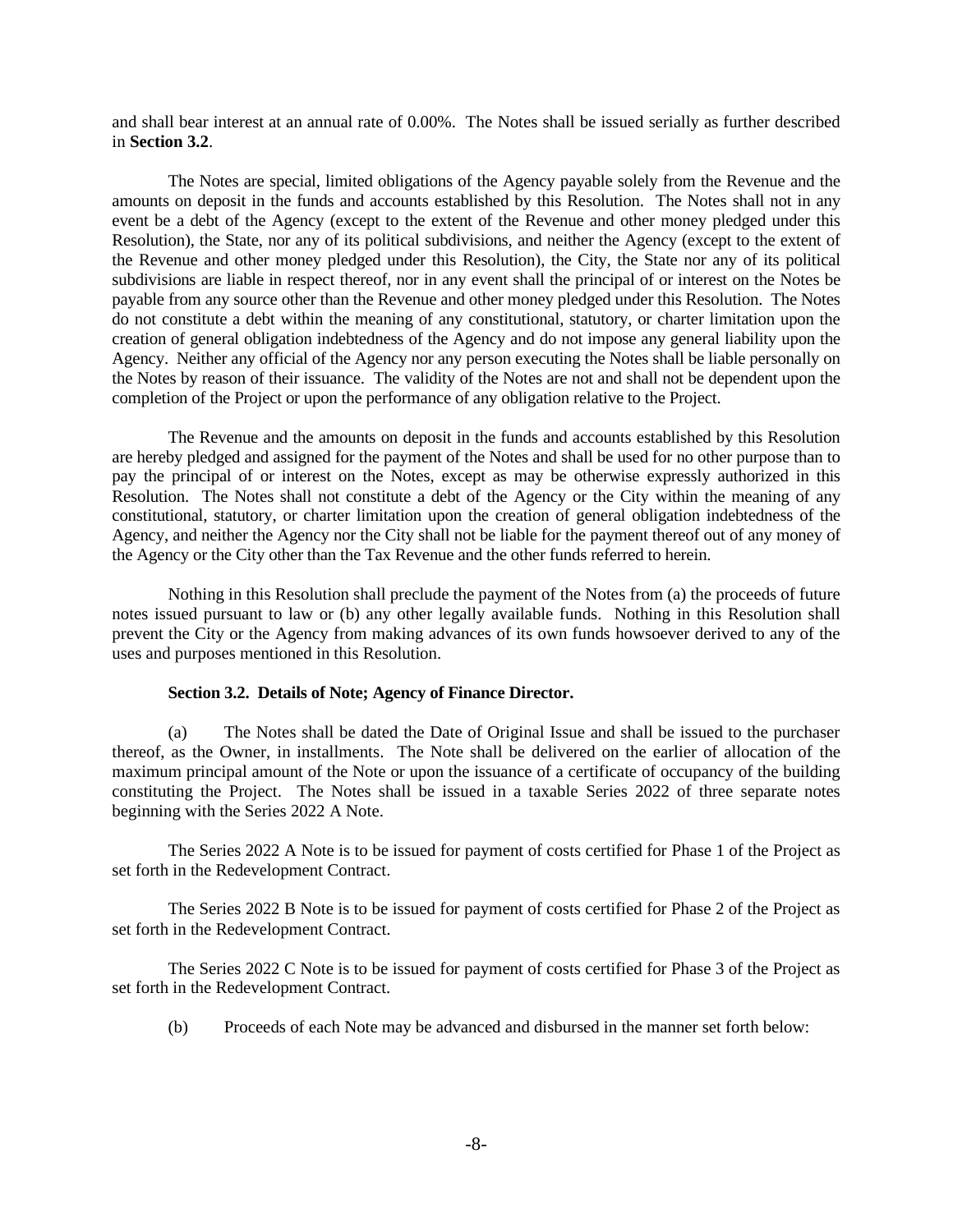(1) There shall be submitted to the Finance Director a disbursement request in a form acceptable to the Finance Director (the **"Disbursement Request"**), executed by the City Manager and an authorized representative of the Redeveloper,  $(A)$  certifying that a portion of the Project has been substantially completed and (B) certifying the actual costs incurred by the Redeveloper in the completion of such portion of the Project.

(2) The Finance Director shall evidence such allocation in writing and inform the Owner of the Note of any amounts allocated to the Note.

(3) Such amounts shall be deemed proceeds of the Note and the Finance Director shall inform the Registrar in writing of the date and amount of such allocation. The Registrar shall keep and maintain a record of the amounts allocated to the note pursuant to the terms of this Resolution as "Principal Amount Advanced" and shall enter the aggregate principal amount then Outstanding as the "Cumulative Outstanding Principal Amount" on the Note and its records maintained for the Note. The aggregate amount endorsed as the Principal amount Advanced on all of the Notes shall not in the aggregate exceed \$650,000.

The Agency shall have no obligation to pay any Disbursement Request unless such request has been properly approved as described above, and proceeds of the respective Note have been deposited by the Owner of the Note (if other than the Redeveloper) into the Project Fund corresponding to such Note and as further described herein.

The records maintained by the Registrar as to principal amount advanced and principal amounts paid on any Note shall be the official records of the Cumulative Outstanding Principal Amount for all purposes.

(c) Each Note shall be dated the Date of Original Issue, which shall be the initial date of an allocation of said Note.

(d) As of the Date of Original Issue of the Note, there shall be delivered to the Registrar the following:

(1) A signed investor's letter in a form acceptable to the Finance Director and Note Counsel; and

(2) Such additional certificates and other documents as the special counsel for the Agency may require.

(e) The note shall bear no interest on the Cumulative Outstanding Principal Amount of each Note from the Date of Original Issue.

(f) The principal of the Notes shall be payable in any coin or currency of the United States of America from all funds held by the which on the respective dates of payment thereof is legal tender for the payment of public and private debts. Payments on the Notes due prior to maturity or earlier redemption and payment of any principal upon redemption price to maturity shall be made by check mailed by the Registrar on each Interest Payment Date to the Owners, at the Owners' address as it appears on the books of registry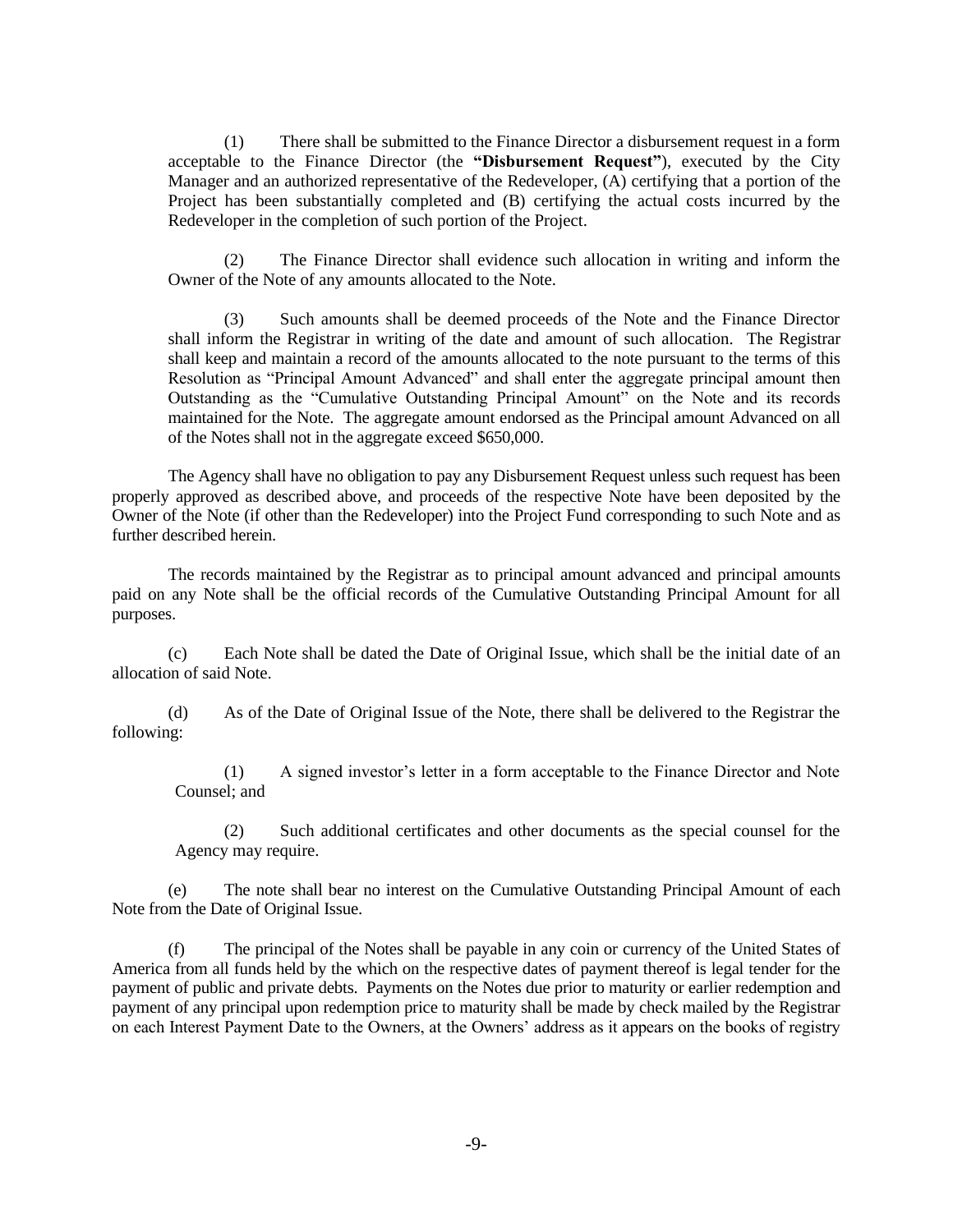maintained by the Registrar on the Record Date. The principal of the Notes due at maturity or upon earlier redemption shall be payable upon presentation and surrender of the Notes to the Registrar. When any portion of the Notes shall have been duly called for redemption and payment thereof duly made or provided for, interest thereon shall cease on the principal amount of such Note so redeemed from and after the date of redemption thereof.

(g) The Notes shall be executed by the manual signatures of the Chairman and Secretary of the Agency. In case any officer whose signature shall appear on any Note shall cease to be such officer before the delivery of such Note, such signature shall nevertheless be valid and sufficient for all purposes, the same as if such officer had remained in office until such delivery, and the Note may be signed by such persons as at the actual time of the execution of such Note shall be the proper officers to sign such Note although at the date of such Note such persons may not have been such officers.

(i) The Finance Director is hereby authorized to hereafter, from time to time, specify, set, designate, determine, establish and appoint, as the case may be, and in each case in accordance with and subject to the provisions of this Resolution (1) the Date of Original Issue, the principal amount of each Note in accordance with **Section 3.2(a)**, (2) the maturity date of such Note, which shall be not later than 15 years after the Effective Date of such Note, (3) the initial Payment Date and (4) any other term of such Note not otherwise specifically fixed by the provisions of this Resolution.

(j) Any Note issued upon transfer or exchange of any other Note shall be dated as of the Date of Original Issue.

(k) The Note shall be issued to such Owner as shall be mutually agreed between the Redeveloper and the Finance Director for a price equal to 100% of the principal amount thereof. No Note shall be delivered to any Owner unless the Agency shall have received from the Owner thereof such documents as may be required by the Finance Director to demonstrate compliance with all applicable laws, including without limitation compliance with **Section 3.6** hereof. The Agency may impose such restrictions on the transfer of any Note as may be required to ensure compliance with all requirements relating to any such transfer.

**Section 3.3. Form of Note Generally.** The Notes shall be issued in registered form. The Series 2022 A Note shall be in substantially the form set forth in **Exhibit "A"**, attached hereto and incorporated by this reference, with such appropriate variations, omissions and insertions as are permitted or required by this Resolution and with such additional changes as the Finance Director may deem necessary or appropriate. The Series 2022 B Note shall be in substantially the form set forth in **Exhibit "B"**, attached hereto and incorporated by this reference, with such appropriate variations, omissions and insertions as are permitted or required by this Resolution and with such additional changes as the Finance Director may deem necessary or appropriate. The Series 2022 C Note shall be in substantially the form set forth in **Exhibit "C"**, attached hereto and incorporated by this reference, with such appropriate variations, omissions and insertions as are permitted or required by this Resolution and with such additional changes as the Finance Director may deem necessary or appropriate. The Notes may have endorsed thereon such legends or text as may be necessary or appropriate to conform to any applicable rules and regulations of any governmental authority or any usage or requirement of law with respect thereto.

**Section 3.4. Appointment of Registrar.** The Finance Director is hereby appointed the registrar and paying agent for the Notes. The Registrar shall specify its acceptance of the duties, obligations and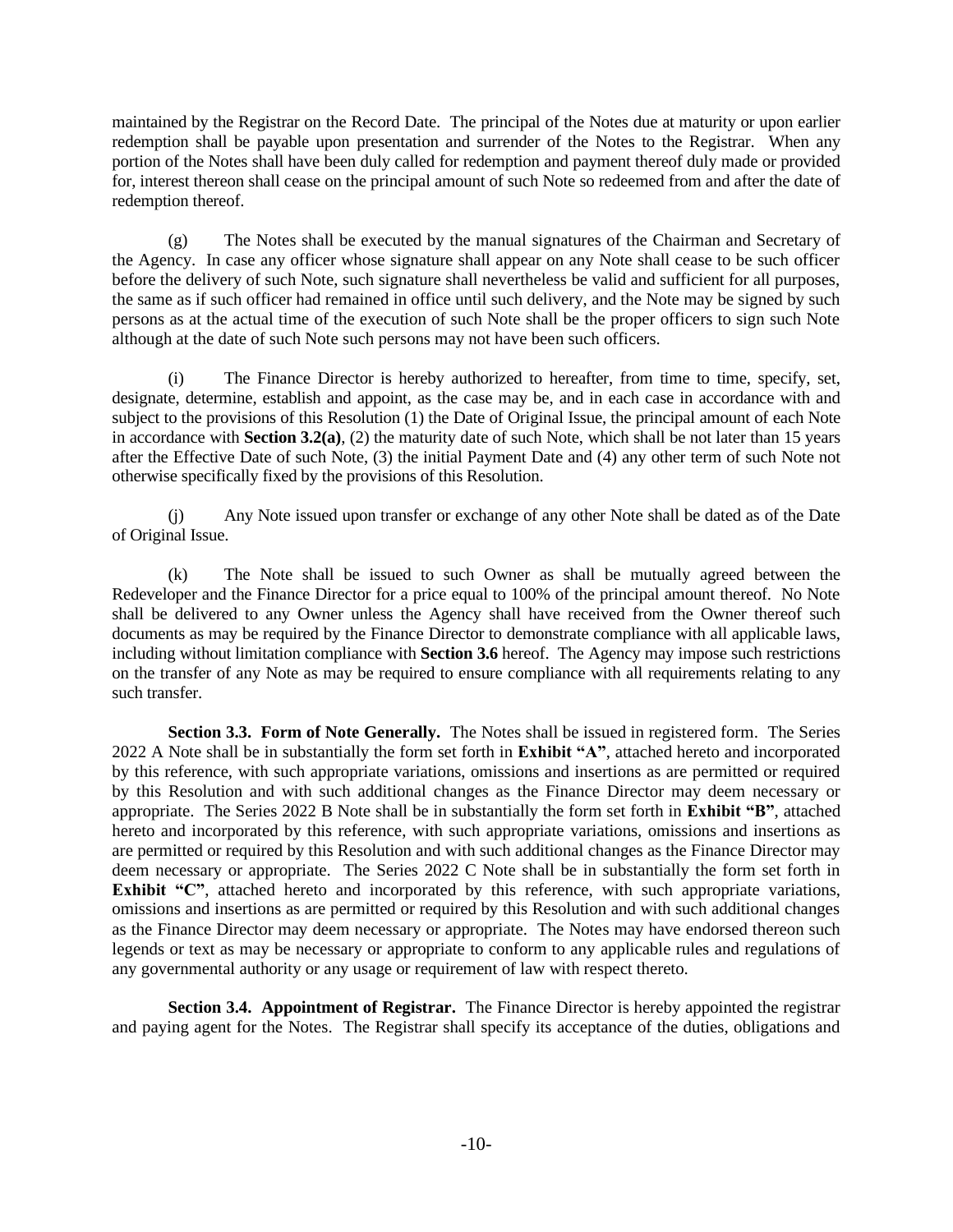trusts imposed upon it by the provisions of this Resolution by a written instrument deposited with the Agency prior to the Date of Original Issue of each Note. The Agency reserves the right to remove the Registrar upon 30 days' notice and upon the appointment of a successor Registrar, in which event the predecessor Registrar shall deliver all cash and the Notes in its possession to the successor Registrar and shall deliver the note register to the successor Registrar. The Registrar shall have only such duties and obligations as are expressly stated in this Resolution, and no other duties or obligations shall be required of the Registrar.

**Section 3.5. Exchange of Note.** Any Note, upon surrender thereof at the principal office of the Registrar, together with an assignment duly executed by the Owner or its attorney or legal representative in such form as shall be satisfactory to the Registrar, may, at the option of the Owner thereof, be exchanged for another Note in a principal amount equal to the principal amount of the Note surrendered or exchanged, of the same Series 2022 and maturity and bearing interest at the same rate. The Agency shall make provision for the exchange of the Note at the principal office of the Registrar.

**Section 3.6. Negotiability, Registration and Transfer of Note.** The Registrar shall keep books for the registration and registration of transfer of the Note as provided in this Resolution. The transfer of the Note may be registered only upon the books kept for the registration and registration of transfer of the Note upon (a) surrender thereof to the Registrar, together with an assignment duly executed by the Owner or its attorney or legal representative in such form as shall be satisfactory to the Registrar and (b) evidence acceptable to the Agency that the assignee is a bank or a qualified institutional buyer as defined in Rule 144A promulgated by the Securities and Exchange Commission. Prior to any transfer and assignment, the Owner will obtain and provide to the Agency, an investor's letter in form and substance satisfactory to the Agency evidencing compliance with the provisions of all federal and state securities laws and will deposit with the Agency an amount to cover all reasonable costs incurred by the Agency, including legal fees, of accomplishing such transfer. A transfer of any Note may be prohibited by the Agency if (1) a default then exists under the Redevelopment Contract, (2) the assessed valuation of the Redevelopment Area is less than the projected "Increment Value" set forth in the Redevelopment Plan or (3) a protest of the valuation of the Redevelopment Area is ongoing. Upon any such registration of transfer the Agency shall execute and deliver in exchange for such Note a new Note, registered in the name of the transferee, in a principal amount equal to the principal amount of the Note surrendered or exchanged, of the same Series 2022 and maturity and bearing interest at the same rate.

In all cases in which any Note shall be exchanged or a transfer of a Note shall be registered hereunder, the Agency shall at the earliest practicable time execute and deliver a Note in accordance with the provisions of this Resolution. The Note surrendered in any such exchange or registration of transfer shall forthwith be canceled by the Registrar. Neither the Agency nor the Registrar shall make a charge for the first such exchange or registration of transfer of any Note by any Owner. The Agency or the Registrar, or both, may make a charge for shipping, printing and out-of-pocket costs for every subsequent exchange or registration of transfer of such Note sufficient to reimburse it or them for any and all costs required to be paid with respect to such exchange or registration of transfer. Neither the Agency nor the Registrar shall be required to make any such exchange or registration of transfer of any Note during the period between a Record Date and the corresponding Interest Payment Date.

**Section 3.7. Ownership of Note.** As to any Note, the person in whose name the same shall be registered shall be deemed and regarded as the absolute owner thereof for all purposes, and payment of or on account of the principal of or interest on such Note shall be made only to or upon the order of the Owner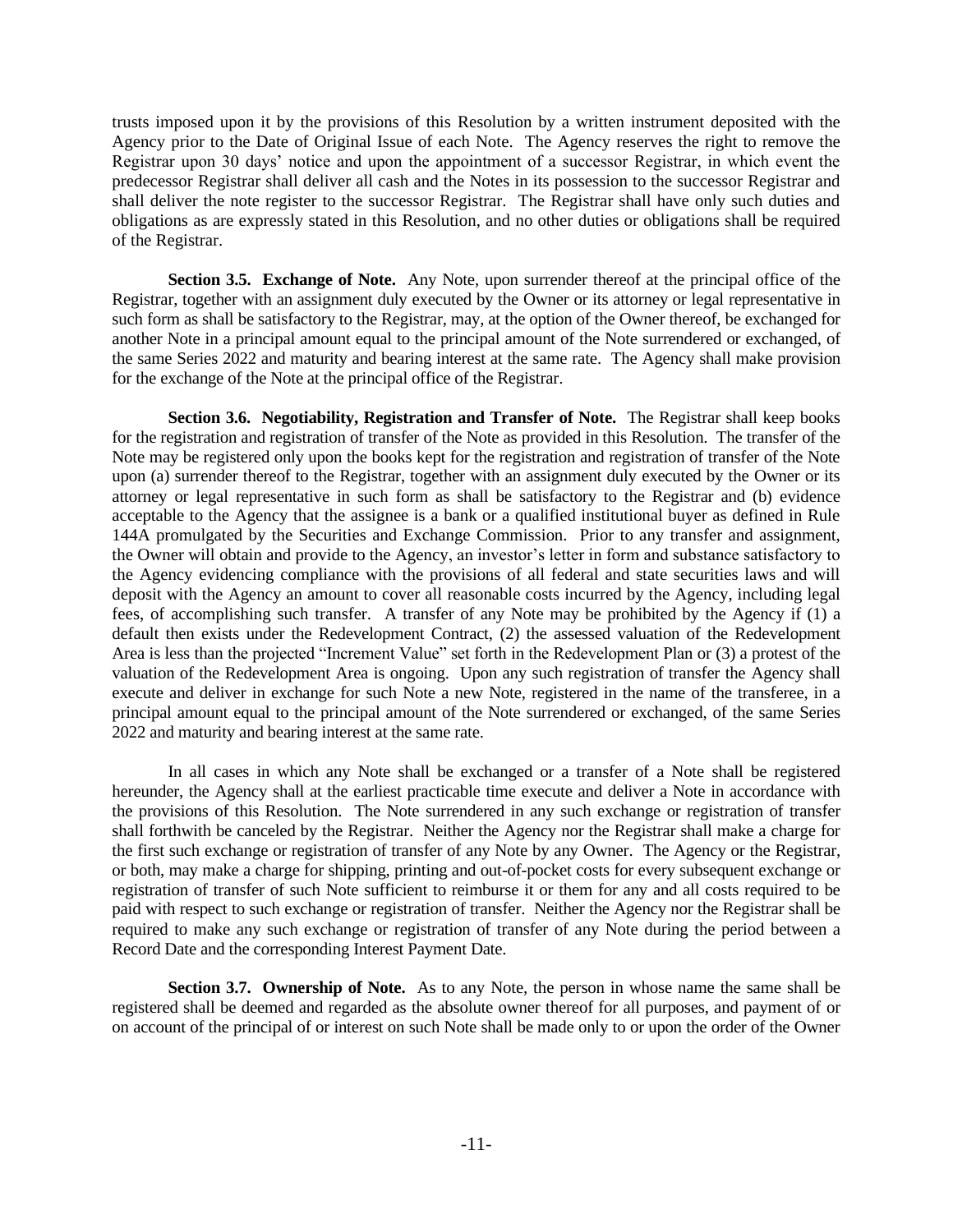thereof or his legal representative. All such payments shall be valid and effectual to satisfy and discharge the liability upon such Note, including the interest thereon, to the extent of the sum or sums so paid.

**Section 3.8. Disposition and Destruction of Note**. Any Note, upon surrender to the Registrar for final payment, whether at maturity or upon earlier redemption, shall be canceled upon such payment by the Registrar and, upon written request of the Finance Director, be destroyed.

**Section 3.9. Mutilated, Lost, Stolen or Destroyed Note.** If any Note becomes mutilated or is lost, stolen or destroyed, the Agency shall execute and deliver a new Note of like date and tenor as the Note mutilated, lost, stolen or destroyed; provided that, in the case of any mutilated Note, such mutilated Note shall first be surrendered to the Agency. In the case of any lost, stolen or destroyed Note, there first shall be furnished to the Agency evidence of such loss, theft or destruction satisfactory to the Agency, together with indemnity to the Agency satisfactory to the Agency. If any such Note has matured, is about to mature or has been called for redemption, instead of delivering a substitute Note, the Agency may pay the same without surrender thereof. Upon the issuance of any substitute Note, the Agency may require the payment of an amount by the Owner sufficient to reimburse the Agency for any tax or other governmental charge that may be imposed in relation thereto and any other reasonable fees and expenses incurred in connection therewith.

**Section 3.10. Non-presentment of Note.** If any Note is not presented for payment when the principal thereof becomes due and payable as therein and herein provided, whether at the stated maturity thereof or call for optional or mandatory redemption or otherwise, if funds sufficient to pay such Note have been made available to the Registrar all liability of the Agency to the Owner thereof for the payment of such Note shall forthwith cease, determine and be completely discharged, and thereupon it shall be the duty of the Registrar to hold such funds, without liability for interest thereon, for the benefit of the Owner of such Note, who shall thereafter be restricted exclusively to such funds for any claim of whatever nature on their part under this Resolution or on, or with respect to, said Note. If any Note is not presented for payment within five years following the date when such Note becomes due, the Registrar shall repay to the Agency the funds theretofore held by it for payment of such Note, and such Note shall, subject to the defense of any applicable statute of limitation, thereafter be an unsecured obligation of the Agency, and the Registered Owner thereof shall be entitled to look only to the Agency for payment, and then only to the extent of the amount so repaid to it by the Registrar, and the Agency shall not be liable for any interest thereon and shall not be regarded as a trustee of such money.

## **ARTICLE IV**

### **REDEMPTION OF NOTES**

**Section 4.1. Redemption of Notes.** Any Note is subject to redemption at the option of the Agency prior to the maturity thereof at any time as a whole or in part from time to time in such principal amount as the Agency shall determine, at a redemption price equal to 100% of the principal amount then being redeemed plus accrued interest thereon to the date fixed for redemption.

**Section 4.2. Redemption Procedures.** The Finance Director is hereby authorized, without further action of the Council, to call all or any portion of the principal of any Note for payment and redemption prior to maturity on such date as the Finance Director shall determine and shall deposit sufficient funds in the Debt Service Account from the Surplus Account to pay the principal being redeemed plus the accrued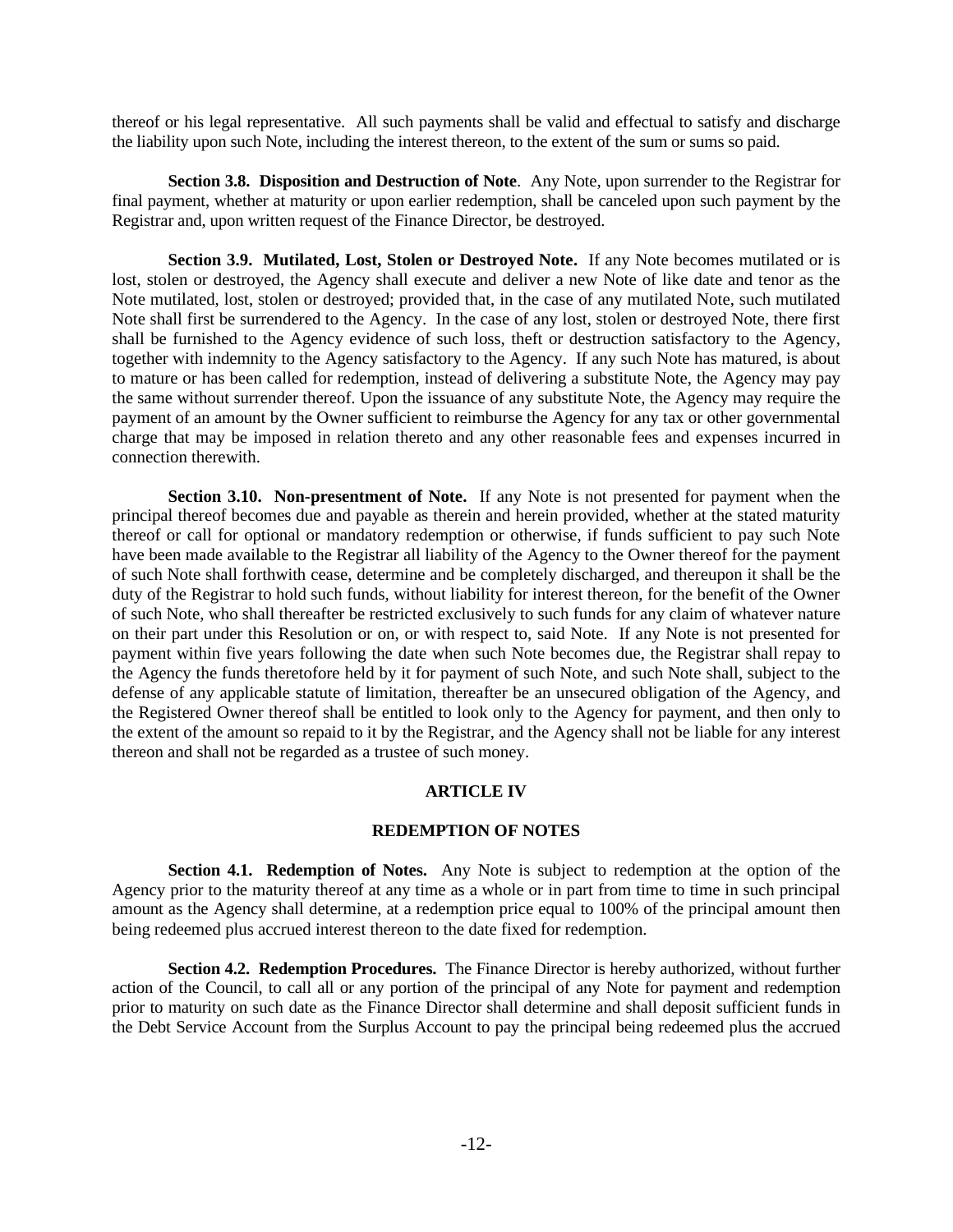interest thereon to the date fixed for redemption. The Finance Director may effect partial redemptions of any Note without notice to the Owner and without presentation and surrender of such Note, but total redemption of any Note may only be effected with notice to the Owner and upon presentation and surrender of such Note to the Registrar. Notice of a total redemption of any Note shall be sent by the Registrar by first-class mail not less than five days prior to the date fixed for redemption to the Owner's address appearing on the books of registry maintained by the Registrar and indicate (a) the title and designation of the Note, (b) the redemption date, and (c) a recitation that the entire principal balance of such Note plus all accrued interest thereon is being called for redemption on the applicable redemption date.

**Section 4.3. Determination of Outstanding Principal Amount of Note.** Notwithstanding the amount indicated on the face of any Note, the principal amount of such Note actually Outstanding from time to time shall be determined and maintained by the Registrar. The Registrar shall make a notation in the books of registry maintained for each Note indicating the original principal advance of such Note as determined in accordance with **Section 3.2** and shall make such additional notations as are required to reflect any additional principal advances or redemptions of such Note from time to time, including on the Table of Cumulative Outstanding Principal Amount attached to each Note if it is presented to the Registrar for that purpose. Any Owner may examine the books of registry maintained by the Registrar upon request, and the Registrar shall grant such request as soon as reasonably practicable. Any failure of the Registrar to record a principal advance or a redemption on the Table of Cumulative Outstanding Principal Amount shall not affect the Cumulative Outstanding Principal Amount shown on the records of the Registrar.

#### **ARTICLE V**

#### **REFUNDING NOTES**

**Section 5.1. Refunding Notes.** Refunding Notes may be issued at any time at the direction of the Finance Director for the purpose of refunding (including by purchase) any Note or any portion thereof, including amounts to pay principal to the date of maturity or redemption (or purchase) and the expenses of issuing the Refunding Notes and of effecting such refunding; provided that the Debt Service on all Notes to be outstanding after the issuance of the Refunding Notes shall not be greater in any Fiscal Year than would have been the Debt Service in such Fiscal Year were such refunding not to occur.

#### **ARTICLE VI**

#### **EFFECTIVE DATE OF PROJECT; PLEDGE OF REVENUE**

**Section 6.1. Effective Date of Project**. For purposes of Section 18-2147, Reissue Revised Statutes of Nebraska, as amended, the effective date of the Project shall be determined as set forth in the Redevelopment Contract or in any properly executed and delivered Redevelopment Contract Amendment. The City Manager is hereby directed to notify the Assessor of the effective date of the Project on the form prescribed by the Property Tax Administrator.

**Section 6.2. Collection of Revenue; Pledge of Revenue**. As provided for in the Redevelopment Plan, and pursuant to the provisions of the Redevelopment Law, for the period contemplated thereby, the Tax Revenue collected in the Project Area shall be allocated to and, when collected, paid as follows: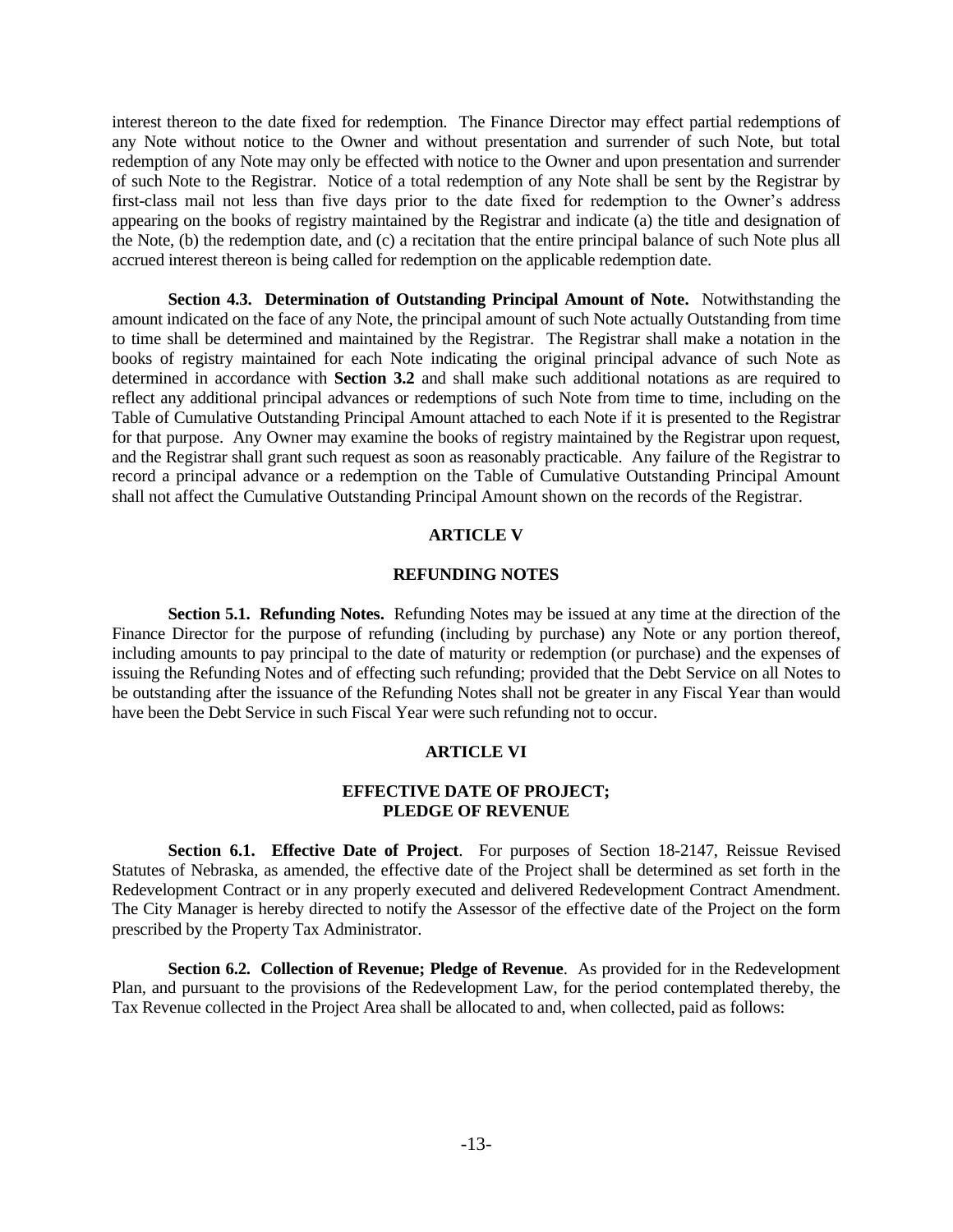First to the payment to the Series 2021 A Note Fund under the terms of this Resolution to pay the principal on the Series 2021 A Note. When the Series 2021 A Note has been paid in accordance with this Resolution and the Redevelopment Contract, the Revenue shall be applied and paid into the Series 2021 B Note Fund to pay the principal on the Series 2021 B Note. When the Series 2021 B Note has been paid in accordance with this Resolution and the Redevelopment Contract, the Revenue shall be paid into the Series 2021 C Note Fund under the terms of this Resolution to pay the principal on the Series 2021 C Note. When the Note has been paid in accordance with this Resolution, the Redevelopment Plan and the Redevelopment Contract, the Tax Revenue shall be applied as provided for in the Redevelopment Law.

The Revenue is hereby allocated and pledged in its entirety to the payment of the principal on the Notes and to the payment of the Project Costs (including the Project), until the principal on the Notes have been paid (or until money for that purpose has been irrevocably set aside), and the Revenue shall be applied solely to the payment of the principal on the Notes. Such allocation and pledge is and shall be for the sole and exclusive benefit of the Owner and shall be irrevocable.

**Section 6.3. Potential Insufficiency of Revenue.** Neither the Agency nor the City makes any representations, covenants, or warranties to the Owner that the Revenue will be sufficient to pay the principal of or interest on the Notes. Payment of the principal of and interest on the Notes are limited solely and exclusively to the Revenue pledged under the terms of this Resolution and are not payable from any other source whatsoever.

## **ARTICLE VII**

### **CREATION OF FUNDS AND ACCOUNTS; PAYMENTS THEREFROM**

**Section 7.1. Creation of Funds and Accounts.** There is hereby created and established by the Agency the following funds and accounts which funds shall be held by the Finance Director of the City separate and apart from all other funds and moneys of the Agency and the City under the Finance Director's control:

A special trust fund called the "Lexington Self Storage Redevelopment Project Series 2022 A Note Fund" (the "Series 2022 A Note Fund"). The Series 2022 A Note Fund shall be used and applied on the Business Day prior to each Payment Date (i) to make any payments to the City or the Agency as may be required under the Redevelopment Contract and (ii) to pay principal of or interest on the Series 2022 A Note to the extent of any money then remaining in the Series 2022 A Note Fund on such Payment Date. Money in the Series 2022 A Note Fund shall be used solely for the purposes described herein and in the Redevelopment Contract; and

A special trust fund called the "Lexington Self Storage Redevelopment Project Fund – Series 2022 A Note" (the "Series 2022 A Project Fund"). The Agency shall disburse any money on deposit in the Series 2022 A Project Fund from time to time to pay or as reimbursement for payment made for the Project Costs in each case within 5 Business Days after completion of the steps set forth herein and in the Redevelopment Contract. If a sufficient amount to pay a properly completed Disbursement Request (as defined in the Redevelopment Contract) is not in the Series 2022 A Project Fund at the time of the receipt by the Agency of such request, the Agency shall notify the owner of the Series 2022 A Note and such owner may deposit an amount sufficient to pay such request with the Agency for such payment. If the Redeveloper is the owner of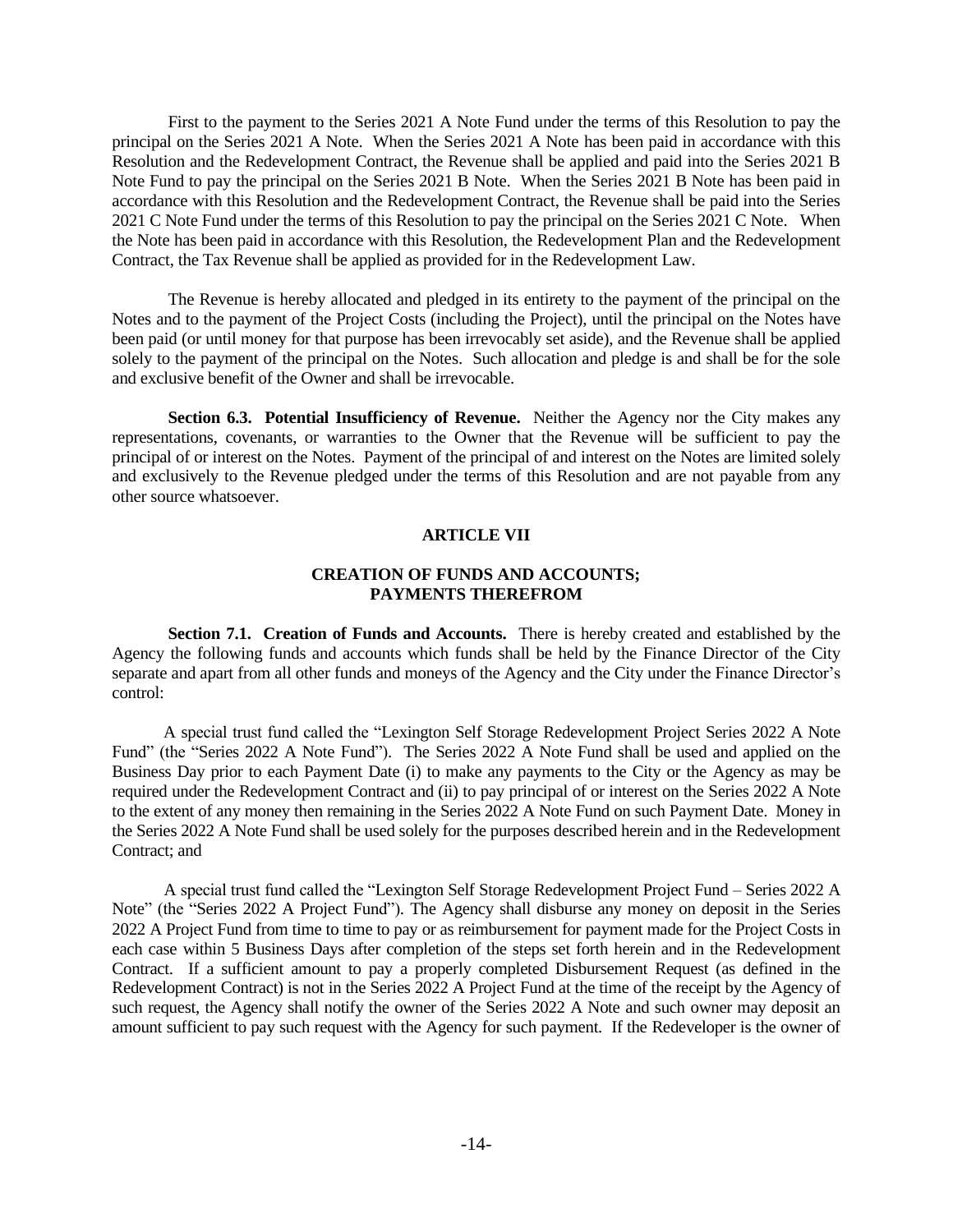the Series 2022 A Note and the Redeveloper so elects, the Agency shall make a grant to Redeveloper in the amount of an approved Disbursement Request; in such event, the approved Disbursement Request amount shall offset funding of the Series 2022 A Note.

A special trust fund called the ""Lexington Self Storage Redevelopment Project Series 2022 B Note Fund" (the "Series 2022 B Note Fund"). After payment in full of the Series 2022 A Note, all of the Revenue shall be deposited into the Series 2022 B Note Fund. The Revenue accumulated in the Series 2022 B Note Fund shall be used and applied on the Business Day prior to each Payment Date (i) to make any payments to the City or the Agency as may be required under the Redevelopment Contract and (ii) to pay principal of or interest on the Series 2022 B Note to the extent of any money then remaining in the Series 2022 B Note Fund on such Payment Date. Money in the Series 2022 B Note Fund shall be used solely for the purposes described herein and in the Redevelopment Contract. All Revenue received for the applicable 15 year period (as set forth in the Redevelopment Contract) shall be used solely for the payments required by this Resolution; and

A special trust fund called the "Lexington Self Storage Redevelopment Project Fund – Series 2022 B Note" (the "Series 2022 B Project Fund"). The Agency shall disburse any money on deposit in the Series 2022 B Note Project Fund from time to time to pay or as reimbursement for payment made for the Project Costs in each case within 5 Business Days after completion of the steps set forth herein and in the Redevelopment Contract. If a sufficient amount to pay a properly completed Disbursement Request (as defined in the Redevelopment Contract) is not in the Series 2022 B Note Project Fund at the time of the receipt by the Agency of such request, the Agency shall notify the owner of the Series 2022 B Note and such owner may deposit an amount sufficient to pay such request with the Agency for such payment. If the Redeveloper is the owner of the Series 2022 B Note and the Redeveloper so elects, the Agency shall make a grant to Redeveloper in the amount of an approved Disbursement Request; in such event, the approved Disbursement Request amount shall offset funding of the Series 2022 B Note.

A special trust fund called the "Lexington Self Storage Redevelopment Project Series 2022 C Note Fund" (the "Series 2022 C Note Fund"). After payment in full of the Series 2022 A Note and the Series 2022 B Note, all of the Revenue shall be deposited into the Series 2022 C Note Fund. The Revenue accumulated in the Series 2022 C Note Fund shall be used and applied on the Business Day prior to each Payment Date (i) to make any payments to the City or the Agency as may be required under the Redevelopment Contract and (ii) to pay principal of or interest on the Series 2022 C Note to the extent of any money then remaining in the Series 2022 C Note Fund on such Payment Date. Money in the Series 2022 C Note Fund shall be used solely for the purposes described herein and in the Redevelopment Contract. All Revenue received for the applicable 15 year period (as set forth in the Redevelopment Contract) shall be used solely for the payments required by this Resolution; and

A special trust fund called the "Lexington Self Storage Redevelopment Project Fund – Series 2022 C Note" (the "Series 2022 C Project Fund"). The Agency shall disburse any money on deposit in the Series 2022 C Note Project Fund from time to time to pay or as reimbursement for payment made for the Project Costs in each case within 5 Business Days after completion of the steps set forth herein and in the Redevelopment Contract. If a sufficient amount to pay a properly completed Disbursement Request (as defined in the Redevelopment Contract) is not in the Series 2022 C Note Project Fund at the time of the receipt by the Agency of such request, the Agency shall notify the owner of the Series 2022 C Note and such owner may deposit an amount sufficient to pay such request with the Agency for such payment. If the Redeveloper is the owner of the Series 2022 C Note and the Redeveloper so elects, the Agency shall make a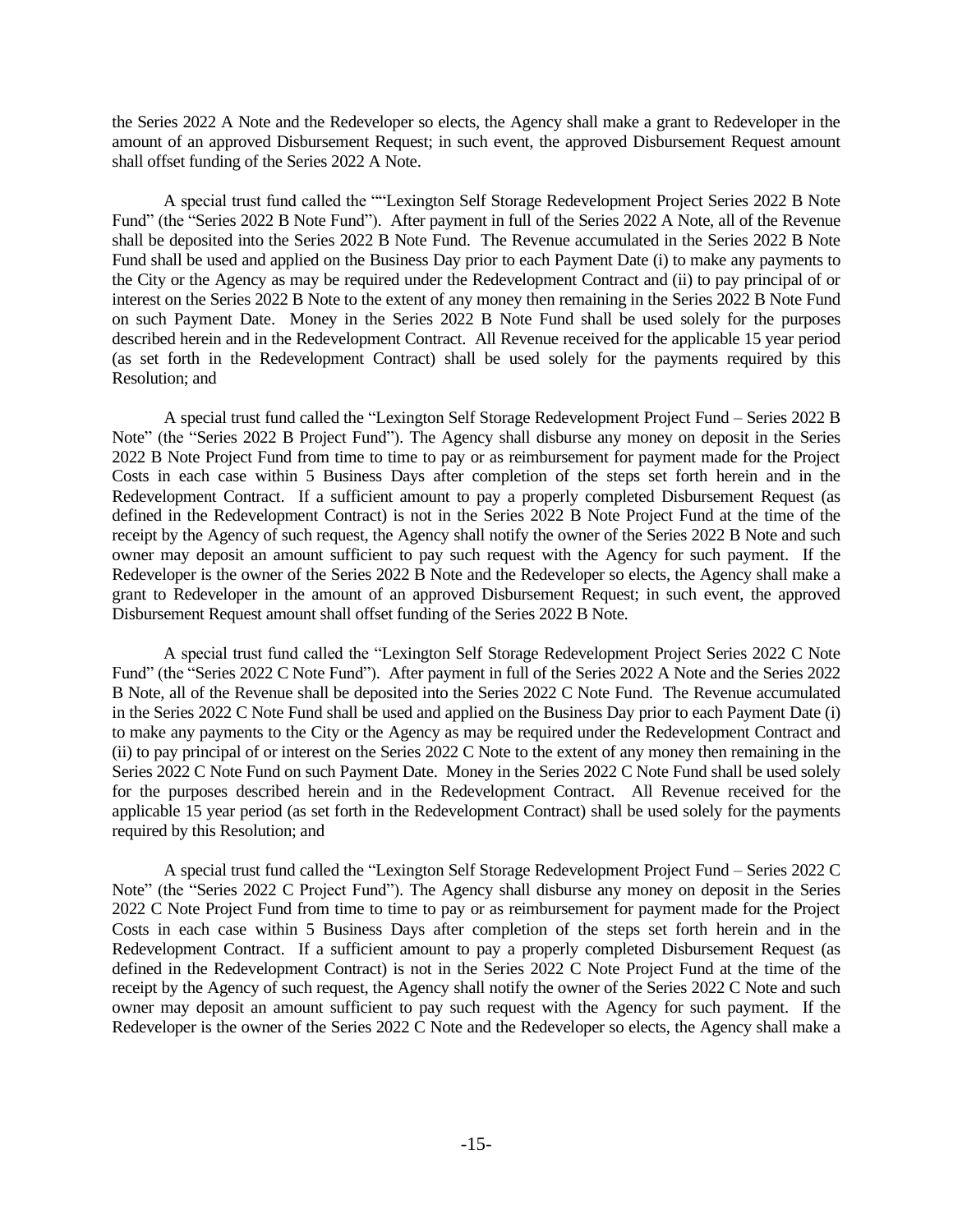grant to Redeveloper in the amount of an approved Disbursement Request; in such event, the approved Disbursement Request amount shall offset funding of the Series 2022 C Note.

So long as the Notes remain unpaid, the money in the foregoing funds and accounts shall be used for no purpose other than those required or permitted by this Resolution, any Resolution supplemental to or amendatory of this Resolution and the Redevelopment Law.

#### **ARTICLE VIII**

## **COVENANTS OF THE AGENCY**

So long as any Note is outstanding and unpaid, the Agency will (through its proper officers, agents or employees) faithfully perform and abide by all of the covenants, undertakings and provisions contained in this Resolution or in such Note, including the following covenants and agreements for the benefit of the Owner which are necessary, convenient and desirable to secure any Note and will tend to make them more marketable; provided, however, that such covenants do not require either the City or the Agency to expend any money other than the Revenue nor violate the provisions of State law with respect to tax revenue allocation.

**Section 8.1. No Priority.** The Agency covenants and agrees that it will not issue any obligations the principal of or interest on which is payable from the Revenue which have, or purport to have, any lien upon the Revenue prior or superior to or in parity with the lien of the Notes; provided, however, that nothing in this Resolution shall prevent the Agency from issuing and selling notes or other obligations which have, or purport to have, any lien upon the Revenue which is junior to the Notes and the Debt Service thereon, or from issuing and selling notes or other obligations which are payable in whole or in part from sources other than the Revenue.

**Section 8.2. To Pay Principal of the Notes**. The Agency will duly and punctually pay or cause to be paid solely from the Revenue (1) first to the principal of the Series 2022 A Note; (2) second to the principal of the Series 2022 B Note; and (3) third to the principal of the Series 2022 C Note, on the dates and at the places and in the manner provided in the Notes according to the true intent and meaning thereof and hereof, and will faithfully do and perform and fully observe and keep any and all covenants, undertakings, stipulations and provisions contained in the Notes and in this Resolution.

**Section 8.4. Books of Account; Financial Statements**. The Agency covenants and agrees that it will at all times keep, or cause to be kept, proper and current books of account (separate from all other records and accounts) in which complete and accurate entries shall be made of all transactions relating to the Project, the Revenue and other funds relating to the Project.

**Section 8.5. Eminent Domain Proceeds**. The Agency covenants and agrees that should all or any part of the Project be taken by eminent domain or other proceedings authorized by law for any public or other use under which the property will be exempt from ad valorem taxation, the net proceeds realized by the Agency therefrom shall constitute Project Revenue and shall be deposited into the Special Fund and used for the purposes and in the manner described in **Section 7.2**.

**Section 8.6. Protection of Security**. The Agency is duly authorized under all applicable laws to create and issue the Note and to adopt this Resolution and to pledge the Revenue in the manner and to the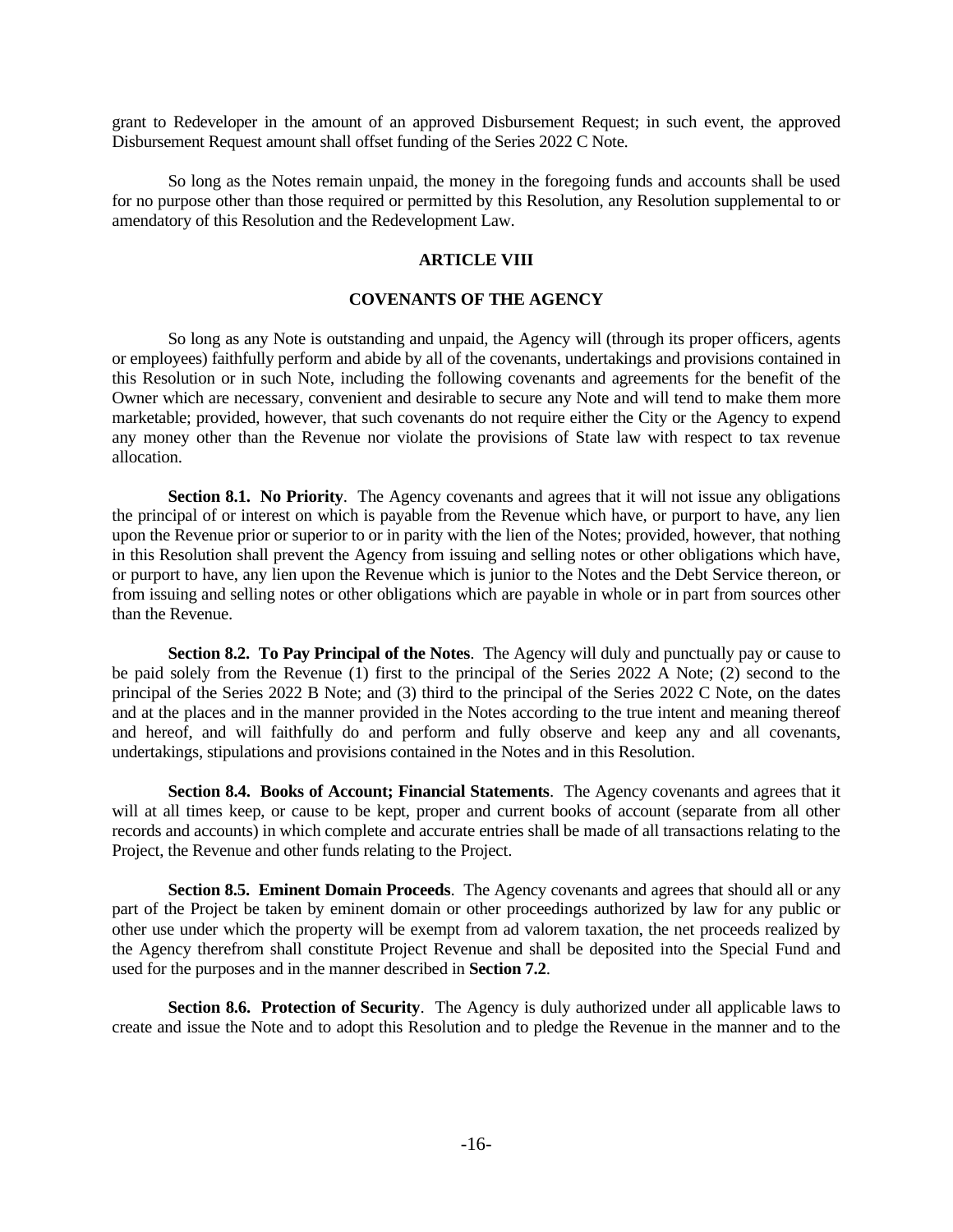extent provided in this Resolution. The Revenue so pledged is and will be free and clear of any pledge, lien, charge, security interest or encumbrance thereon or with respect thereto prior to, or of equal rank with, the pledge created by this Resolution, except as otherwise expressly provided herein, and all corporate action on the part of the Agency to that end has been duly and validly taken. The Note is and will be a valid obligation of the Agency in accordance with its terms and the terms of this Resolution. The Agency shall at all times, to the extent permitted by law, defend, preserve and protect the pledge of and security interest granted with respect to the Revenue pledged under this Resolution and all the rights of the Owner under this Resolution against all claims and demands of all persons whomsoever.

## **ARTICLE IX**

#### **FORM OF NOTES**

**Section 9.1. Form of Series 2022 A Note.** The Note shall be in substantially the form as Exhibit "A", attached hereto and incorporated by this reference.

**Section 9.2. Form of Series 2022 B Note.** The Note shall be in substantially the form as Exhibit "B", attached hereto and incorporated by this reference.

**Section 9.3. Form of Series 2022 C Note.** The Note shall be in substantially the form as Exhibit "C", attached hereto and incorporated by this reference.

# **ARTICLE X**

## **DEFEASANCE; MONEY HELD FOR PAYMENT OF DEFEASED NOTE**

**Section 10.1. Discharge of Liens and Pledges; Note No Longer Outstanding Hereunder**. The obligations of the Agency under this Resolution, including any Resolutions, resolutions or other proceedings supplemental hereto, and the liens, pledges, charges, trusts, assignments, covenants and agreements of the Agency herein or therein made or provided for, shall be fully discharged and satisfied as to a Note or any portion thereof, and such Note or any portion thereof shall no longer be deemed to be outstanding hereunder and thereunder,

(a) when any Note or portion thereof shall have been canceled, or shall have been surrendered for cancellation or is subject to cancellation, or shall have been purchased from money in any of the funds held under this Resolution, or

(b) if a Note or portion thereof is not canceled or surrendered for cancellation or subject to cancellation or so purchased, when payment of the principal of the Note or any portion thereof, plus interest on such principal to the due date thereof, either (1) shall have been made or caused to be made in accordance with the terms thereof, or (2) shall have been provided by irrevocably depositing with the Registrar for the Note, in trust and irrevocably set aside exclusively for such payment, (A) money sufficient to make such payment or (B) Escrow Obligations maturing as to principal in such amount and at such times as will insure the availability of sufficient money to make such payment.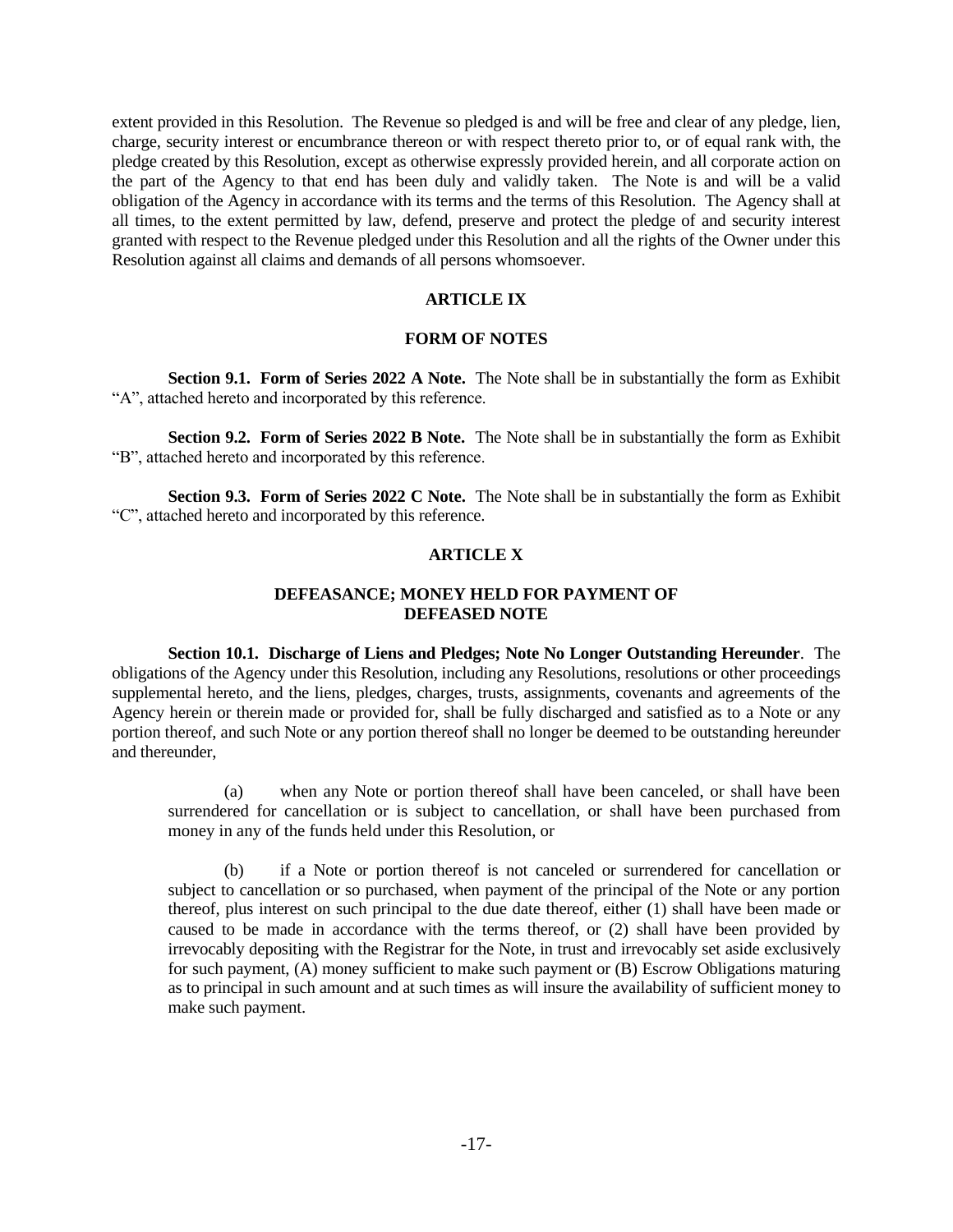Provided that, with respect to any total redemption of any Note, notice of redemption shall have been duly given or provision satisfactory to the Registrar shall have been made therefor, or waiver of such notice, satisfactory in form, shall have been filed with the Registrar.

At such time as any Note or portion thereof shall no longer be outstanding hereunder, and, except for the purposes of any such payment from such money or such Escrow Obligations, such Note or portion thereof shall no longer be secured by or entitled to the benefits of this Resolution.

Any such money so deposited with the Registrar for any Note or portion thereof as provided in this **Section 10.1** may at the direction of the Finance Director also be invested and reinvested in Escrow Obligations, maturing in the amounts and times as hereinbefore set forth. All income from all Escrow Obligations in the hands of the Registrar which is not required for the payment of such Note or portion thereof with respect to which such money shall have been so deposited, shall be paid to the Agency and deposited in the Special Fund as and when realized and collected for use and application as is other money deposited in that fund.

Anything in this Resolution to the contrary notwithstanding, if money or Escrow Obligations have been deposited or set aside with the Registrar pursuant to this **Section 10.1** for the payment of any Note and such Note shall not have in fact been actually paid in full, no amendment to the provisions of this **Section 10.1** shall be valid as to or binding upon the Owner thereof without the consent of such Owner.

**Section 10.2. Certain Limitations After Due Date**. If sufficient money or Escrow Obligations shall have been deposited in accordance with the terms hereof with the Registrar in trust for the purpose of paying the Notes or any portion thereof when the same becomes due, whether at maturity or upon earlier redemption, all liability of the Agency for such payment shall forthwith cease, determine and be completely discharged, and thereupon it shall be the duty of the Registrar to hold such money or Escrow Obligations, without liability to the Owners, in trust for the benefit of the Owners, who thereafter shall be restricted exclusively to such money or Escrow Obligations for any claim for such payment of whatsoever nature on his part.

Notwithstanding the provisions of the preceding paragraph of this **Section 10.2**, money or Escrow Obligations held by the Registrar in trust for the payment and discharge of the principal of on any Note which remain unclaimed for five years after the date on which such payment shall have become due and payable, either because the Notes shall have reached their maturity date or because the entire principal balance of the Notes shall have been called for redemption, if such money was held by the Registrar or such paying agent at such date, or for five years after the date of deposit of such money, if deposited with the Registrar after the date when such Note became due and payable, shall be paid to the Nebraska State Treasurer and the Registrar shall thereupon be released and discharged with respect thereto, and the Owner thereof shall look only to the Agency for the payment thereof.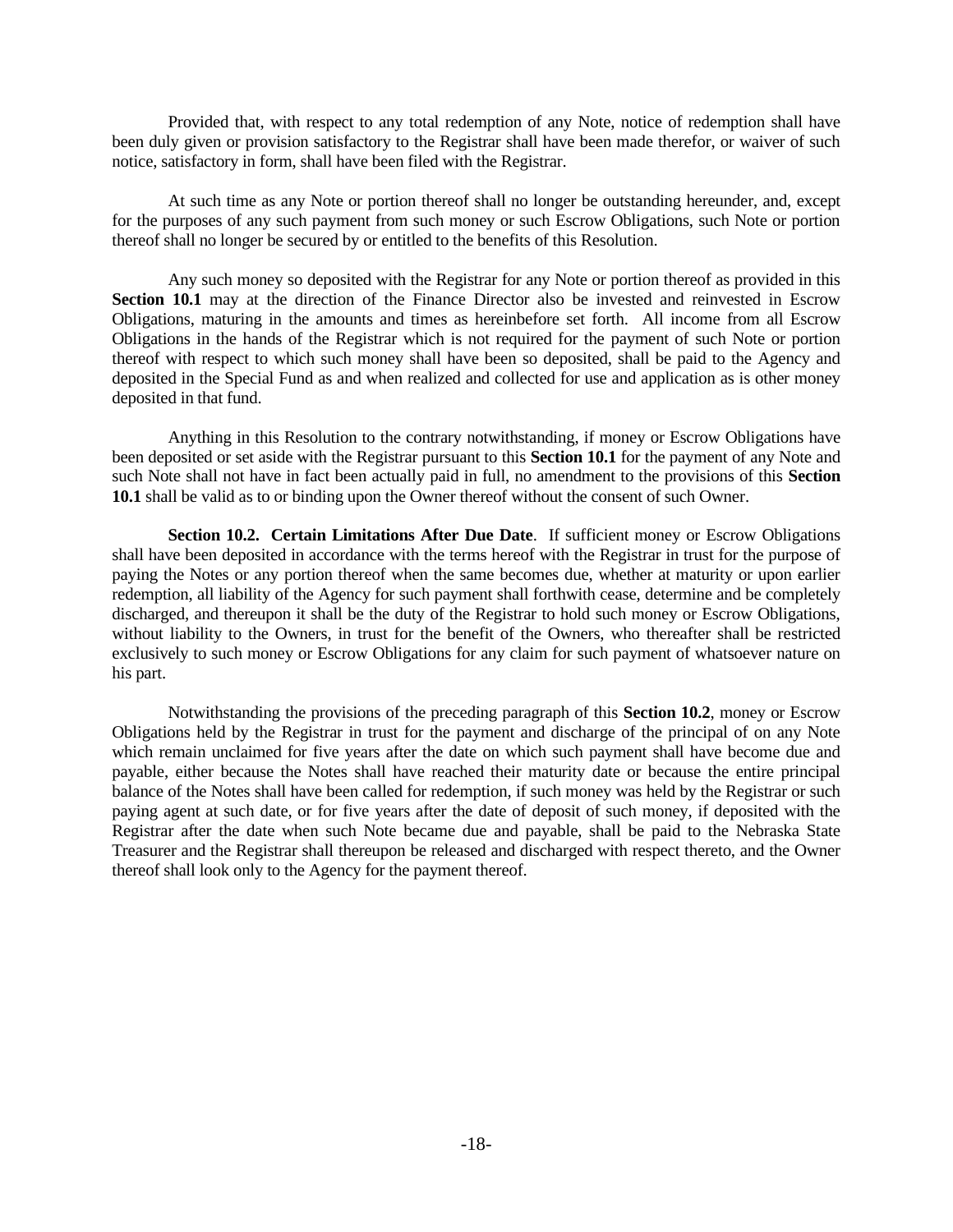## **ARTICLE XI**

#### **AMENDING AND SUPPLEMENTING OF RESOLUTION**

**Section 11.1**. **Amending and Supplementing of Resolution Without Consent of Owner**. The Agency may at any time without the consent or concurrence of the Owner of any Note adopt a resolution amendatory hereof or supplemental hereto if the provisions of such supplemental Resolution do not materially adversely affect the rights of the Owner of any Note, for any one or more of the following purposes:

(a) To make any changes or corrections in this Resolution as to which the Agency shall have been advised by counsel that the same are verbal corrections or changes or are required for the purpose of curing or correcting any ambiguity or defective or inconsistent provision or omission or mistake or manifest error contained in this Resolution, or to insert in this Resolution such provisions clarifying matters or questions arising under this Resolution as are necessary or desirable;

(b) To add additional covenants and agreements of the Agency for the purpose of further securing payment of any Note;

(c) To surrender any right, power or privilege reserved to or conferred upon the Agency by the terms of this Resolution;

(d) To confirm as further assurance any lien, pledge or charge, or the subjection to any lien, pledge or charge, created or to be created by the provisions of this Resolution; and

(e) To grant to or confer upon the Owner of any Note any additional rights, remedies, powers, authority or security that lawfully may be granted to or conferred upon them.

The Agency shall not adopt any supplemental Resolution authorized by the foregoing provisions of this **Section 11.1** unless in the opinion of counsel the adoption of such supplemental Resolution is permitted by the foregoing provisions of this **Section 11.1** and the provisions of such supplemental Resolution do not materially and adversely affect the rights of the Owner of the Note.

**Section 11.2. Amending and Supplementing of Resolution with Consent of Owner.** With the consent of the Owner of any Note, the Agency from time to time and at any time may adopt a resolution amendatory hereof or supplemental hereto for the purpose of adding any provisions to, or changing in any manner or eliminating any of the provisions of, this Resolution, or modifying or amending the rights and obligations of the Agency under this Resolution, or modifying or amending in any manner the rights of the Owner of any Note; provided, however, that, without the specific consent of the Owner of any Note, no supplemental Resolution amending or supplementing the provisions hereof shall: (a) change the fixed maturity date for the payment or the terms of the redemption thereof, or reduce the principal amount of the Notes or the rate of interest thereon or the Redemption Price payable upon the redemption or prepayment thereof; (b) authorize the creation of any pledge of the Tax Revenues and other money and securities pledged hereunder, prior, superior or equal to the pledge of and lien and charge thereon created herein for the payment of the Notes except to the extent provided in **Articles III** and **V**; or (c) deprive the Owner of any Note in any material respect of the security afforded by this Resolution. Nothing in this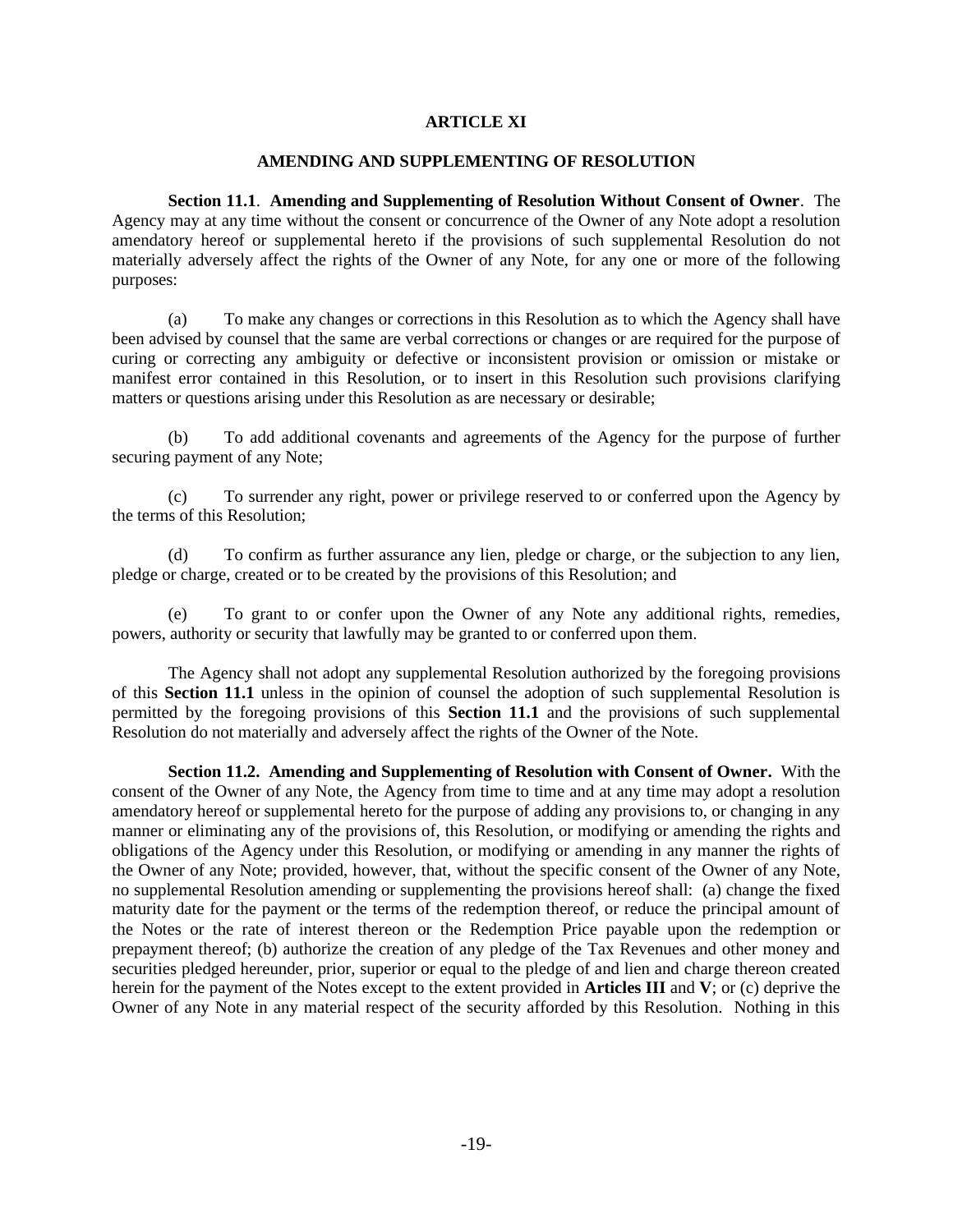paragraph contained, however, shall be construed as making necessary the approval of the Owner of any Note of the adoption of any supplemental Resolution authorized by the provisions of **Section 11.1**.

It shall not be necessary that the consents of the Owner of any Note approve the particular form of wording of the proposed amendment or supplement or of the proposed supplemental Resolution effecting such amendment or supplement, but it shall be sufficient if such consents approve the substance of the proposed amendment or supplement. After the Owner of any Note shall have filed their consent to the amending or supplementing hereof pursuant to this Section, the Agency may adopt such supplemental Resolution.

**Section 11.3. Effectiveness of Supplemental Resolution.** Upon the adoption (pursuant to this **Article XI** and applicable law) by the Agency of any supplemental Resolution amending or supplementing the provisions of this Resolution or upon such later date as may be specified in such supplemental Resolution, (a) this Resolution and the Note shall be modified and amended in accordance with such supplemental Resolution, (b) the respective rights, limitations of rights, obligations, duties and immunities under this Resolution and the Owner of any Note shall thereafter be determined, exercised and enforced under this Resolution subject in all respects to such modifications and amendments, and (c) all of the terms and conditions of any such supplemental Resolution shall be a part of the terms and conditions of the Notes and of this Resolution for any and all purposes.

## **ARTICLE XII**

## **MISCELLANEOUS**

**Section 12.1. General and Specific Authorizations; Ratification of Prior Actions**. Without in any way limiting the power, authority or discretion elsewhere herein granted or delegated, the Agency hereby (a) authorizes and directs the Chairman, Finance Director, Secretary, City Manager and all other officers, officials, employees and agents of the City to carry out or cause to be carried out, and to perform such obligations of the Agency and such other actions as they, or any of them, in consultation with Special Counsel, the Owner and its counsel shall consider necessary, advisable, desirable or appropriate in connection with this Resolution, including without limitation the execution and delivery of all related documents, instruments, certifications and opinions, and (b) delegates, authorizes and directs the Finance Director the right, power and authority to exercise the Finance Director's independent judgment and absolute discretion in (1) determining and finalizing all terms and provisions to be carried by the Notes not specifically set forth in this Resolution and (2) the taking of all actions and the making of all arrangements necessary, proper, appropriate, advisable or desirable in order to effectuate the issuance, sale and delivery of the Notes. The execution and delivery by the Finance Director or by any such other officers, officials, employees or agents of the City of any such documents, instruments, certifications and opinions, or the doing by them of any act in connection with any of the matters which are the subject of this Resolution, shall constitute conclusive evidence of both the Agency's and the Finance Director's approval of the terms, provisions and contents thereof and of all changes, modifications, amendments, revisions and alterations made therein and shall conclusively establish the Finance Director's absolute, unconditional and irrevocable authority with respect thereto from the Agency and the authorization, approval and ratification by the Agency of the documents, instruments, certifications and opinions so executed and the actions so taken.

All actions heretofore taken by the Finance Director and all other officers, officials, employees and agents of the Agency, including without limitation the expenditure of funds and the selection, appointment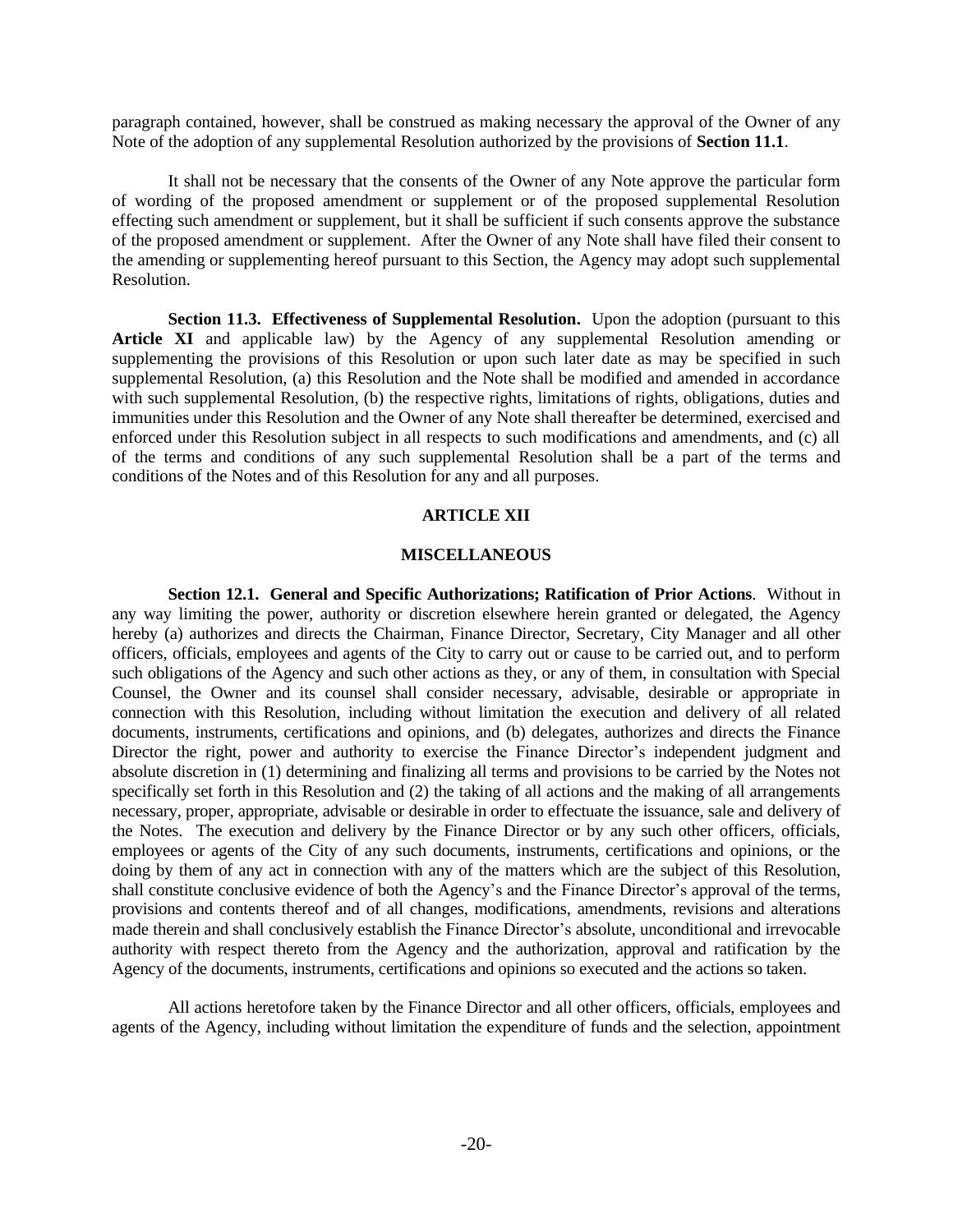and employment of Special Counsel and financial advisors and agents, in connection with issuance and sale of the Notes, together with all other actions taken in connection with any of the matters which are the subject hereof, be and the same is hereby in all respects authorized, adopted, specified, accepted, ratified, approved and confirmed.

**Section 12.2. Proceedings Constitute Contract; Enforcement Thereof.** The provisions of this Resolution shall constitute a contract between the Agency and the Owner of any Note and the provisions thereof shall be enforceable by such Owner by mandamus, accounting, mandatory injunction or any other suit, action or proceeding at law or in equity that is presently or may hereafter be authorized under the laws of the State in any court of competent jurisdiction. Such contract is made under and is to be construed in accordance with the laws of the State.

After the issuance and delivery of any Note, this Resolution and any supplemental Resolution shall not be repealable, but shall be subject to modification or amendment to the extent and in the manner provided in this Resolution, but to no greater extent and in no other manner.

**Section 12.3. Benefits of Resolution Limited to the Agency and the Owner**. With the exception of rights or benefits herein expressly conferred, nothing expressed or mentioned in or to be implied from this Resolution or the Note is intended or should be construed to confer upon or give to any person other than the Agency and the Owner of any Note any legal or equitable right, remedy or claim under or by reason of or in respect to this Resolution or any covenant, condition, stipulation, promise, agreement or provision herein contained. The Resolution and all of the covenants, conditions, stipulations, promises, agreements and provisions hereof are intended to be and shall be for and inure to the sole and exclusive benefit of the City, the Agency and the Owner of any Note as herein and therein provided.

**Section 12.4. No Personal Liability**. No officer or employee of the Agency shall be individually or personally liable for the payment of the principal of or interest on the Notes. Nothing herein contained shall, however, relieve any such officer or employee from the performance of any duty provided or required by law.

**Section 12.5. Effect of Saturdays, Sundays and Legal Holidays**. Whenever this Resolution requires any action to be taken on a Saturday, Sunday or legal holiday, such action shall be taken on the first business day occurring thereafter. Whenever in this Resolution the time within which any action is required to be taken or within which any right will lapse or expire shall terminate on a Saturday, Sunday or legal holiday, such time shall continue to run until midnight on the next succeeding business day.

**Section 12.6. Partial Invalidity**. If any one or more of the covenants or agreements or portions thereof provided in this Resolution on the part of the City, the Agency or the Registrar to be performed should be determined by a court of competent jurisdiction to be contrary to law, then such covenant or covenants, or such agreement or agreements, or such portions thereof, shall be deemed severable from the remaining covenants and agreements or portions thereof provided in this Resolution and the invalidity thereof shall in no way affect the validity of the other provisions of this Resolution or of the Notes, but the Owner of any Note shall retain all the rights and benefits accorded to them hereunder and under any applicable provisions of law.

If any provisions of this Resolution shall be held or deemed to be or shall, in fact, be inoperative or unenforceable or invalid as applied in any particular case in any jurisdiction or jurisdictions or in all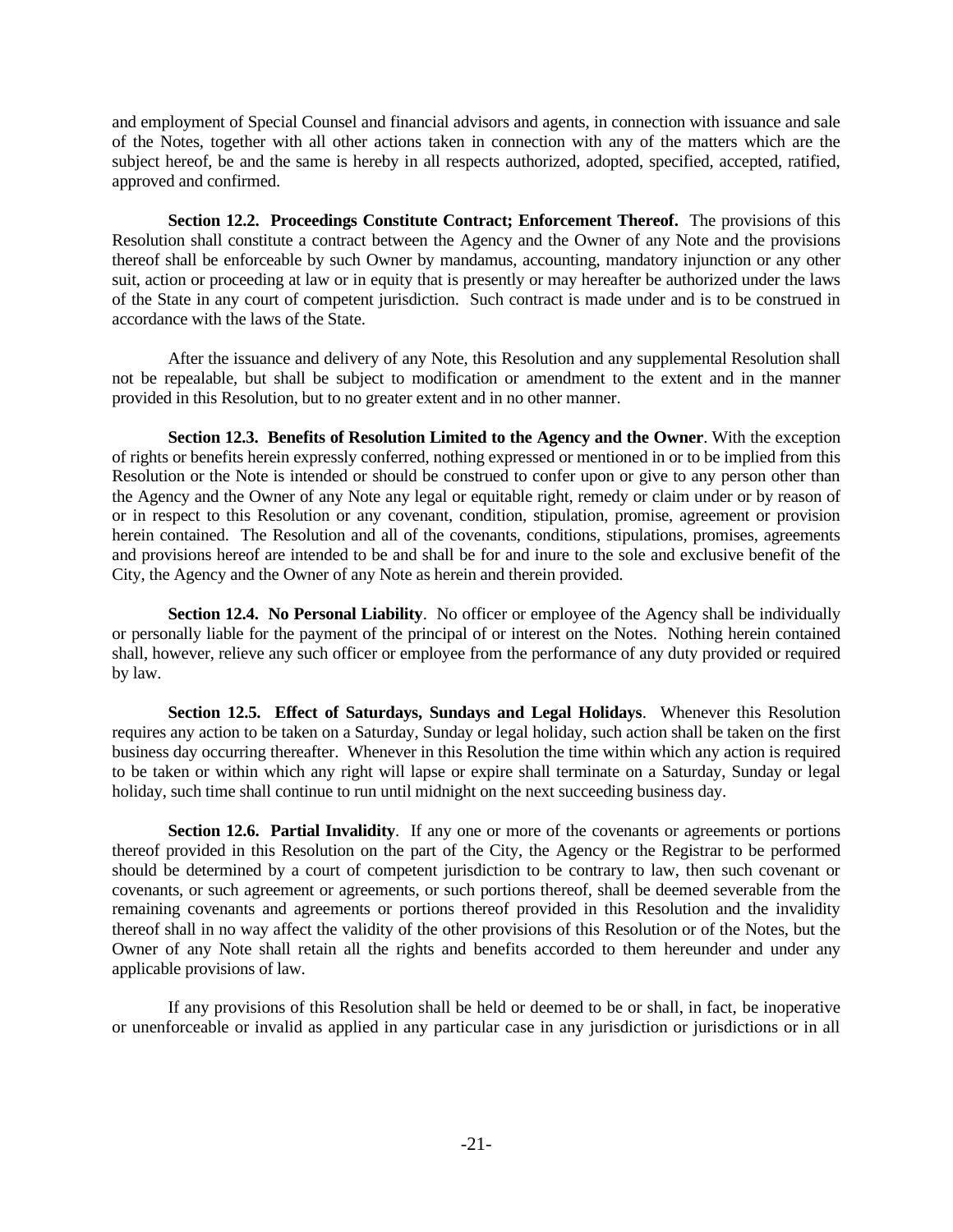jurisdictions, or in all cases because it conflicts with any constitution or statute or rule of public policy, or for any other reason, such circumstances shall not have the effect of rendering the provision in question inoperative or unenforceable or invalid in any other case or circumstance, or of rendering any other provision or provisions herein contained inoperative or unenforceable or invalid to any extent whatever.

**Section 12.7. Law and Place of Enforcement of this Resolution**. The Resolution shall be construed and interpreted in accordance with the laws of the State of Nebraska. All suits and actions arising out of this Resolution shall be instituted in a court of competent jurisdiction in the State of Nebraska except to the extent necessary for enforcement, by any trustee or receiver appointed by or pursuant to the provisions of this Resolution, or remedies under this Resolution.

**Section 12.8. Effect of Article and Section Headings and Table of Contents**. The headings or titles of the several Articles and Sections hereof, and any table of contents appended hereto or to copies hereof, shall be solely for convenience of reference and shall not affect the meaning, construction, interpretation or effect of this Resolution.

**Section 12.9. Repeal of Inconsistent Resolution**. Any Resolution of the City, or the Agency and any part of any resolution, inconsistent with this Resolution is hereby repealed to the extent of such inconsistency.

**Section 12.10. Publication and Effectiveness of this Resolution**. This Resolution shall take effect and be in full force from and after its passage by the Community Development Agency of the City.

**Section 12.11 Agency to Execute Redevelopment Contract and Approve Plan.** The Chairman and Secretary are authorized and directed to execute the Redevelopment Contract, in the form presented with such changes as the Chairman, in his discretion deems proper. The Plan is approved and adopted.

**PASSED AND ADOPTED:** June 20, 2022.

Secretary

# **COMMUNITY DEVELOPMENT AGENCY OF LEXINGTON, NEBRASKA**

 $(BEAL)$  By:

Chairman

ATTEST:

By:  $\qquad \qquad$ 

**EXHIBIT "A"**

## **(FORM OF SERIES 2022 A NOTE)**

**THIS NOTE HAS NOT BEEN REGISTERED UNDER THE SECURITIES ACT OF 1933, AS AMENDED, OR ANY STATE SECURITIES LAWS, AND THIS NOTE MAY NOT BE TRANSFERRED UNLESS THE PROPOSED ASSIGNEE IS A BANK OR A QUALIFIED**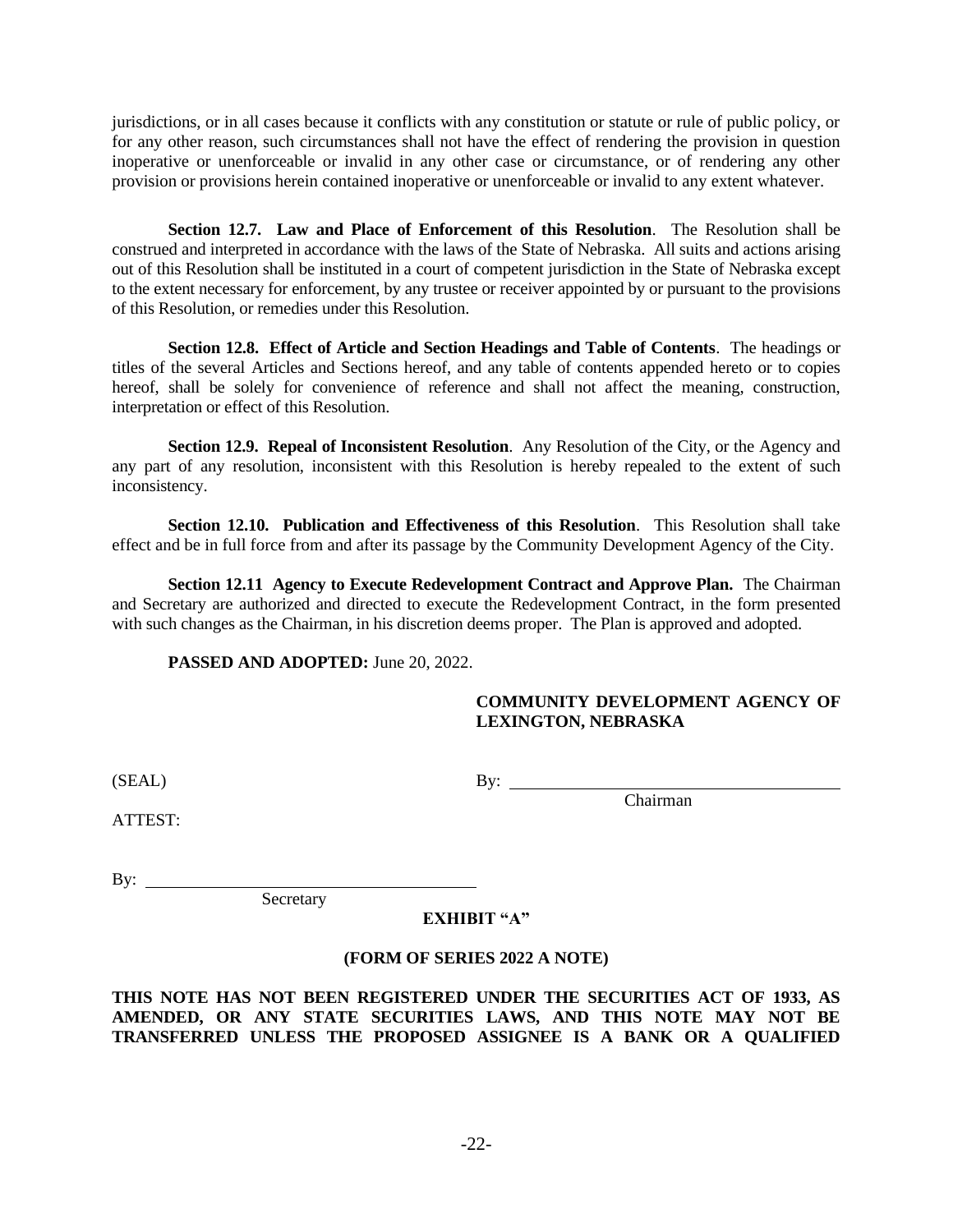**INSTITUTIONAL BUYER AS DEFINED IN RULE 144A PROMULGATED BY THE SECURITIES AND EXCHANGE COMMISSION AND THE OWNER HAS OBTAINED AND PROVIDED TO THE AGENCY, PRIOR TO SUCH TRANSFER AND ASSIGNMENT, AN INVESTOR'S LETTER IN FORM AND SUBSTANCE SATISFACTORY TO THE AGENCY EVIDENCING THE COMPLIANCE WITH THE PROVISIONS OF ALL FEDERAL AND STATE SECURITIES LAWS AND CONTAINING SUCH OTHER REPRESENTATIONS AS THE AGENCY MAY REQUIRE.** 

**THIS NOTE MAY BE TRANSFERRED ONLY IN THE MANNER AND ON THE TERMS AND CONDITIONS AND SUBJECT TO THE RESTRICTIONS STATED IN SECTION 3.6 OF RESOLUTION NO. \_\_\_\_\_\_\_\_\_\_\_\_ OF THE COMMUNITY DEVELOPMENT AGENCY OF LEXINGTON, NEBRASKA.**

**UNITED STATES OF AMERICA STATE OF NEBRASKA COUNTY OF DAWSON**

**COMMUNITY DEVELOPMENT AGENCY OF LEXINGTON, NEBRASKA**

#### **LEXINGTON SELF STORAGE REDEVELOPMENT PROJECT TAX INCREMENT DEVELOPMENT REVENUE NOTE, SERIES 2022 A**

**(subject to reduction as described herein)**

**No. R-1 Up to an aggregate amount of \$240,000**

| Date of               | Date of         | Rate of         |
|-----------------------|-----------------|-----------------|
| <b>Original Issue</b> | <b>Maturity</b> | <b>Interest</b> |

**December 31, 2038 0.0%**

#### **REGISTERED OWNER: Hamilton Builders, LLC**

## **PRINCIPAL AMOUNT: SEE SCHEDULE 1 ATTACHED HERETO**

## **REFERENCE IS HEREBY MADE TO THE FURTHER PROVISIONS OF THE NOTE SET FORTH ON THE FOLLOWING PAGES, WHICH FURTHER PROVISIONS SHALL FOR ALL PURPOSES HAVE THE SAME EFFECT AS IF SET FORTH AT THIS PLACE.**

**IN WITNESS WHEREOF**, **THE COMMUNITY DEVELOPMENT AGENCY OF LEXINGTON, NEBRASKA,** has caused this Note to be signed by the manual signature of the Chairman of the Agency, countersigned by the manual signature of the Secretary of the Agency.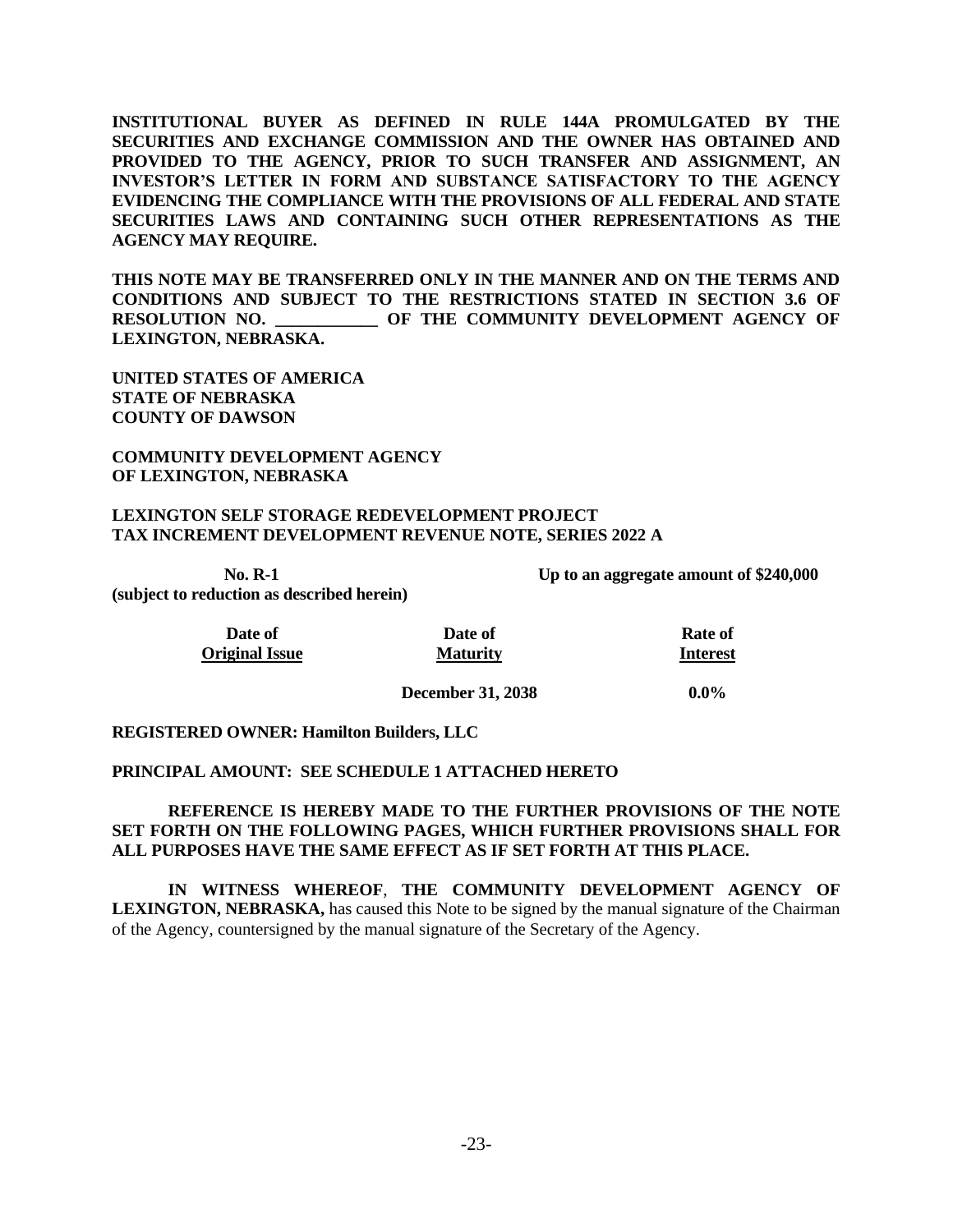### **COMMUNITY DEVELOPMENT AGENCY OF LEXINGTON, NEBRASKA**

 $[S E A L]$ 

By: <u>(manual signature)</u> Chairman

By: <u>(manual signature)</u> Secretary

The **COMMUNITY DEVELOPMENT AGENCY OF LEXINGTON, NEBRASKA** (the **"Agency"**) acknowledges itself indebted to, and for value received hereby promises to pay, but solely from certain specified tax revenues to the Registered Owner named above, or registered assigns, on the Date of Maturity stated above (or earlier as hereinafter referred to), the Principal Amount on Schedule 1 attached hereto upon presentation and surrender hereof at the office of the registrar and paying agent herefor, the Treasurer of the City of Lexington, Nebraska (the **"Registrar"**), payable semiannually on June 1 and December 1 of each year until payment in full of such Principal Amount, beginning June 1, 2024, by check or draft mailed to the Registered Owner hereof as shown on the note registration books maintained by the Registrar on the 15th day of the month preceding the month in which the applicable payment date occurs, at such Owner's address as it appears on such note registration books. The principal of this Note is payable in any coin or currency which on the respective dates of payment thereof is legal tender for the payment of debts due the United States of America.

This Note is issued by the Agency under the authority of and in full compliance with the Constitution and statutes of the State of Nebraska, including particularly Article VIII, Section 12 of the Nebraska Constitution, Sections 18-2101 to 18-2155, inclusive, Reissue Revised Statutes of Nebraska, as amended, and under and pursuant to Resolution No. \_\_\_\_\_\_\_\_ duly passed and adopted by the Agency on 13, 2022, as from time to time amended and supplemented (the **"Resolution"**).

## **THE PRINCIPAL AMOUNT OF THIS NOTE IS SET FORTH IN SCHEDULE 1 ATTACHED HERETO. THE MAXIMUM PRINCIPAL AMOUNT OF THIS NOTE IS \$240,000.**

This Note has been issued by the Agency for the purpose of financing the costs of constructing, reconstructing, improving, extending, rehabilitating, installing, equipping, furnishing and completing certain improvements within the area identified and referred to as the Lexington Self Storage Redevelopment Project which is more specifically described in the Resolution, and to carry out the Agency's corporate purposes and powers in connection therewith.

Reference is hereby made to the Resolution for the provisions, among others, with respect to the collection and disposition of certain tax and other revenues, the special funds charged with and pledged to the payment of the principal of and interest on this Note, the nature and extent of the security thereby created, the terms and conditions under which this Note has been issued, the rights and remedies of the Registered Owner of this Note, and the rights, duties, immunities and obligations of the City and the Agency. By the acceptance of this Note, the Registered Owner assents to all of the provisions of the Resolution.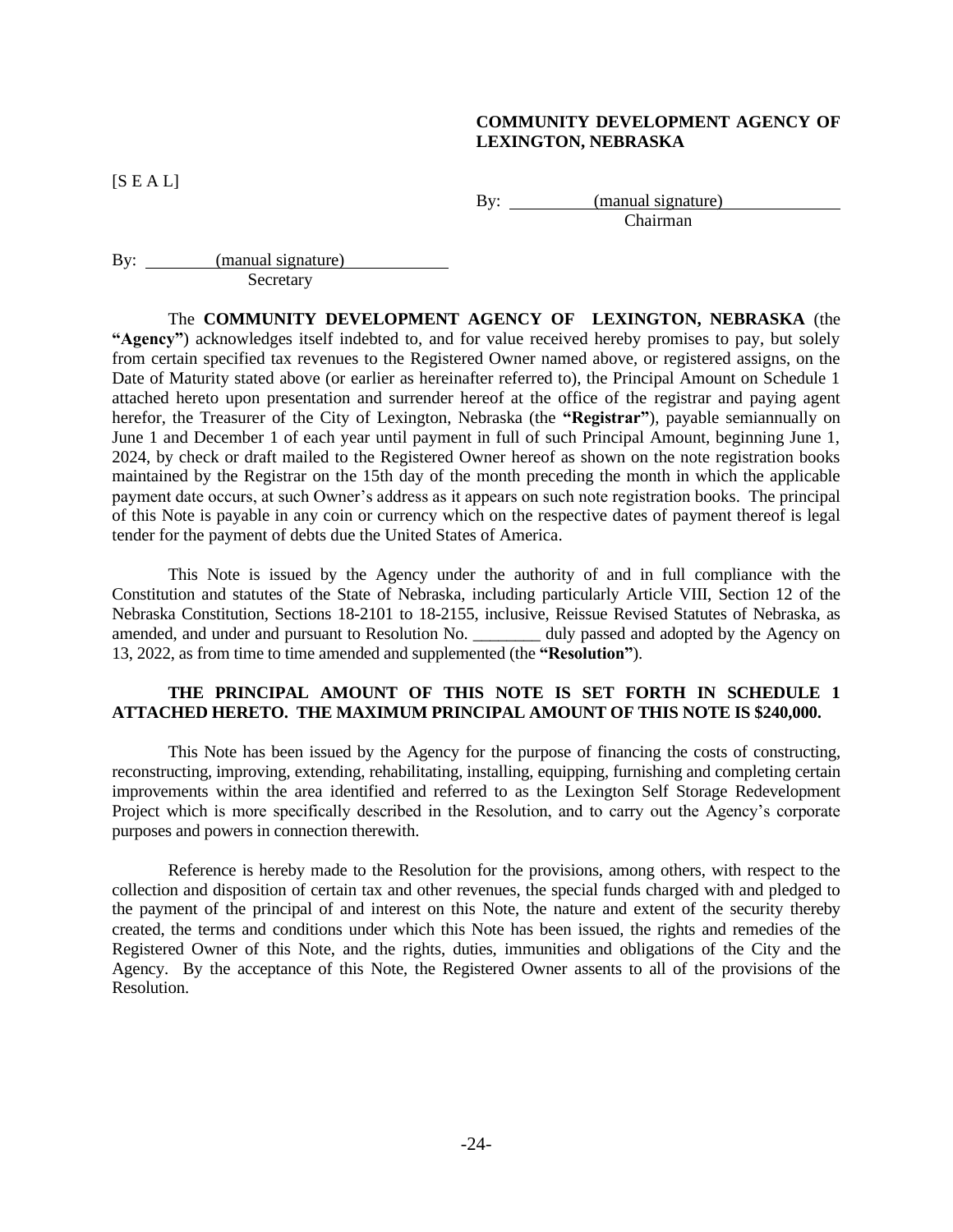This Note is a special limited obligation of the Agency payable as to principal solely from and is secured solely by the Tax Revenue (as defined in the Resolution) pledged under the Resolution, all on the terms and conditions set forth in the Resolution. The Tax Revenue represents that portion of ad valorem taxes levied by public bodies of the State of Nebraska, including the City, on real property in the Project Area (as defined in this Resolution) which is in excess of that portion of such ad valorem taxes produced by the levy at the rate fixed each year by or for each such public body upon the valuation of the Project Area as of a certain date and as has been certified by the County Assessor of Dawson County, Nebraska, to the City in accordance with law.

The principal hereon shall not be payable from the general funds of the City nor the Agency nor shall this Note constitute a legal or equitable pledge, charge, lien, security interest or encumbrance upon any of the property or upon any of the income, receipts, or money and securities of the City or the Agency or of any other party other than those specifically pledged under the Resolution. This Note is not a debt of the City or the Agency within the meaning of any constitutional, statutory or charter limitation upon the creation of general obligation indebtedness of the City or the Agency, and does not impose any general liability upon the City or the Agency and neither the City nor the Agency shall be liable for the payment hereof out of any funds of the City or the Agency other than the Tax Revenues and other funds pledged under the Resolution, which Tax Revenues and other funds have been and hereby are pledged to the punctual payment of the principal of and interest on this Note in accordance with the provisions of this Resolution.

The Registrar may from time to time enter the respective amounts advanced pursuant to the terms of the Resolution under the column headed "Principal Amount Advanced" on **Schedule 1** hereto (the **"Table"**) and may enter the aggregate principal amount of this Note then outstanding under the column headed "Cumulative Outstanding Principal Amount" on the Table. On each date upon which a portion of the Cumulative Outstanding Principal Amount is paid to the Registered Owner pursuant to the redemption provisions of the Resolution, the Registered Owner may enter the principal amount paid on this Note under the column headed "Principal Amount Redeemed" on the Table and may enter the then outstanding principal amount of this Note under the column headed "Cumulative Outstanding Principal Amount" on the Table. Notwithstanding the foregoing, the records maintained by the Registrar as to the principal amount issued and principal amounts paid on this Note shall be the official records of the Cumulative Outstanding Principal Amount of this Note for all purposes.

Reference is hereby made to the Resolution, a copy of which is on file in the office of the City Clerk, and to all of the provisions of which each Owner of this Note by its acceptance hereof hereby assents, for definitions of terms; the description of and the nature and extent of the security for this Note; the Tax Revenue pledged to the payment of the principal on this Note; the nature and extent and manner of enforcement of the pledge; the conditions upon which the Resolution may be amended or supplemented with or without the consent of the Owner of this Note; the rights, duties and obligations of the Agency and the Registrar thereunder; the terms and provisions upon which the liens, pledges, charges, trusts and covenants made therein may be discharged at or prior to the maturity or redemption of this Note, and this Note thereafter no longer be secured by the Resolution or be deemed to be outstanding thereunder, if money or certain specified securities shall have been deposited with the Registrar sufficient and held in trust solely for the payment hereof; and for the other terms and provisions thereof.

This Note is subject to redemption prior to maturity, at the option of the Agency, in whole or in part at any time at a redemption price equal to 100% of the principal amount being redeemed, plus accrued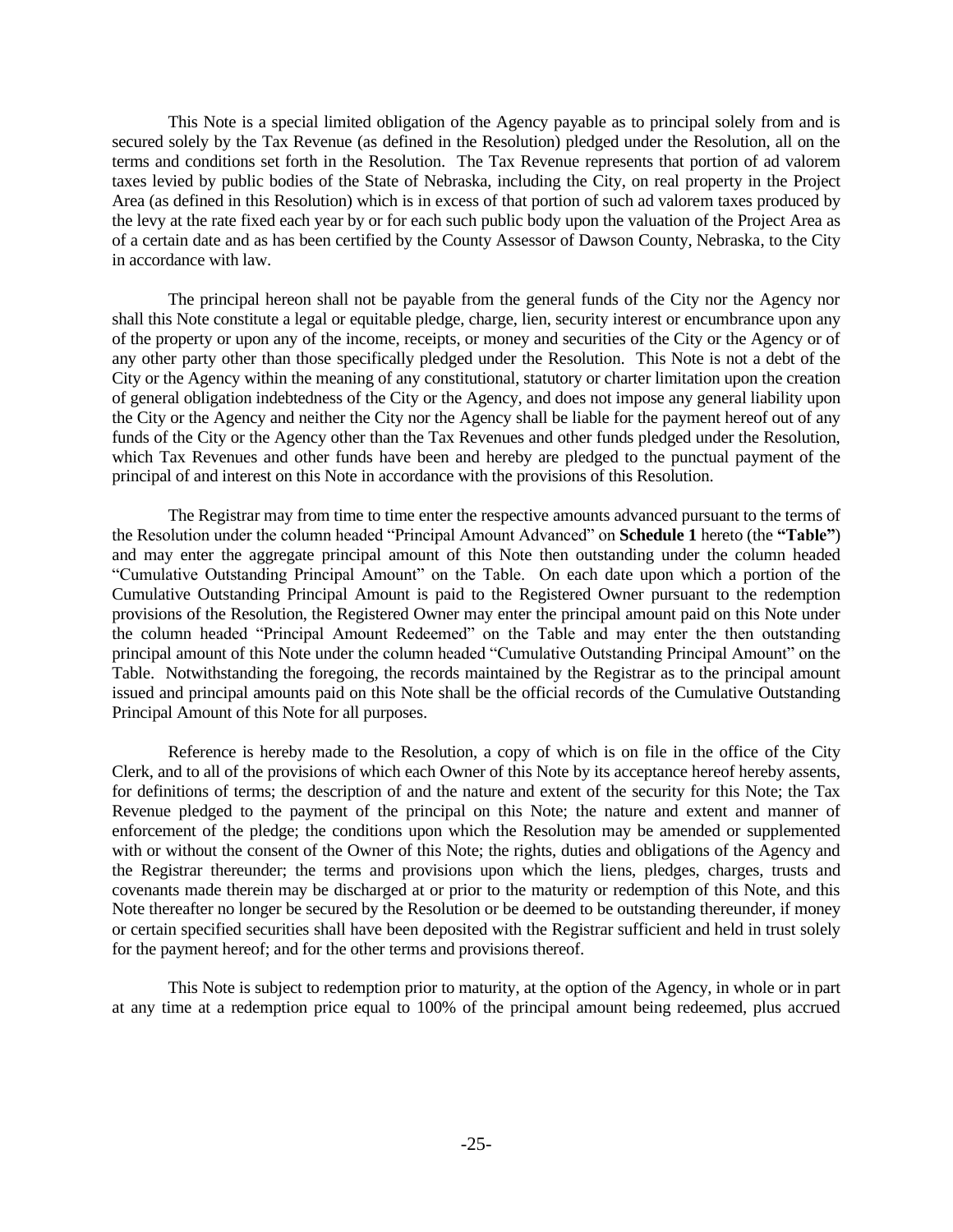interest on such principal amount to the date fixed for redemption. Reference is hereby made to the Resolution for a description of the redemption procedures and the notice requirements pertaining thereto.

In the event this Note is called for prior redemption, notice of such redemption shall be given by first-class mail to the Registered Owner hereof at its address as shown on the registration books maintained by the Registrar not less than 10 days prior to the date fixed for redemption, unless waived by the Registered Owner hereof. If this Note, or any portion thereof, shall have been duly called for redemption and notice of such redemption duly given as provided, then upon such redemption date the portion of this Note so redeemed shall become due and payable and if money for the payment of the portion of the Note so redeemed shall be held for the purpose of such payment by the Registrar.

This Note is transferable by the Registered Owner hereof in person or by its attorney or legal representative duly authorized in writing at the principal office of the Registrar, but only in the manner, subject to the limitations and upon payment of the charges provided in the Resolution, and upon surrender and cancellation of this Note. Upon such transfer, a new Note of the same series and maturity and for the same principal amount will be issued to the transferee in exchange therefor. The Agency and the Registrar may deem and treat the Registered Owner hereof as the absolute owner hereof for the purpose of receiving payment of or on account of principal of and interest due hereon and for all other purposes.

This Note is being issued as a registered note without coupons. This note is subject to exchange as provided in the Resolution.

It is hereby certified, recited and declared that all acts, conditions and things required to have happened, to exist and to have been performed precedent to and in the issuance of this Note have happened, do exist and have been performed in regular and due time, form and manner; that this Note does not exceed any constitutional, statutory or charter limitation on indebtedness; and that provision has been made for the payment of the principal of and interest on this Note as provided in this Resolution.

*[The remainder of this page intentionally left blank]*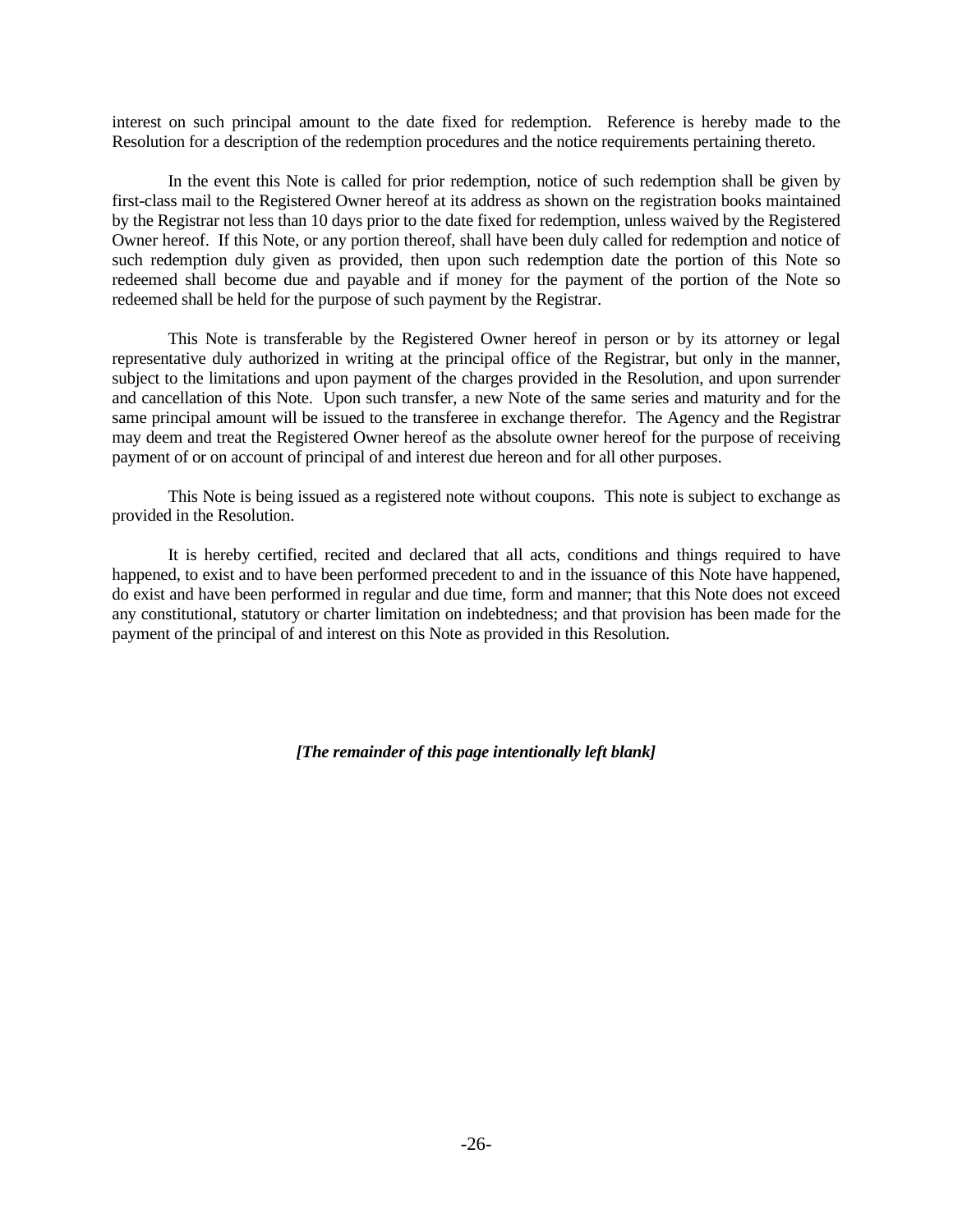## (FORM OF ASSIGNMENT)

## **ASSIGNMENT**

**FOR VALUE RECEIVED**, the undersigned hereby sells, assigns and transfers unto

\_\_\_\_\_\_\_\_\_\_\_\_\_\_\_\_\_\_\_\_\_\_\_\_\_\_\_\_\_\_\_\_\_\_\_\_\_\_\_\_\_\_\_\_\_\_\_\_\_\_\_\_\_\_\_\_\_\_\_\_\_\_\_\_\_\_\_\_\_\_\_\_\_\_\_ Print or Type Name, Address and Social Security Number or other Taxpayer Identification Number of Transferee

the within note and all rights thereunder, and hereby irrevocably constitutes and appoints \_\_\_\_\_\_\_\_\_\_\_\_\_\_\_ agent to transfer the within Note on the note register kept by the Registrar for the registration thereof, with full power of substitution in the premises.

Dated: \_\_\_\_\_\_\_\_\_\_\_\_\_\_\_ \_\_\_\_\_\_\_\_\_\_\_\_\_\_\_\_\_\_\_\_\_\_\_\_\_\_\_\_\_\_\_\_\_\_\_\_\_\_\_

NOTICE: The signature to this Assignment must correspond with the name of the Registered Owner as it appears upon the face of the within note in every particular.

Signature Guaranteed By:

Name of Eligible Guarantor Institution as defined by SEC Rule 17 Ad-15 (17 CFR 240.17 Ad-15)

\_\_\_\_\_\_\_\_\_\_\_\_\_\_\_\_\_\_\_\_\_\_\_\_\_\_\_\_\_\_\_\_\_\_\_\_\_\_\_

By: \_\_\_\_\_\_\_\_\_\_\_\_\_\_\_\_\_\_\_\_\_\_\_\_\_\_\_\_\_\_\_\_ Title: \_\_\_\_\_\_\_\_\_\_\_\_\_\_\_\_\_\_\_\_\_\_\_\_\_\_\_\_\_\_\_\_

*[The remainder of this page intentionally left blank]*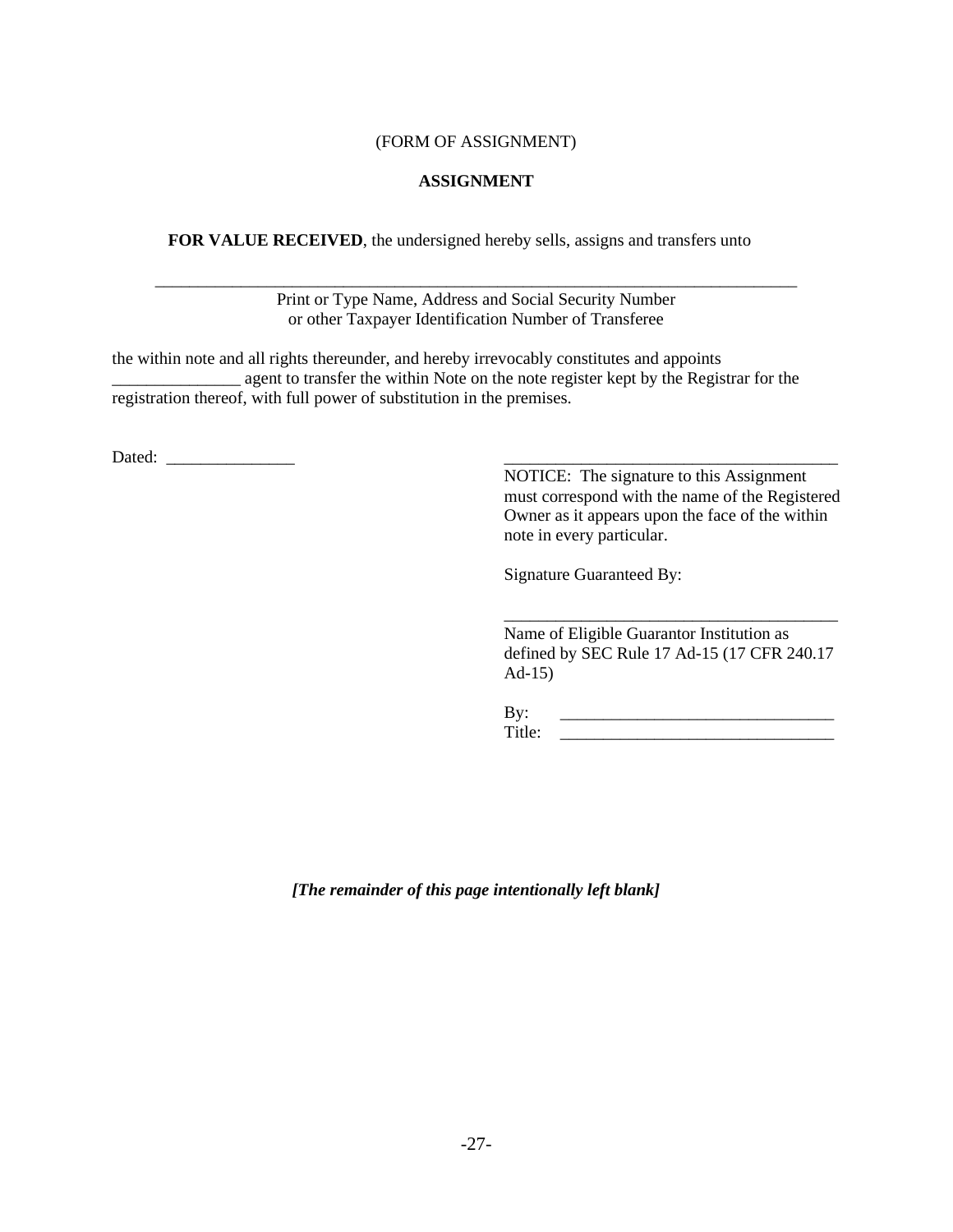# **SCHEDULE 1**

### **TABLE OF CUMULATIVE OUTSTANDING PRINCIPAL AMOUNT**

# **COMMUNITY DEVELOPMENT AGENCY OF LEXINGTON, NEBRASKA LEXINGTON SELF STORAGE REDEVELOPMENT PROJECT TAX INCREMENT DEVELOPMENT REVENUE NOTE, SERIES 2022 A**

| <b>Date</b> | <b>Principal Amount</b><br><b>Advanced</b> | <b>Principal Amount</b><br><b>Redeemed</b> | <b>Cumulative</b><br>Outstanding<br>Principal<br><b>Amount</b> | <b>Notation</b><br><b>Made</b><br>By |
|-------------|--------------------------------------------|--------------------------------------------|----------------------------------------------------------------|--------------------------------------|
|             |                                            |                                            |                                                                |                                      |
|             |                                            |                                            |                                                                |                                      |
|             |                                            |                                            |                                                                |                                      |
|             |                                            |                                            |                                                                |                                      |
|             |                                            |                                            |                                                                |                                      |
|             |                                            |                                            |                                                                |                                      |
|             |                                            |                                            |                                                                |                                      |
|             |                                            |                                            |                                                                |                                      |
|             |                                            |                                            |                                                                |                                      |
|             |                                            |                                            |                                                                |                                      |
|             |                                            |                                            |                                                                |                                      |
|             |                                            |                                            |                                                                |                                      |
|             |                                            |                                            |                                                                |                                      |
|             |                                            |                                            |                                                                |                                      |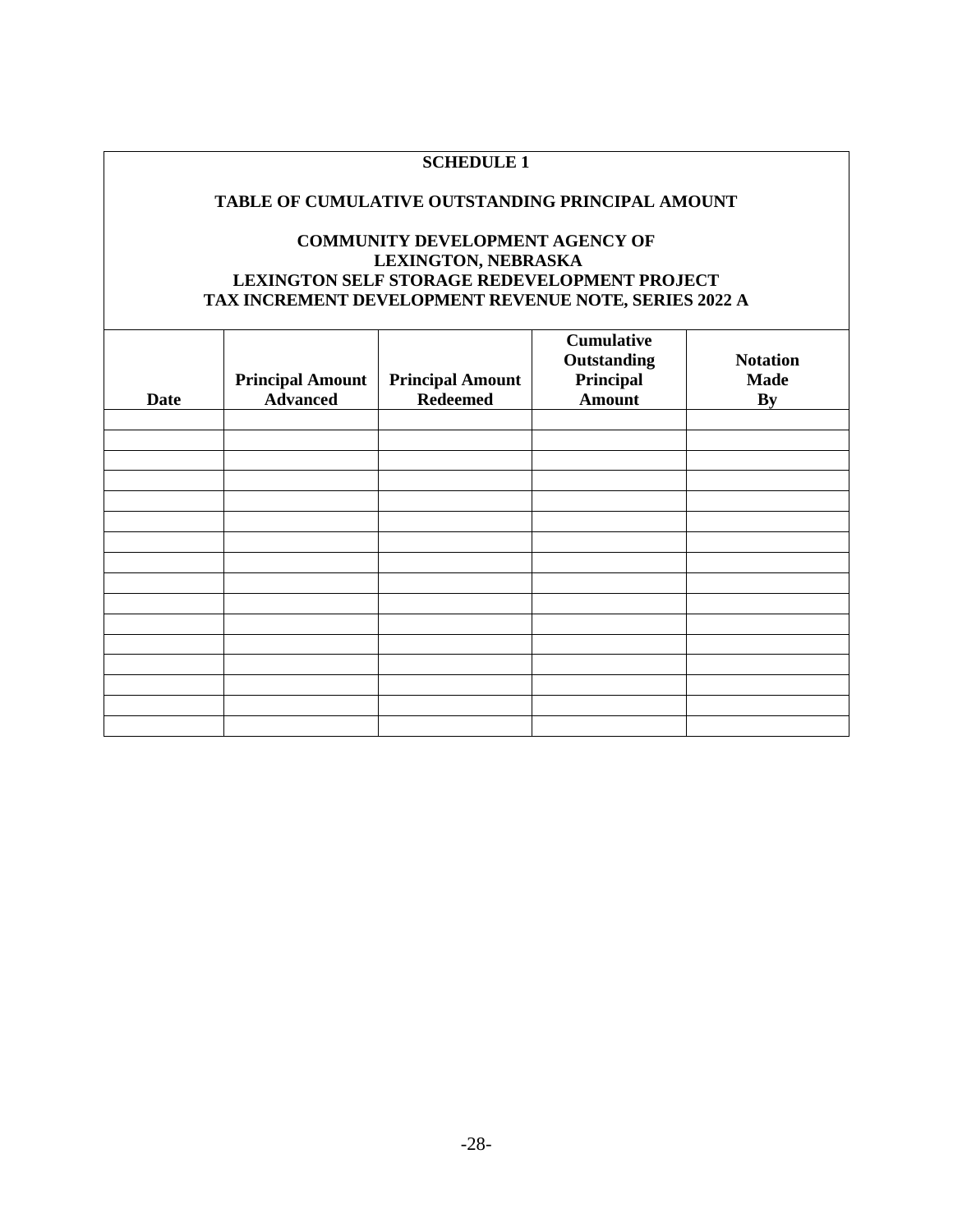## **EXHIBIT "B"**

#### **(FORM OF SERIES 2022 B NOTE)**

**THIS NOTE HAS NOT BEEN REGISTERED UNDER THE SECURITIES ACT OF 1933, AS AMENDED, OR ANY STATE SECURITIES LAWS, AND THIS NOTE MAY NOT BE TRANSFERRED UNLESS THE PROPOSED ASSIGNEE IS A BANK OR A QUALIFIED INSTITUTIONAL BUYER AS DEFINED IN RULE 144A PROMULGATED BY THE SECURITIES AND EXCHANGE COMMISSION AND THE OWNER HAS OBTAINED AND PROVIDED TO THE AGENCY, PRIOR TO SUCH TRANSFER AND ASSIGNMENT, AN INVESTOR'S LETTER IN FORM AND SUBSTANCE SATISFACTORY TO THE AGENCY EVIDENCING THE COMPLIANCE WITH THE PROVISIONS OF ALL FEDERAL AND STATE SECURITIES LAWS AND CONTAINING SUCH OTHER REPRESENTATIONS AS THE AGENCY MAY REQUIRE.** 

**THIS NOTE MAY BE TRANSFERRED ONLY IN THE MANNER AND ON THE TERMS AND CONDITIONS AND SUBJECT TO THE RESTRICTIONS STATED IN SECTION 3.6 OF RESOLUTION NO. \_\_\_\_\_\_\_\_\_\_\_\_ OF THE COMMUNITY DEVELOPMENT AGENCY OF LEXINGTON, NEBRASKA.**

## **UNITED STATES OF AMERICA STATE OF NEBRASKA COUNTY OF DAWSON**

## **COMMUNITY DEVELOPMENT AGENCY OF LEXINGTON, NEBRASKA**

## **LEXINGTON SELF STORAGE REDEVELOPMENT PROJECT TAX INCREMENT DEVELOPMENT REVENUE NOTE, SERIES 2022 B**

**No. R-1 Up to an aggregate amount of \$330,000 (subject to reduction as described herein)**

**Date of Rate of Rate of Original Issue Maturity Interest**

**December 31, 2038 0.0%**

## **REGISTERED OWNER: Hamilton Builders, LLC**

#### **PRINCIPAL AMOUNT: SEE SCHEDULE 1 ATTACHED HERETO**

**REFERENCE IS HEREBY MADE TO THE FURTHER PROVISIONS OF THE NOTE SET FORTH ON THE FOLLOWING PAGES, WHICH FURTHER PROVISIONS SHALL FOR ALL PURPOSES HAVE THE SAME EFFECT AS IF SET FORTH AT THIS PLACE.**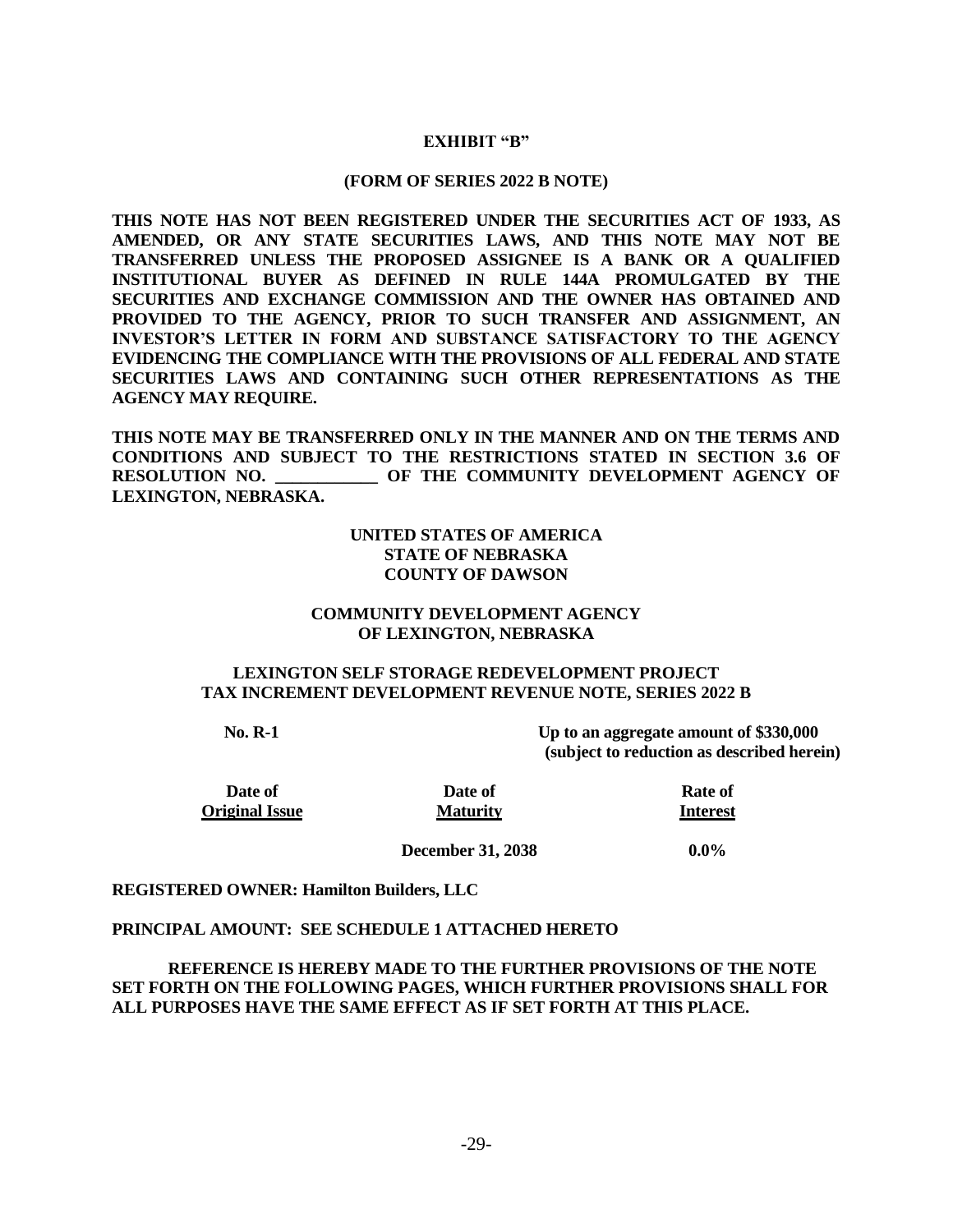#### **IN WITNESS WHEREOF**, **THE COMMUNITY DEVELOPMENT AGENCY OF**

**LEXINGTON, NEBRASKA,** has caused this Note to be signed by the manual signature of the Chairman of the Agency, countersigned by the manual signature of the Secretary of the Agency.

## **COMMUNITY DEVELOPMENT AGENCY OF LEXINGTON, NEBRASKA**

 $[S E A L]$ 

By: <u>(manual signature)</u> Chairman

By: (manual signature) **Secretary** 

The **COMMUNITY DEVELOPMENT AGENCY OF LEXINGTON, NEBRASKA** (the **"Agency"**) acknowledges itself indebted to, and for value received hereby promises to pay, but solely from certain specified tax revenues to the Registered Owner named above, or registered assigns, on the Date of Maturity stated above (or earlier as hereinafter referred to), the Principal Amount on Schedule 1 attached hereto upon presentation and surrender hereof at the office of the registrar and paying agent herefor, the Treasurer of the City of Lexington, Nebraska (the **"Registrar"**), payable semiannually on June 1 and December 1 of each year until payment in full of such Principal Amount, beginning June 1, 2024, by check or draft mailed to the Registered Owner hereof as shown on the note registration books maintained by the Registrar on the 15th day of the month preceding the month in which the applicable payment date occurs, at such Owner's address as it appears on such note registration books. The principal of this Note is payable in any coin or currency which on the respective dates of payment thereof is legal tender for the payment of debts due the United States of America.

This Note is issued by the Agency under the authority of and in full compliance with the Constitution and statutes of the State of Nebraska, including particularly Article VIII, Section 12 of the Nebraska Constitution, Sections 18-2101 to 18-2155, inclusive, Reissue Revised Statutes of Nebraska, as amended, and under and pursuant to Resolution No. \_\_\_\_\_\_\_\_ duly passed and adopted by the Agency on 13, 2022, as from time to time amended and supplemented (the **"Resolution"**).

# **THE PRINCIPAL AMOUNT OF THIS NOTE IS SET FORTH IN SCHEDULE 1 ATTACHED HERETO. THE MAXIMUM PRINCIPAL AMOUNT OF THIS NOTE IS \$330,000.**

This Note has been issued by the Agency for the purpose of financing the costs of constructing, reconstructing, improving, extending, rehabilitating, installing, equipping, furnishing and completing certain improvements within the area identified and referred to as the Lexington Self Storage Redevelopment Project which is more specifically described in the Resolution, and to carry out the Agency's corporate purposes and powers in connection therewith.

Reference is hereby made to the Resolution for the provisions, among others, with respect to the collection and disposition of certain tax and other revenues, the special funds charged with and pledged to the payment of the principal of and interest on this Note, the nature and extent of the security thereby created, the terms and conditions under which this Note has been issued, the rights and remedies of the Registered Owner of this Note, and the rights, duties, immunities and obligations of the City and the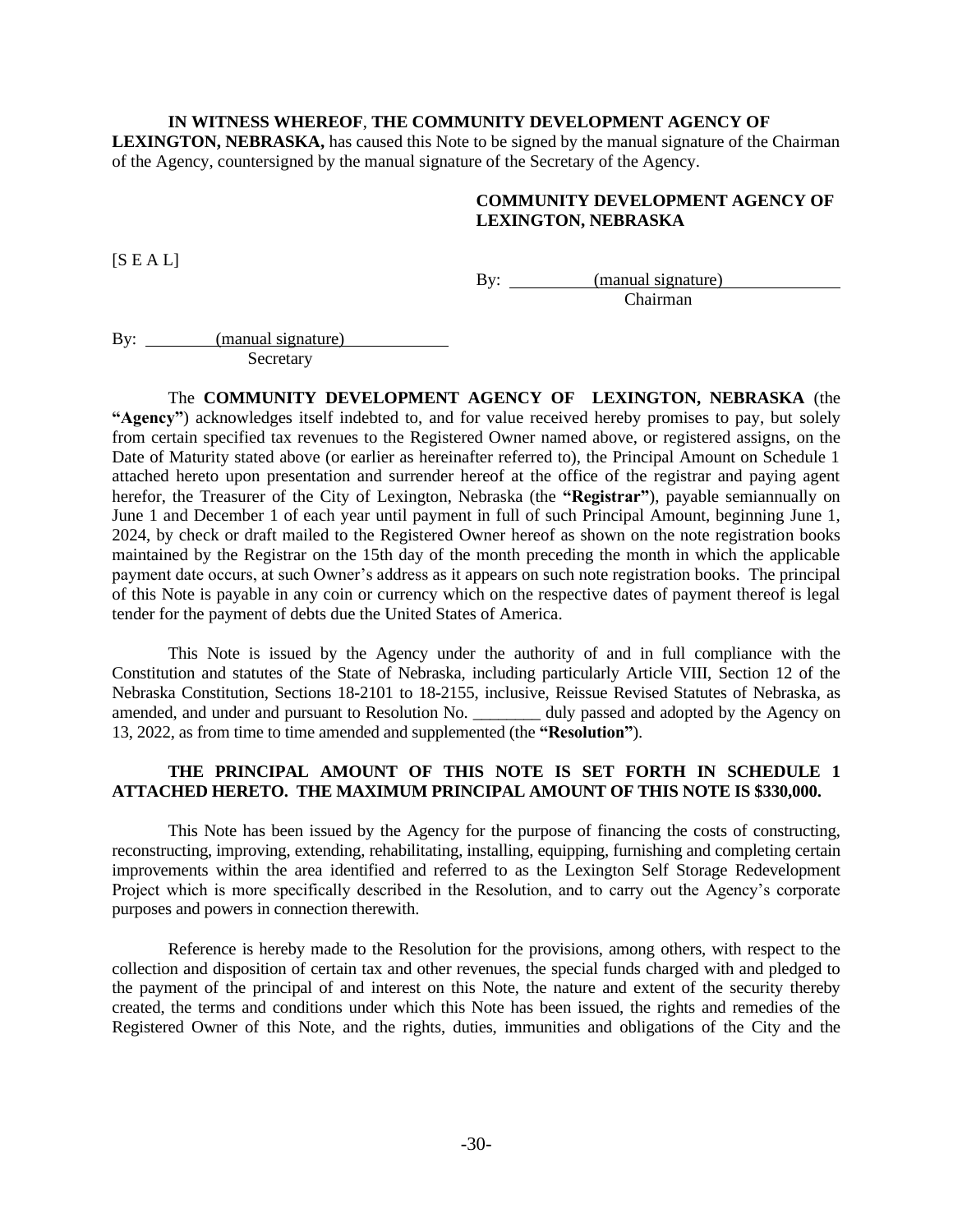Agency. By the acceptance of this Note, the Registered Owner assents to all of the provisions of the Resolution.

This Note is a special limited obligation of the Agency payable as to principal solely from and is secured solely by the Tax Revenue (as defined in the Resolution) pledged under the Resolution, all on the terms and conditions set forth in the Resolution. The Tax Revenue represents that portion of ad valorem taxes levied by public bodies of the State of Nebraska, including the City, on real property in the Project Area (as defined in this Resolution) which is in excess of that portion of such ad valorem taxes produced by the levy at the rate fixed each year by or for each such public body upon the valuation of the Project Area as of a certain date and as has been certified by the County Assessor of Dawson County, Nebraska, to the City in accordance with law.

The principal hereon shall not be payable from the general funds of the City nor the Agency nor shall this Note constitute a legal or equitable pledge, charge, lien, security interest or encumbrance upon any of the property or upon any of the income, receipts, or money and securities of the City or the Agency or of any other party other than those specifically pledged under the Resolution. This Note is not a debt of the City or the Agency within the meaning of any constitutional, statutory or charter limitation upon the creation of general obligation indebtedness of the City or the Agency, and does not impose any general liability upon the City or the Agency and neither the City nor the Agency shall be liable for the payment hereof out of any funds of the City or the Agency other than the Tax Revenues and other funds pledged under the Resolution, which Tax Revenues and other funds have been and hereby are pledged to the punctual payment of the principal of and interest on this Note in accordance with the provisions of this Resolution.

The Registrar may from time to time enter the respective amounts advanced pursuant to the terms of the Resolution under the column headed "Principal Amount Advanced" on **Schedule 1** hereto (the **"Table"**) and may enter the aggregate principal amount of this Note then outstanding under the column headed "Cumulative Outstanding Principal Amount" on the Table. On each date upon which a portion of the Cumulative Outstanding Principal Amount is paid to the Registered Owner pursuant to the redemption provisions of the Resolution, the Registered Owner may enter the principal amount paid on this Note under the column headed "Principal Amount Redeemed" on the Table and may enter the then outstanding principal amount of this Note under the column headed "Cumulative Outstanding Principal Amount" on the Table. Notwithstanding the foregoing, the records maintained by the Registrar as to the principal amount issued and principal amounts paid on this Note shall be the official records of the Cumulative Outstanding Principal Amount of this Note for all purposes.

Reference is hereby made to the Resolution, a copy of which is on file in the office of the City Clerk, and to all of the provisions of which each Owner of this Note by its acceptance hereof hereby assents, for definitions of terms; the description of and the nature and extent of the security for this Note; the Tax Revenue pledged to the payment of the principal on this Note; the nature and extent and manner of enforcement of the pledge; the conditions upon which the Resolution may be amended or supplemented with or without the consent of the Owner of this Note; the rights, duties and obligations of the Agency and the Registrar thereunder; the terms and provisions upon which the liens, pledges, charges, trusts and covenants made therein may be discharged at or prior to the maturity or redemption of this Note, and this Note thereafter no longer be secured by the Resolution or be deemed to be outstanding thereunder, if money or certain specified securities shall have been deposited with the Registrar sufficient and held in trust solely for the payment hereof; and for the other terms and provisions thereof.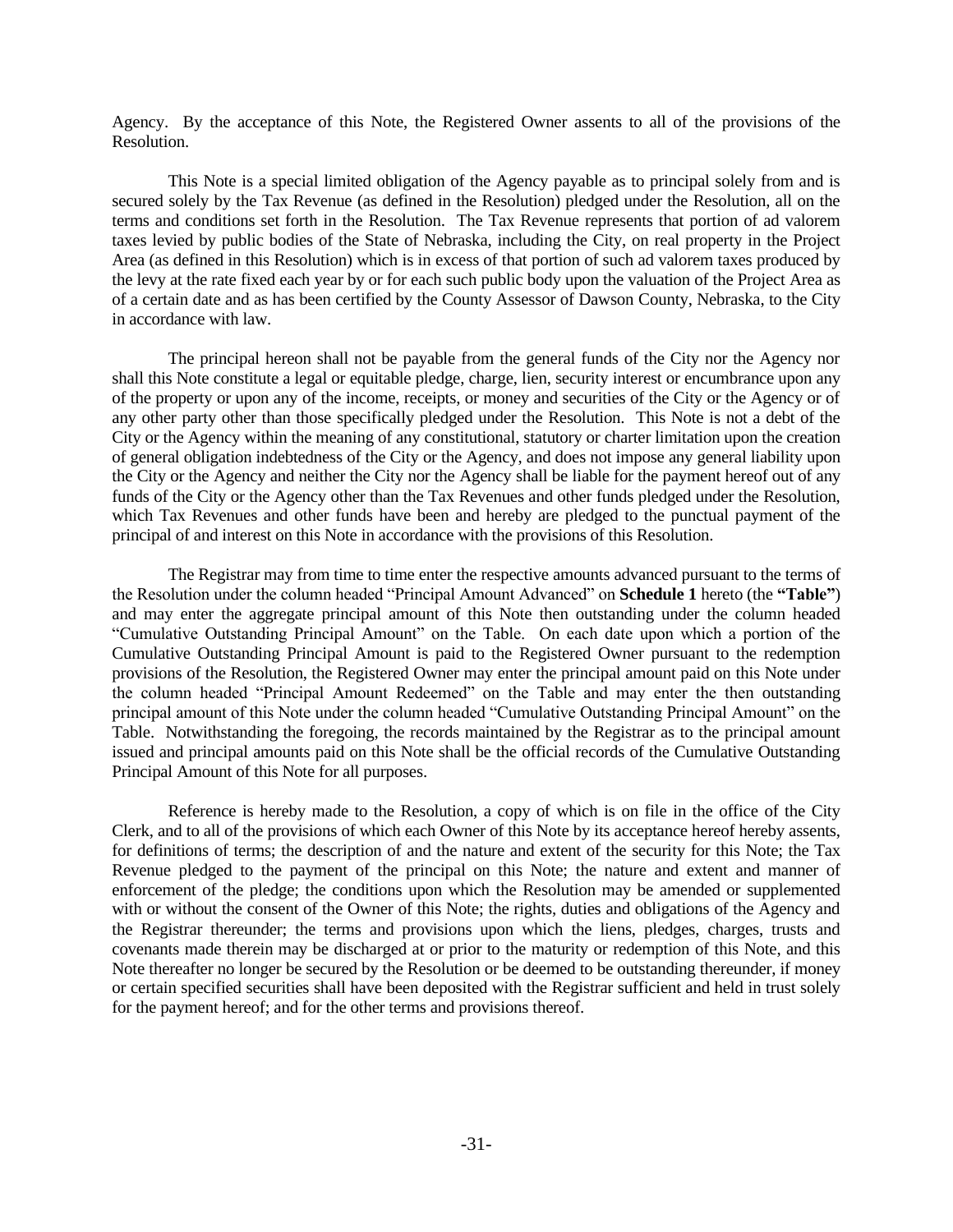This Note is subject to redemption prior to maturity, at the option of the Agency, in whole or in part at any time at a redemption price equal to 100% of the principal amount being redeemed, plus accrued interest on such principal amount to the date fixed for redemption. Reference is hereby made to the Resolution for a description of the redemption procedures and the notice requirements pertaining thereto.

In the event this Note is called for prior redemption, notice of such redemption shall be given by first-class mail to the Registered Owner hereof at its address as shown on the registration books maintained by the Registrar not less than 10 days prior to the date fixed for redemption, unless waived by the Registered Owner hereof. If this Note, or any portion thereof, shall have been duly called for redemption and notice of such redemption duly given as provided, then upon such redemption date the portion of this Note so redeemed shall become due and payable and if money for the payment of the portion of the Note so redeemed shall be held for the purpose of such payment by the Registrar.

This Note is transferable by the Registered Owner hereof in person or by its attorney or legal representative duly authorized in writing at the principal office of the Registrar, but only in the manner, subject to the limitations and upon payment of the charges provided in the Resolution, and upon surrender and cancellation of this Note. Upon such transfer, a new Note of the same series and maturity and for the same principal amount will be issued to the transferee in exchange therefor. The Agency and the Registrar may deem and treat the Registered Owner hereof as the absolute owner hereof for the purpose of receiving payment of or on account of principal of and interest due hereon and for all other purposes.

This Note is being issued as a registered note without coupons. This note is subject to exchange as provided in the Resolution.

It is hereby certified, recited and declared that all acts, conditions and things required to have happened, to exist and to have been performed precedent to and in the issuance of this Note have happened, do exist and have been performed in regular and due time, form and manner; that this Note does not exceed any constitutional, statutory or charter limitation on indebtedness; and that provision has been made for the payment of the principal of and interest on this Note as provided in this Resolution.

*[The remainder of this page intentionally left blank]*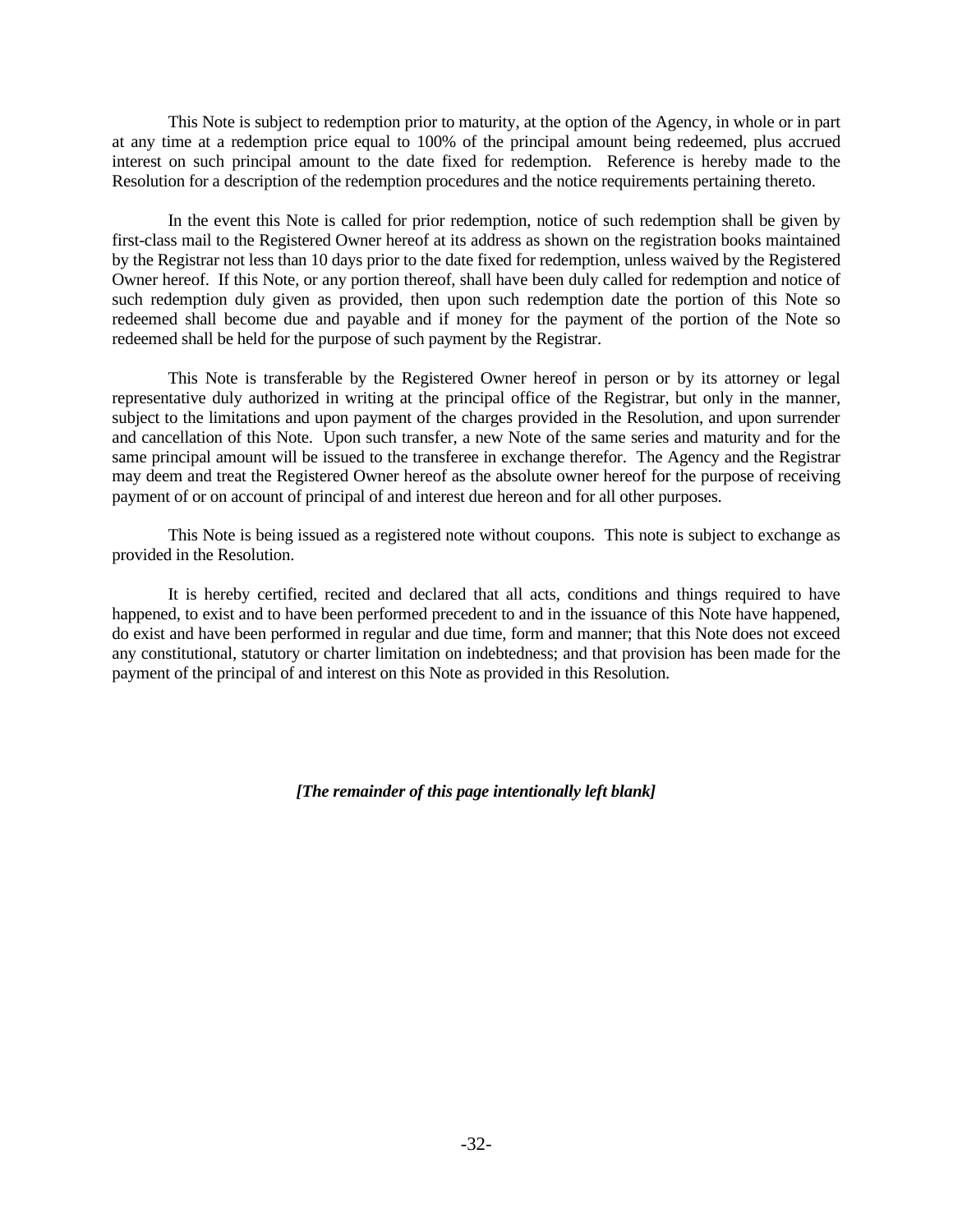## (FORM OF ASSIGNMENT)

## **ASSIGNMENT**

**FOR VALUE RECEIVED**, the undersigned hereby sells, assigns and transfers unto

\_\_\_\_\_\_\_\_\_\_\_\_\_\_\_\_\_\_\_\_\_\_\_\_\_\_\_\_\_\_\_\_\_\_\_\_\_\_\_\_\_\_\_\_\_\_\_\_\_\_\_\_\_\_\_\_\_\_\_\_\_\_\_\_\_\_\_\_\_\_\_\_\_\_\_ Print or Type Name, Address and Social Security Number or other Taxpayer Identification Number of Transferee

the within note and all rights thereunder, and hereby irrevocably constitutes and appoints \_\_\_\_\_\_\_\_\_\_\_\_\_\_\_ agent to transfer the within Note on the note register kept by the Registrar for the registration thereof, with full power of substitution in the premises.

Dated: \_\_\_\_\_\_\_\_\_\_\_\_\_\_\_ \_\_\_\_\_\_\_\_\_\_\_\_\_\_\_\_\_\_\_\_\_\_\_\_\_\_\_\_\_\_\_\_\_\_\_\_\_\_\_

NOTICE: The signature to this Assignment must correspond with the name of the Registered Owner as it appears upon the face of the within note in every particular.

Signature Guaranteed By:

Name of Eligible Guarantor Institution as defined by SEC Rule 17 Ad-15 (17 CFR 240.17 Ad-15)

\_\_\_\_\_\_\_\_\_\_\_\_\_\_\_\_\_\_\_\_\_\_\_\_\_\_\_\_\_\_\_\_\_\_\_\_\_\_\_

By: \_\_\_\_\_\_\_\_\_\_\_\_\_\_\_\_\_\_\_\_\_\_\_\_\_\_\_\_\_\_\_\_ Title: \_\_\_\_\_\_\_\_\_\_\_\_\_\_\_\_\_\_\_\_\_\_\_\_\_\_\_\_\_\_\_\_

*[The remainder of this page intentionally left blank]*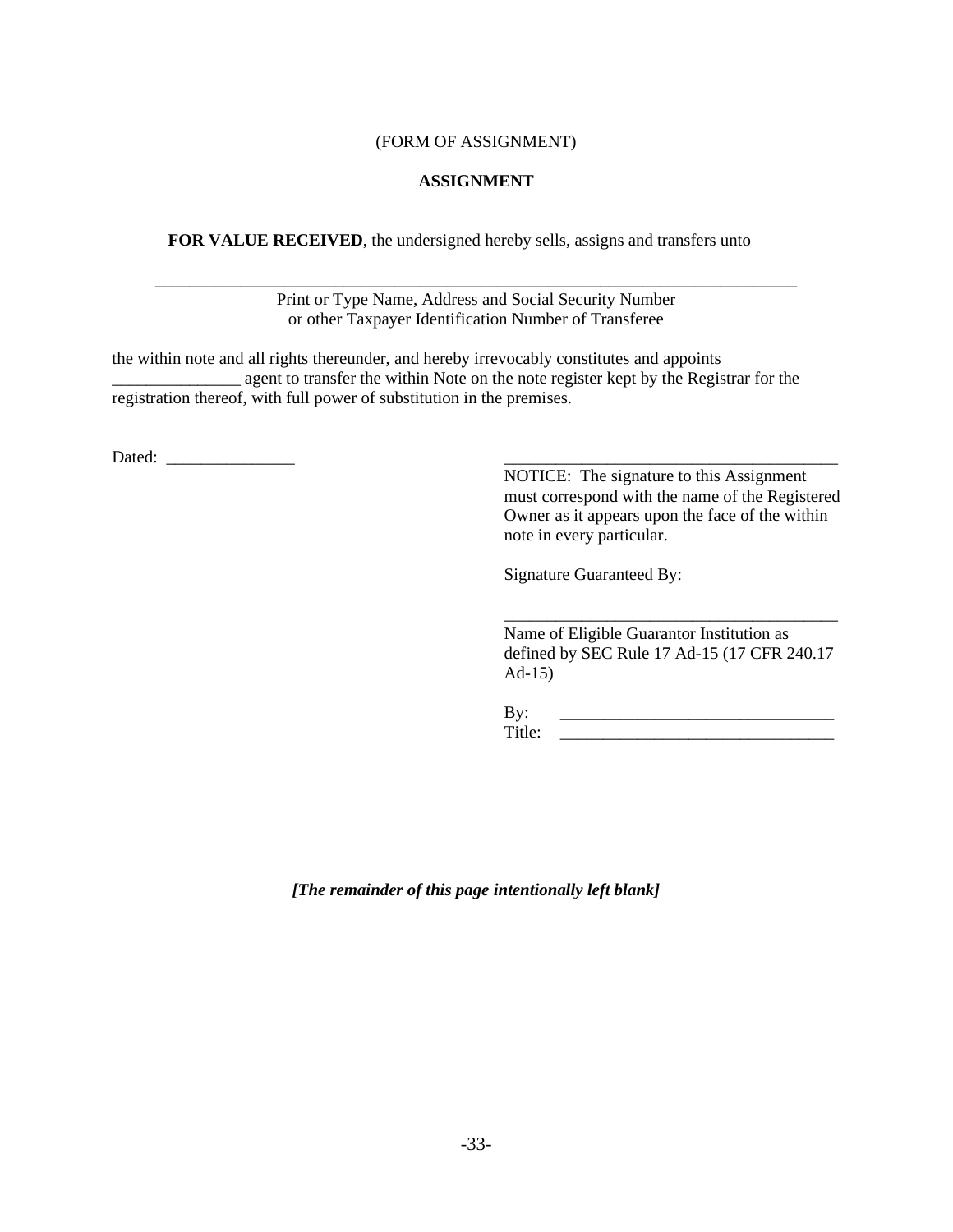# **SCHEDULE 1**

### **TABLE OF CUMULATIVE OUTSTANDING PRINCIPAL AMOUNT**

# **COMMUNITY DEVELOPMENT AGENCY OF LEXINGTON, NEBRASKA LEXINGTON SELF STORAGE REDEVELOPMENT PROJECT TAX INCREMENT DEVELOPMENT REVENUE NOTE, SERIES 2022 B**

| <b>Date</b> | <b>Principal Amount</b><br><b>Advanced</b> | <b>Principal Amount</b><br><b>Redeemed</b> | <b>Cumulative</b><br>Outstanding<br>Principal<br><b>Amount</b> | <b>Notation</b><br><b>Made</b><br>By |
|-------------|--------------------------------------------|--------------------------------------------|----------------------------------------------------------------|--------------------------------------|
|             |                                            |                                            |                                                                |                                      |
|             |                                            |                                            |                                                                |                                      |
|             |                                            |                                            |                                                                |                                      |
|             |                                            |                                            |                                                                |                                      |
|             |                                            |                                            |                                                                |                                      |
|             |                                            |                                            |                                                                |                                      |
|             |                                            |                                            |                                                                |                                      |
|             |                                            |                                            |                                                                |                                      |
|             |                                            |                                            |                                                                |                                      |
|             |                                            |                                            |                                                                |                                      |
|             |                                            |                                            |                                                                |                                      |
|             |                                            |                                            |                                                                |                                      |
|             |                                            |                                            |                                                                |                                      |
|             |                                            |                                            |                                                                |                                      |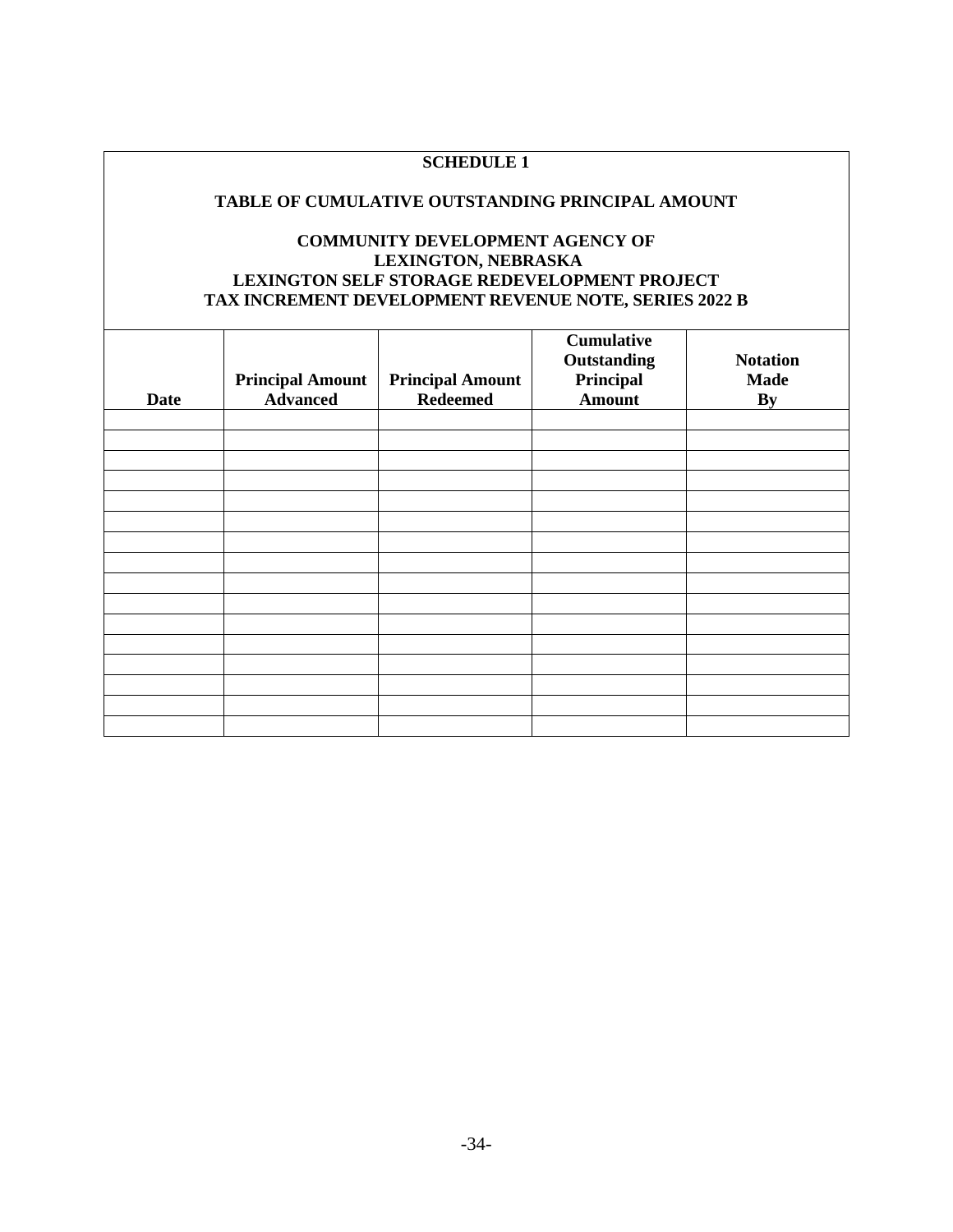# **EXHIBIT "C"**

#### **(FORM OF SERIES 2022 C NOTE)**

**THIS NOTE HAS NOT BEEN REGISTERED UNDER THE SECURITIES ACT OF 1933, AS AMENDED, OR ANY STATE SECURITIES LAWS, AND THIS NOTE MAY NOT BE TRANSFERRED UNLESS THE PROPOSED ASSIGNEE IS A BANK OR A QUALIFIED INSTITUTIONAL BUYER AS DEFINED IN RULE 144A PROMULGATED BY THE SECURITIES AND EXCHANGE COMMISSION AND THE OWNER HAS OBTAINED AND PROVIDED TO THE AGENCY, PRIOR TO SUCH TRANSFER AND ASSIGNMENT, AN INVESTOR'S LETTER IN FORM AND SUBSTANCE SATISFACTORY TO THE AGENCY EVIDENCING THE COMPLIANCE WITH THE PROVISIONS OF ALL FEDERAL AND STATE SECURITIES LAWS AND CONTAINING SUCH OTHER REPRESENTATIONS AS THE AGENCY MAY REQUIRE.** 

**THIS NOTE MAY BE TRANSFERRED ONLY IN THE MANNER AND ON THE TERMS AND CONDITIONS AND SUBJECT TO THE RESTRICTIONS STATED IN SECTION 3.6 OF RESOLUTION NO. \_\_\_\_\_\_\_\_\_\_\_\_ OF THE COMMUNITY DEVELOPMENT AGENCY OF LEXINGTON, NEBRASKA.**

## **UNITED STATES OF AMERICA STATE OF NEBRASKA COUNTY OF DAWSON**

## **COMMUNITY DEVELOPMENT AGENCY OF LEXINGTON, NEBRASKA**

### **LEXINGTON SELF STORAGE REDEVELOPMENT PROJECT TAX INCREMENT DEVELOPMENT REVENUE NOTE, SERIES 2022 C**

**No. R-1 Up to an aggregate amount of \$80,000 (subject to reduction as described herein)**

**Date of Rate of Rate of Original Issue Maturity Interest**

**December 31, 2038 0.0%**

## **REGISTERED OWNER: Hamilton Builders, LLC**

#### **PRINCIPAL AMOUNT: SEE SCHEDULE 1 ATTACHED HERETO**

**REFERENCE IS HEREBY MADE TO THE FURTHER PROVISIONS OF THE NOTE SET FORTH ON THE FOLLOWING PAGES, WHICH FURTHER PROVISIONS SHALL FOR ALL PURPOSES HAVE THE SAME EFFECT AS IF SET FORTH AT THIS PLACE.**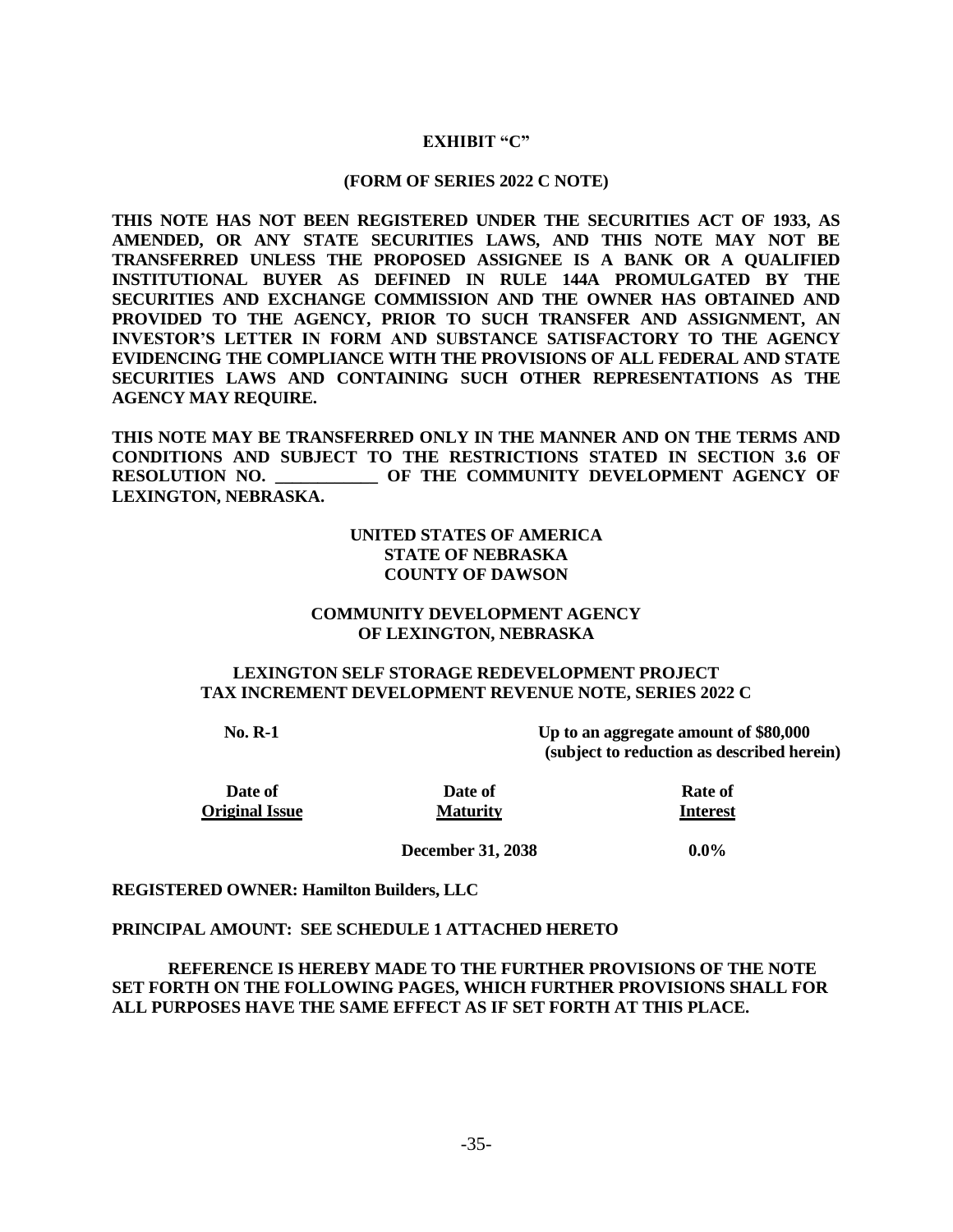### **IN WITNESS WHEREOF**, **THE COMMUNITY DEVELOPMENT AGENCY OF**

**LEXINGTON, NEBRASKA,** has caused this Note to be signed by the manual signature of the Chairman of the Agency, countersigned by the manual signature of the Secretary of the Agency.

## **COMMUNITY DEVELOPMENT AGENCY OF LEXINGTON, NEBRASKA**

 $[S E A L]$ 

By: <u>(manual signature)</u> Chairman

By: (manual signature) **Secretary** 

The **COMMUNITY DEVELOPMENT AGENCY OF LEXINGTON, NEBRASKA** (the **"Agency"**) acknowledges itself indebted to, and for value received hereby promises to pay, but solely from certain specified tax revenues to the Registered Owner named above, or registered assigns, on the Date of Maturity stated above (or earlier as hereinafter referred to), the Principal Amount on Schedule 1 attached hereto upon presentation and surrender hereof at the office of the registrar and paying agent herefor, the Treasurer of the City of Lexington, Nebraska (the **"Registrar"**), payable semiannually on June 1 and December 1 of each year until payment in full of such Principal Amount, beginning June 1, 2024, by check or draft mailed to the Registered Owner hereof as shown on the note registration books maintained by the Registrar on the 15th day of the month preceding the month in which the applicable payment date occurs, at such Owner's address as it appears on such note registration books. The principal of this Note is payable in any coin or currency which on the respective dates of payment thereof is legal tender for the payment of debts due the United States of America.

This Note is issued by the Agency under the authority of and in full compliance with the Constitution and statutes of the State of Nebraska, including particularly Article VIII, Section 12 of the Nebraska Constitution, Sections 18-2101 to 18-2155, inclusive, Reissue Revised Statutes of Nebraska, as amended, and under and pursuant to Resolution No. \_\_\_\_\_\_\_\_ duly passed and adopted by the Agency on 13, 2022, as from time to time amended and supplemented (the **"Resolution"**).

# **THE PRINCIPAL AMOUNT OF THIS NOTE IS SET FORTH IN SCHEDULE 1 ATTACHED HERETO. THE MAXIMUM PRINCIPAL AMOUNT OF THIS NOTE IS \$80,000.**

This Note has been issued by the Agency for the purpose of financing the costs of constructing, reconstructing, improving, extending, rehabilitating, installing, equipping, furnishing and completing certain improvements within the area identified and referred to as the Lexington Self Storage Redevelopment Project which is more specifically described in the Resolution, and to carry out the Agency's corporate purposes and powers in connection therewith.

Reference is hereby made to the Resolution for the provisions, among others, with respect to the collection and disposition of certain tax and other revenues, the special funds charged with and pledged to the payment of the principal of and interest on this Note, the nature and extent of the security thereby created, the terms and conditions under which this Note has been issued, the rights and remedies of the Registered Owner of this Note, and the rights, duties, immunities and obligations of the City and the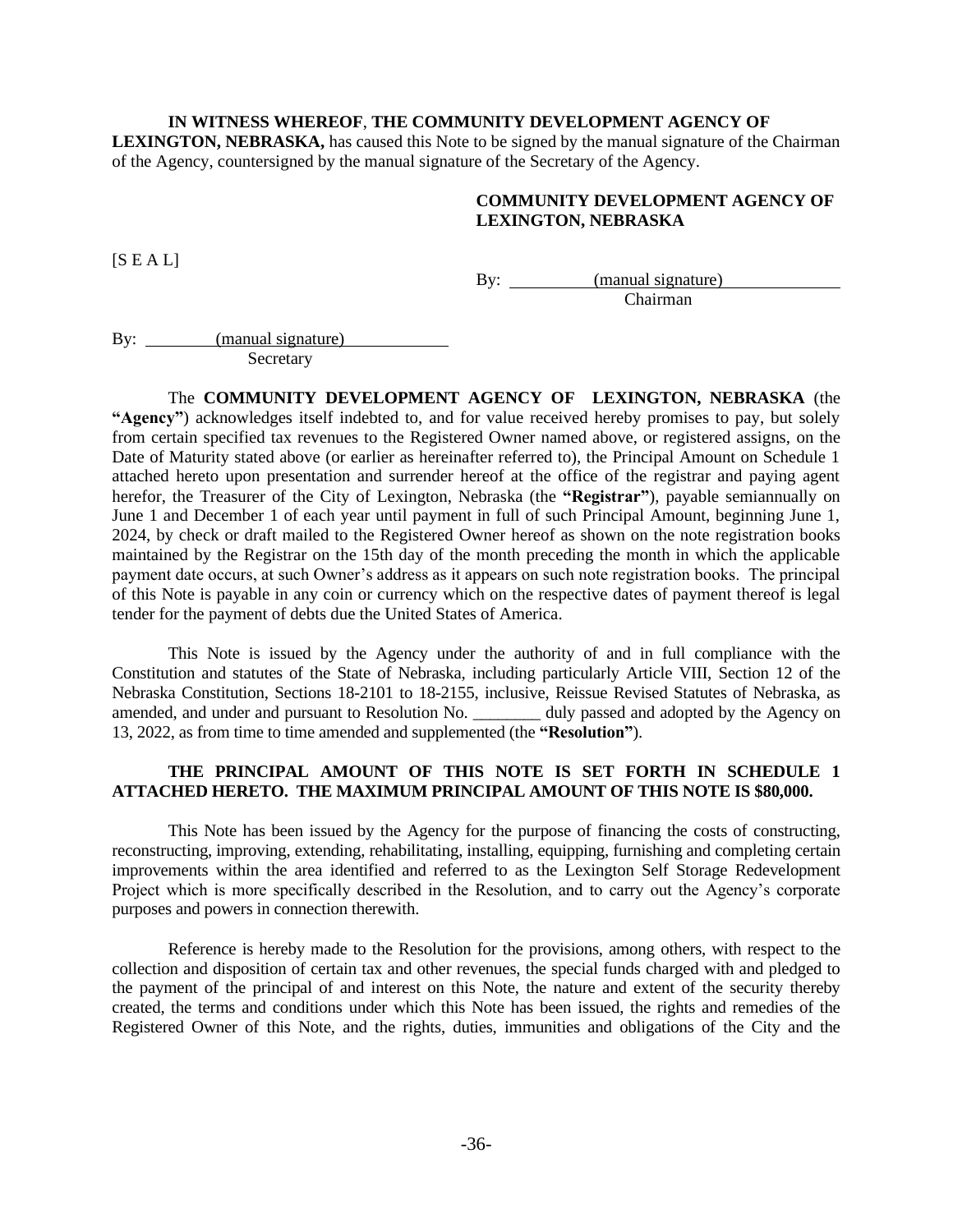Agency. By the acceptance of this Note, the Registered Owner assents to all of the provisions of the Resolution.

This Note is a special limited obligation of the Agency payable as to principal solely from and is secured solely by the Tax Revenue (as defined in the Resolution) pledged under the Resolution, all on the terms and conditions set forth in the Resolution. The Tax Revenue represents that portion of ad valorem taxes levied by public bodies of the State of Nebraska, including the City, on real property in the Project Area (as defined in this Resolution) which is in excess of that portion of such ad valorem taxes produced by the levy at the rate fixed each year by or for each such public body upon the valuation of the Project Area as of a certain date and as has been certified by the County Assessor of Dawson County, Nebraska, to the City in accordance with law.

The principal hereon shall not be payable from the general funds of the City nor the Agency nor shall this Note constitute a legal or equitable pledge, charge, lien, security interest or encumbrance upon any of the property or upon any of the income, receipts, or money and securities of the City or the Agency or of any other party other than those specifically pledged under the Resolution. This Note is not a debt of the City or the Agency within the meaning of any constitutional, statutory or charter limitation upon the creation of general obligation indebtedness of the City or the Agency, and does not impose any general liability upon the City or the Agency and neither the City nor the Agency shall be liable for the payment hereof out of any funds of the City or the Agency other than the Tax Revenues and other funds pledged under the Resolution, which Tax Revenues and other funds have been and hereby are pledged to the punctual payment of the principal of and interest on this Note in accordance with the provisions of this Resolution.

The Registrar may from time to time enter the respective amounts advanced pursuant to the terms of the Resolution under the column headed "Principal Amount Advanced" on **Schedule 1** hereto (the **"Table"**) and may enter the aggregate principal amount of this Note then outstanding under the column headed "Cumulative Outstanding Principal Amount" on the Table. On each date upon which a portion of the Cumulative Outstanding Principal Amount is paid to the Registered Owner pursuant to the redemption provisions of the Resolution, the Registered Owner may enter the principal amount paid on this Note under the column headed "Principal Amount Redeemed" on the Table and may enter the then outstanding principal amount of this Note under the column headed "Cumulative Outstanding Principal Amount" on the Table. Notwithstanding the foregoing, the records maintained by the Registrar as to the principal amount issued and principal amounts paid on this Note shall be the official records of the Cumulative Outstanding Principal Amount of this Note for all purposes.

Reference is hereby made to the Resolution, a copy of which is on file in the office of the City Clerk, and to all of the provisions of which each Owner of this Note by its acceptance hereof hereby assents, for definitions of terms; the description of and the nature and extent of the security for this Note; the Tax Revenue pledged to the payment of the principal on this Note; the nature and extent and manner of enforcement of the pledge; the conditions upon which the Resolution may be amended or supplemented with or without the consent of the Owner of this Note; the rights, duties and obligations of the Agency and the Registrar thereunder; the terms and provisions upon which the liens, pledges, charges, trusts and covenants made therein may be discharged at or prior to the maturity or redemption of this Note, and this Note thereafter no longer be secured by the Resolution or be deemed to be outstanding thereunder, if money or certain specified securities shall have been deposited with the Registrar sufficient and held in trust solely for the payment hereof; and for the other terms and provisions thereof.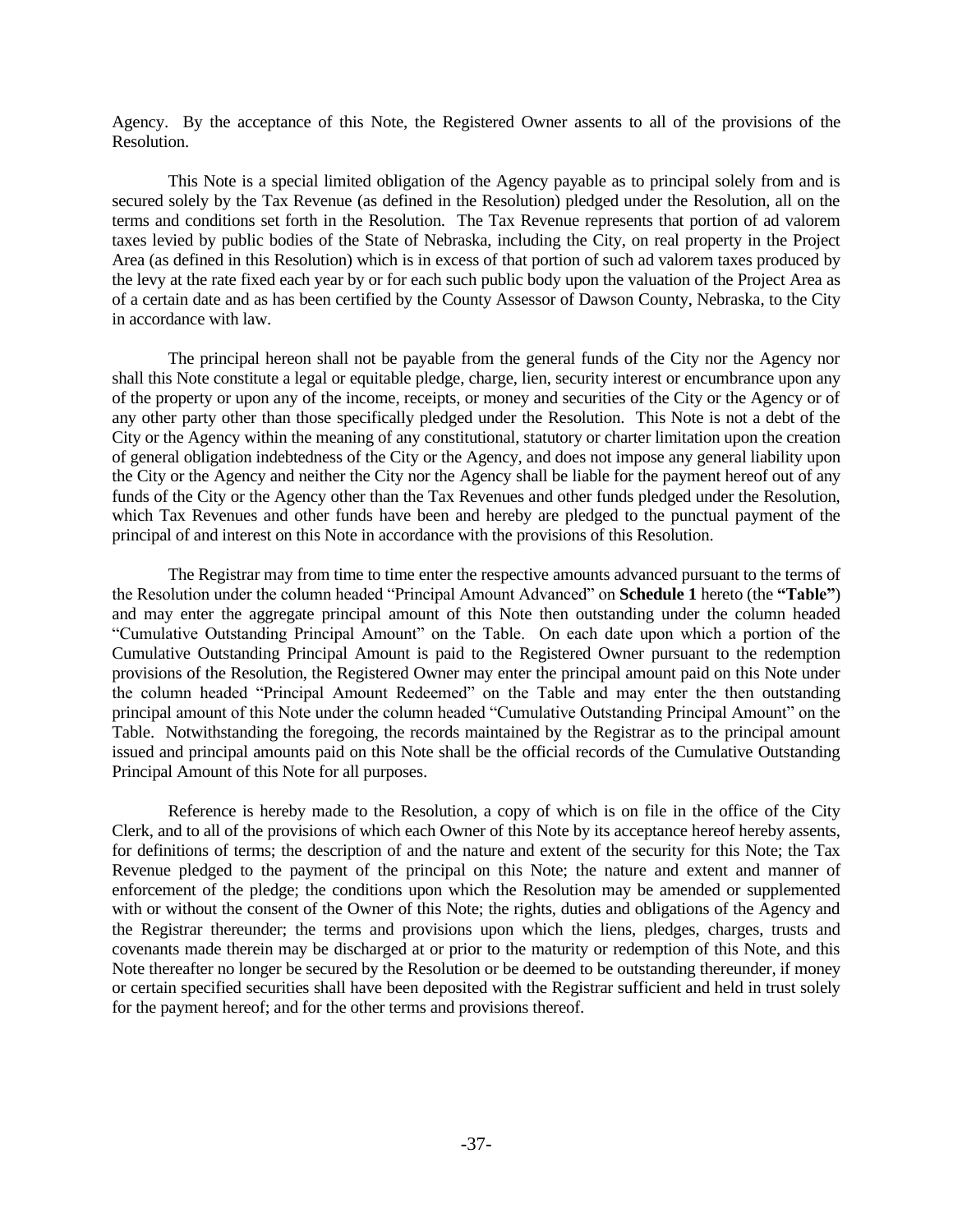This Note is subject to redemption prior to maturity, at the option of the Agency, in whole or in part at any time at a redemption price equal to 100% of the principal amount being redeemed, plus accrued interest on such principal amount to the date fixed for redemption. Reference is hereby made to the Resolution for a description of the redemption procedures and the notice requirements pertaining thereto.

In the event this Note is called for prior redemption, notice of such redemption shall be given by first-class mail to the Registered Owner hereof at its address as shown on the registration books maintained by the Registrar not less than 10 days prior to the date fixed for redemption, unless waived by the Registered Owner hereof. If this Note, or any portion thereof, shall have been duly called for redemption and notice of such redemption duly given as provided, then upon such redemption date the portion of this Note so redeemed shall become due and payable and if money for the payment of the portion of the Note so redeemed shall be held for the purpose of such payment by the Registrar.

This Note is transferable by the Registered Owner hereof in person or by its attorney or legal representative duly authorized in writing at the principal office of the Registrar, but only in the manner, subject to the limitations and upon payment of the charges provided in the Resolution, and upon surrender and cancellation of this Note. Upon such transfer, a new Note of the same series and maturity and for the same principal amount will be issued to the transferee in exchange therefor. The Agency and the Registrar may deem and treat the Registered Owner hereof as the absolute owner hereof for the purpose of receiving payment of or on account of principal of and interest due hereon and for all other purposes.

This Note is being issued as a registered note without coupons. This note is subject to exchange as provided in the Resolution.

It is hereby certified, recited and declared that all acts, conditions and things required to have happened, to exist and to have been performed precedent to and in the issuance of this Note have happened, do exist and have been performed in regular and due time, form and manner; that this Note does not exceed any constitutional, statutory or charter limitation on indebtedness; and that provision has been made for the payment of the principal of and interest on this Note as provided in this Resolution.

*[The remainder of this page intentionally left blank]*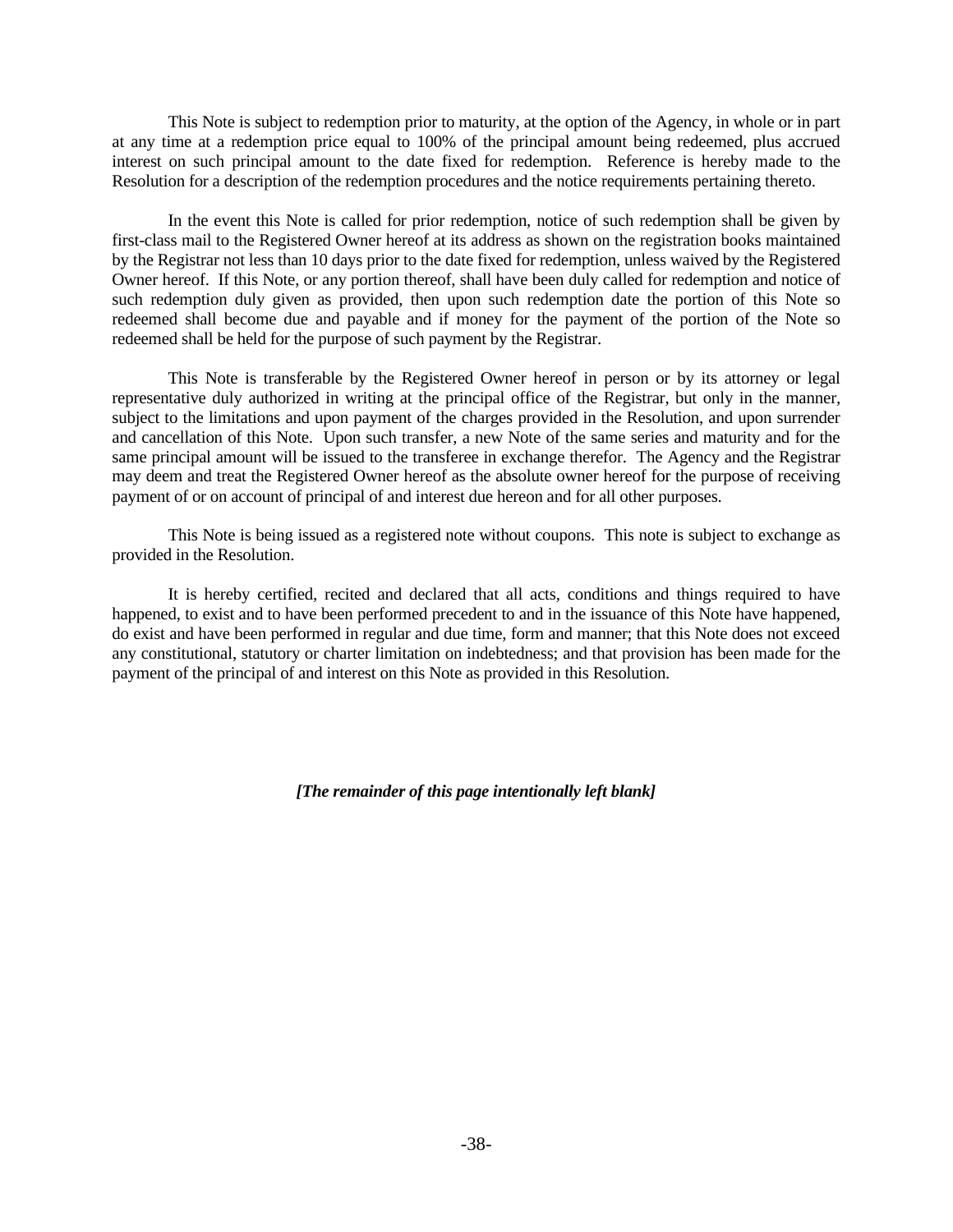## (FORM OF ASSIGNMENT)

## **ASSIGNMENT**

**FOR VALUE RECEIVED**, the undersigned hereby sells, assigns and transfers unto

\_\_\_\_\_\_\_\_\_\_\_\_\_\_\_\_\_\_\_\_\_\_\_\_\_\_\_\_\_\_\_\_\_\_\_\_\_\_\_\_\_\_\_\_\_\_\_\_\_\_\_\_\_\_\_\_\_\_\_\_\_\_\_\_\_\_\_\_\_\_\_\_\_\_\_ Print or Type Name, Address and Social Security Number or other Taxpayer Identification Number of Transferee

the within note and all rights thereunder, and hereby irrevocably constitutes and appoints \_\_\_\_\_\_\_\_\_\_\_\_\_\_\_ agent to transfer the within Note on the note register kept by the Registrar for the registration thereof, with full power of substitution in the premises.

Dated: \_\_\_\_\_\_\_\_\_\_\_\_\_\_\_ \_\_\_\_\_\_\_\_\_\_\_\_\_\_\_\_\_\_\_\_\_\_\_\_\_\_\_\_\_\_\_\_\_\_\_\_\_\_\_

NOTICE: The signature to this Assignment must correspond with the name of the Registered Owner as it appears upon the face of the within note in every particular.

Signature Guaranteed By:

Name of Eligible Guarantor Institution as defined by SEC Rule 17 Ad-15 (17 CFR 240.17 Ad-15)

\_\_\_\_\_\_\_\_\_\_\_\_\_\_\_\_\_\_\_\_\_\_\_\_\_\_\_\_\_\_\_\_\_\_\_\_\_\_\_

By: \_\_\_\_\_\_\_\_\_\_\_\_\_\_\_\_\_\_\_\_\_\_\_\_\_\_\_\_\_\_\_\_ Title: \_\_\_\_\_\_\_\_\_\_\_\_\_\_\_\_\_\_\_\_\_\_\_\_\_\_\_\_\_\_\_\_

*[The remainder of this page intentionally left blank]*